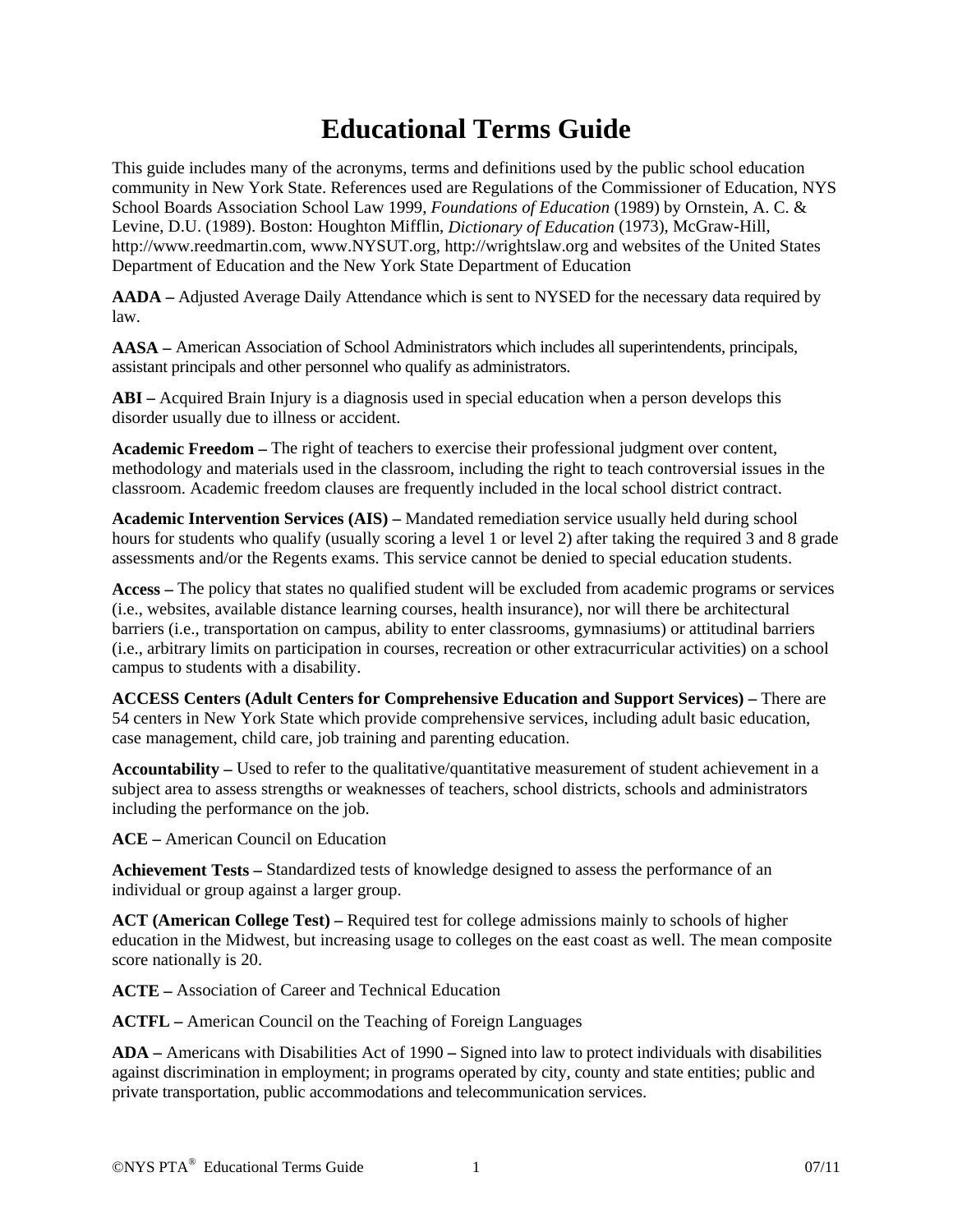**Adaptive Behavior –** The effectiveness with which an individual copes with the natural and social demands of his/her environment is a key factor in determining a classification of mentally retarded; this area must be addressed in the evaluation process for students thought to have a handicapping condition because of mental retardation.

**Adaptive Development –** The development of the child in comparison to other children the same age.

**Adaptive Equipment –** Devices, aids, controls, supplies, or appliances of either a communication or adaptive type, determined necessary to enable the student to increase the ability to function in school with independence and safety.

**Adaptive Physical Education (APE) –** A specifically designed program of developmental activities, games, sports and rhythms suited to the interests, capacities and limitations of students with disabilities who may not safely or successfully engage in unrestricted participation in the activities of the regular physical education program. It is not considered a related service under the IDEA.

**ADD –** See Attention Deficit Disorder

**ADHD –** See Attention Deficit Hyperactivity Disorder

**ADL –** Activities of Daily Living

**Advocate –** Someone who takes action to help someone else, such as an educational advocate; also to take action on someone's behalf.

**Advocacy –** The process of taking action to help someone or to work for or against an education issue or concern.

**AED –** Automated External Defibrillators

**Affective Domain –** A person's attitudes, feelings and values.

**AFT (American Federation of Teachers) –** A national union that is part of the AFL-CIO. New York State United Teachers (NYSUT) and NEANY are now part of AFT.

**Aging Out –** Moving from one system to another within education domains. Specific issues that must be addressed as children with disabilities move from children's service system (usually school) to the adult service system. At age 21, people with disabilities can no longer receive services through the education and foster-care systems. Planning must take place several years earlier according to the Individuals With Disabilities Improvement Act of 2004 (IDEA) to make the transition as smooth as possible.

**Alternative Assessment –** This is an assessment of a student's progress in academic content standards. Students with severe and profound cognitive disabilities are eligible for this. The Alternative Assessment includes a range of assessment activities (data folio, performances, projects, etc.) that are aligned with the general education curriculum. The Alternative Assessment has been restructured effective 2006-2007.

**Alternative School –** This term has a variety of definitions, including: 1) A school or program that provides learning opportunities different from those in traditional public schools; 2) An entire building or physical plant apart from the regular school; and 3) A wing of a building set apart for a special program. All of the above usually exist to offer a more appropriate atmosphere for the delivery of instruction to help at-risk students complete their high school education, or enrich education or focus in a particular area, such as the arts, for gifted and regular students.

**American Sign Language (ASL) –** The fourth most commonly used language in the United States. A combination of sign language and finger spelling is taught, but with its own system of grammatical rules distinct from English.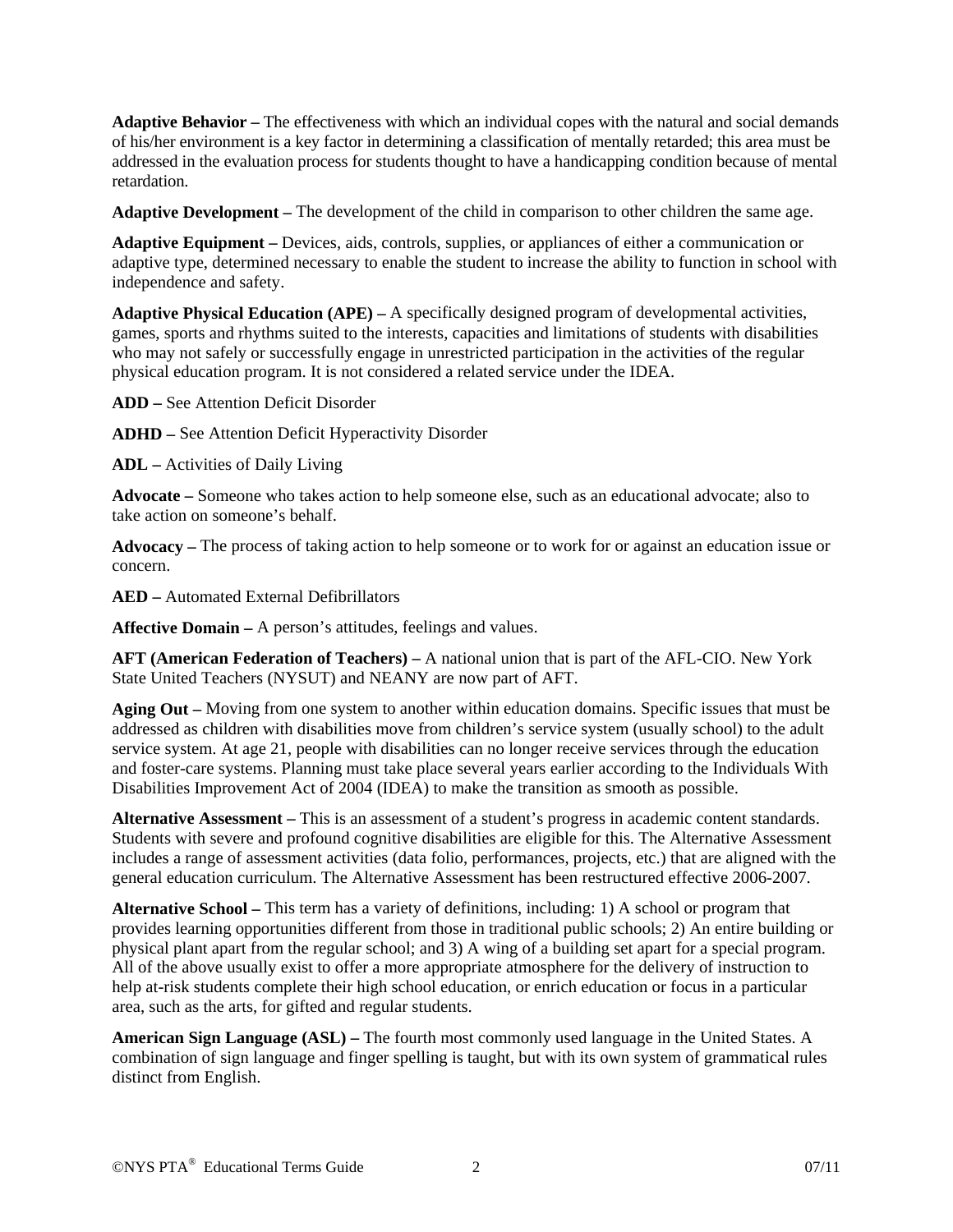**Americans with Disabilities Act of 1990 (ADA) –** Signed into law to protect individuals with disabilities against discrimination in employment; in programs operated by city, county and state entities; public and private transportation, public accommodations and telecommunication services.

**AMTNYS –** Association of Mathematics Teachers of New York State

**"A Nation at Risk" –** The title name of the 1983 report by the National Commission of Excellence in Education that ushered in the first wave of educational reform which included raising salaries, lengthening the school day, increasing high school graduation requirements and other reforms.

**Analytic Scoring –** A method of scoring that isolates one or more of the characteristics that are important to a student's work and scoring them individually. Separate scores are provided for each characteristic rather than one score for the whole work which is the case with holistic scoring.

**Anchor Papers ("Rubric") –** Primarily used in writing assessments, an anchor paper serves as a model of a particular performance level.

**Annual Performance Review (APR) –** A mandate set forth in Part 100 of the Commissioner's Regulations that requires the work of all professional staff members be observed and monitored each year.

**Annual Review –** An evaluation, conducted at least annually by the Committee on Special Education (CSE) or the Committee on Preschool Education (CPSE), of the status of each student with a disability and each student thought to have a disability who resides within the school district for the purpose of recommending the continuation, modification or termination of the provision of special education programs and services for the student to the board of education.

**Annual Yearly Progress (AYP) –** Under the No Child Left Behind (NCLB) mandates, this is the accountability data that will determine funding for schools. It is the minimum level of improvement that states, school districts and schools must achieve each year.

**AP –** Advanced Placement tests

**API –** Alternate Performance Indicators

**Approved Expenditures –** Any expense for which grant funds may be used.

**Approved Private School –** A private school which conforms to the requirements of Federal and State laws and regulations governing the education of students with disabilities and which has been approved by the Commissioner for the purpose of contracting with public schools for the instruction of students with disabilities.

**Aptitude Tests –** Standardized tests designed to determine students' underlying ability to learn. The types of scores reported differ depending on the test.

**ASBO –** Association of School Business Officials

**ASFSA –** American School Food Service Association

**Assertive Discipline –** A highly structured program of classroom and/or school behavior management. It is usually part of the Functional Behavioral Assessment (FBA).

**Assessment –** A process of gathering information to fulfill diverse evaluation needs that draws on a variety of instruments and measurement strategies from informal, teacher-designed activities at the classroom level to standardized, norm-referenced, commercially published tests conducted nationally, or in some cases internationally. Includes the performance of tasks (i.e. used in a lab setting) as well as paper/pencil testing.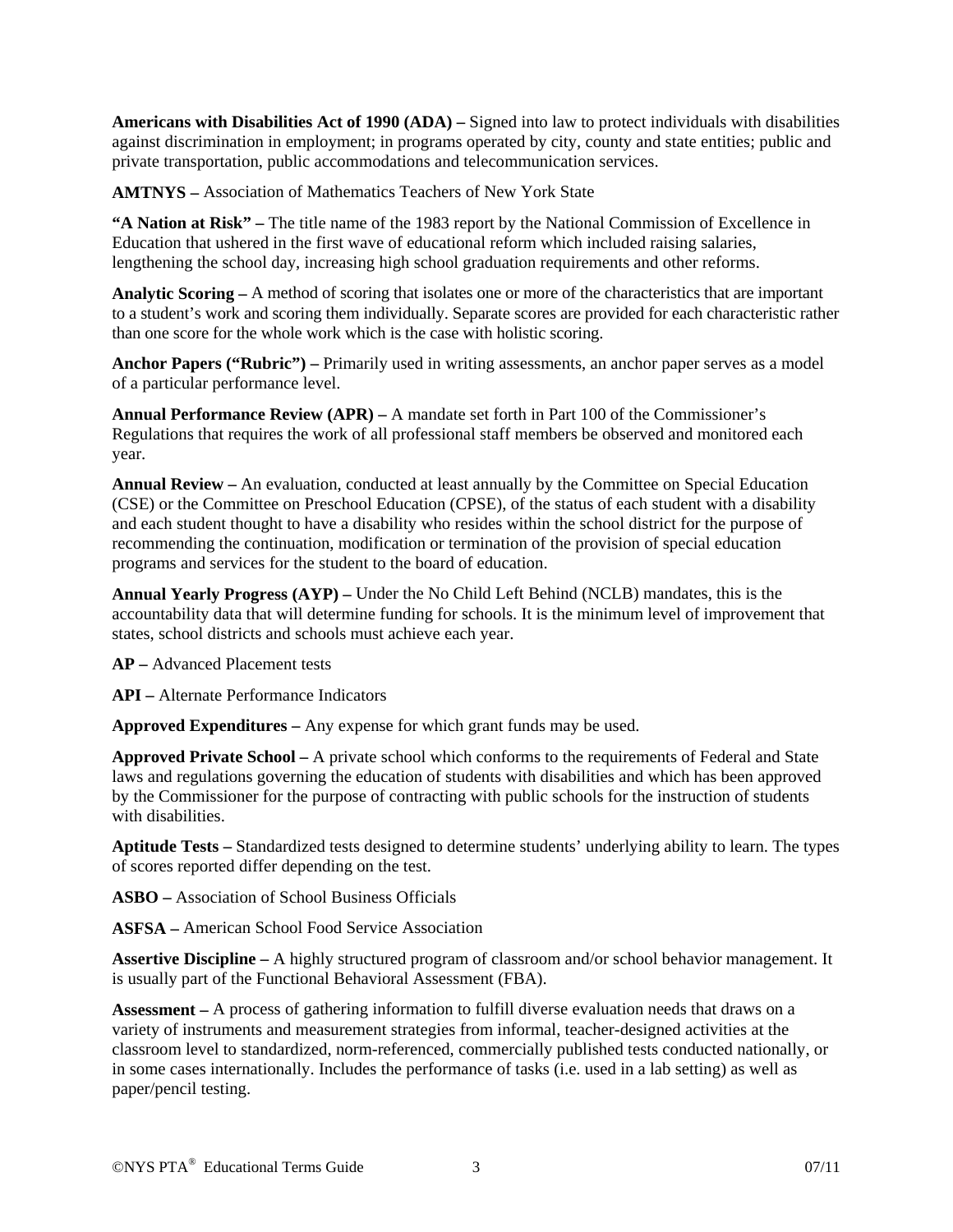**Assistive Technology –** Any item or piece of equipment (with its services) which is used to increase, maintain, or improve the functional capabilities of individuals with disabilities. Low tech examples include highlighters, colored overlays, pencil grips, charts and graphs. High tech examples include augmentative communication devices, switches, Alphasmarts and computers.

**Assistive Technology Evaluation –** The evaluation to determine if a child with special needs should have the service of computers and other technology to help with learning in school.

**Association for Gifted and Talented Education (AGATE) –** A support group for parents, teachers and others concerned with gifted and talented education.

**At-Risk Students –** The definition varies but falls into one of the following categories: Students that have a great chance of dropping out of school before graduation; students with behavioral problems; students with low academic achievement; and/or students exhibiting one or more at-risk indicators such as low academic performance, poor attendance, behavioral problems and personal, economic or environmental conditions.

**Attendance Ratio –** The ratio of pupils attending a district relative to the total possible attendance.

**Attendance Register –** A complete record of student attendance maintained by the school as a bound document or computer printout for each course, or each curriculum if there are no courses.

**Attention Deficit Disorder (ADD) –** A brain disorder that is characterized by inattention without hyperactivity. It must be diagnosed by a physician and may allow a student to be eligible for special education services as "other health impaired, emotionally disabled, or learning disabled in the classifications under IDEA (Individuals with Disabilities Education Act.)

**Attention Deficit Disorder (with/without hyperactivity) (AD/HD)** – There are three types: Combined Type (hyperactive, impulsive, inattentive); Inattentive Type; and Hyperactive, Impulsive Type. This is a neurological disorder characterized by poor self-control, impulsivity and inattention. This diagnosis is made by a physician.

**Auditory Processing –** The ability to understand and use information that is heard, both words and nonverbal sounds.

**Austerity Budget –** See Contingent Budget

**Autism Spectrum Disorders (ASD) –** There is a range within this disorder from Autism (severe) to Asperger's Syndrome (mild), including PDD-NOS (Pervasive Developmental Disorder-Not Otherwise Specified). This is a developmental disorder that is usually detected by 3 years of age. Difficulties are noted with verbal/nonverbal communication and social interactions. Repetitive behaviors or interests are noted and oftentimes, individuals will have unusual responses to sensory experiences, such as certain sounds or the way an object looks and/or how it feels. Each of these symptoms can range from mild to severe.

**AV Equipment –** Audio Visual Equipment such as overhead projectors, microphones, televisions and VCRs, film, Power Point, etc.

**Average Daily Attendance (ADA) –** Used as part of the state aid formulas. It is the average number of pupils present on each regular school day.

**AYP - Adequate Yearly Progress –** data that is required by the NCLB to be used for school improvement information.

**Back To Basics –** A movement emphasizing the three R's (reading, writing and arithmetic) and deemphasizing the humanities and behavioral sciences such as art, music and foreign language.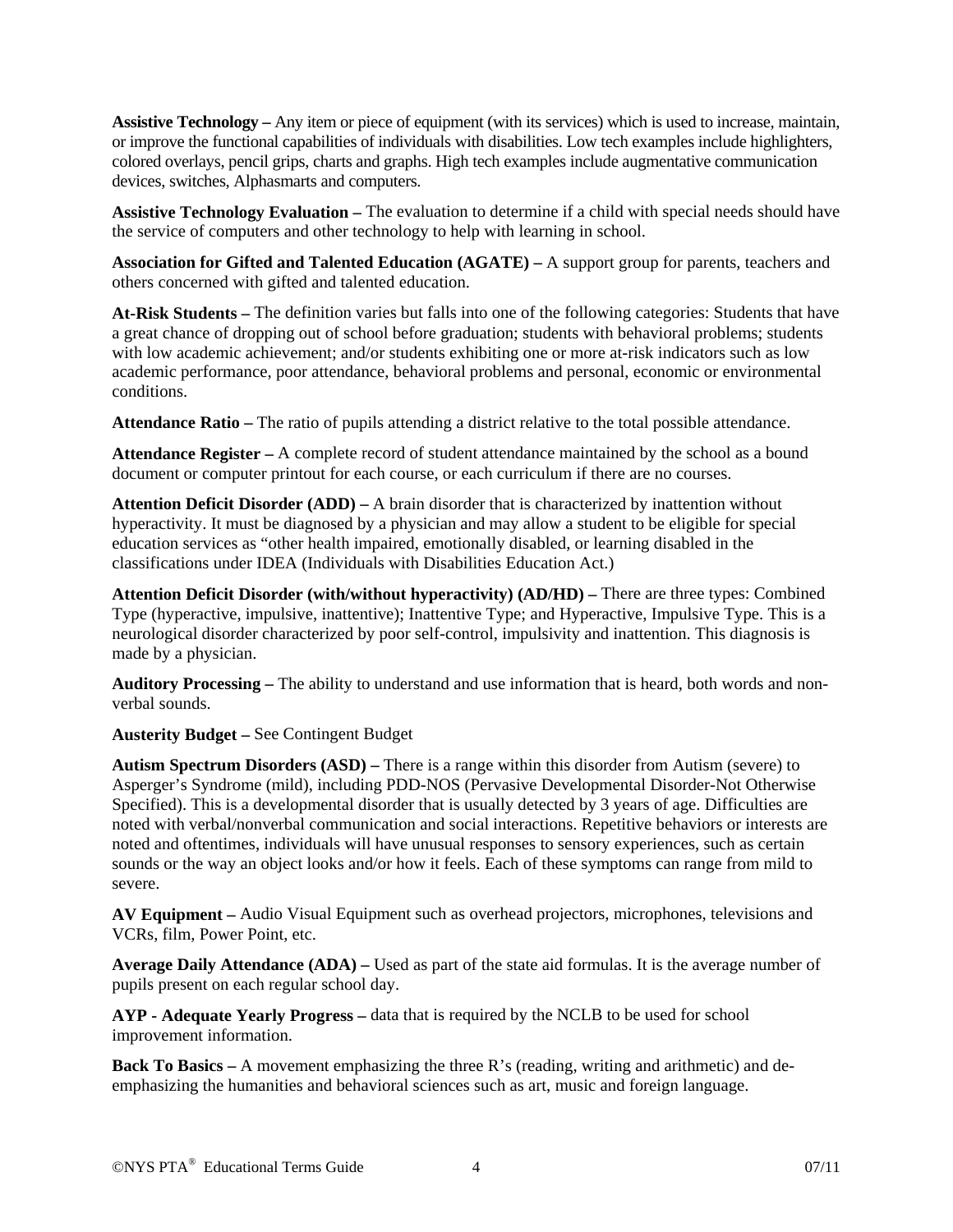**BAN (Bond Anticipation Note) –** Short term loan issued in the anticipation of the sale of bonds.

**Basic Skills – The traditional building blocks of curriculum that are most commonly associated with** direct instruction in early elementary language arts and mathematics.

**Base Year –** The school year that immediately precedes the current aid year.

**Basal Reader –** A textbook used in elementary schools to teach reading, combining different techniques such as phonetics, sight words, etc.

**BEDS (Basic Educational Data System) –** New York State Education Department's database which contains information on each school district, building and individual classroom in New York State. Each October, teachers and administrators complete a computer "bubble" sheet providing information such as the individual teacher's years of experience, level of education, level of salary as well as information on class size and teaching load. The data is used by the Education Department to formulate reports and by local districts for comparison purposes.

**Behavior Management –** Training to help children manage or control their own behavior. Programs consist of carefully delineating the behavior the child is to display at the conclusion of the program; identifying the current level of achievement or behavior; selecting an instructional strategy or behavioral management plan; selecting or developing instructional or supporting material; and keeping precise records of the child's progress toward the goal.

**Behavioral Modification –** A theory of behavioral psychology that believes that behavior can be changed by a system of extrinsic rewards and punishments.

**Behavioral Objective –** That which is to be taught in a daily lesson in order to meet the goal; includes statement of the learning, statement of the learner's behavior, the conditions and the expected level of performance.

**Big 5 –** Buffalo, New York City, Rochester, Syracuse and Yonkers school districts usually studied in combination for education issues and funding.

**Bilingual Education** – Programs designed to help students acquire English proficiency while they continue to learn the subject areas appropriate to their age and grade levels in their native language.

**Block Grants –** General educational grants from the federal government to the states; states are then free to choose the specific programs for spending the funds.

**Bloom's Taxonomy of the Cognitive Domain –** A hierarchy of six levels of thinking, often referred to as levels of complexity; level one is the easiest: 1) Knowledge (memorizing a fact); 2) Comprehension (understanding); 3) Application; 4) Analysis; 5) Synthesis; and 6) Evaluation.

**Blue Ribbon Schools –** A federal secondary schools recognition program in which State schools are nominated because they represent the diversity and excellence of secondary schools in the State.

**Board of Education –** See School Board.

**Board of Regents –** The governing body of the University of the State of New York. Established in 1784, the board consists of 16 Regents elected by the legislature for five-year terms. One Regent is elected from each of the state's 12 judicial districts and four Regents are chosen from the state at large. They exercise legislative functions over the state educational system, determine its educational policies and, except as related to the judicial functions of the Commissioner of Education, establish rules for carrying out the state's education laws, license practitioners in 34 major professions and certify teachers and librarians. The Regents appoint the Commissioner of Education who also becomes the president of the University of the State of New York.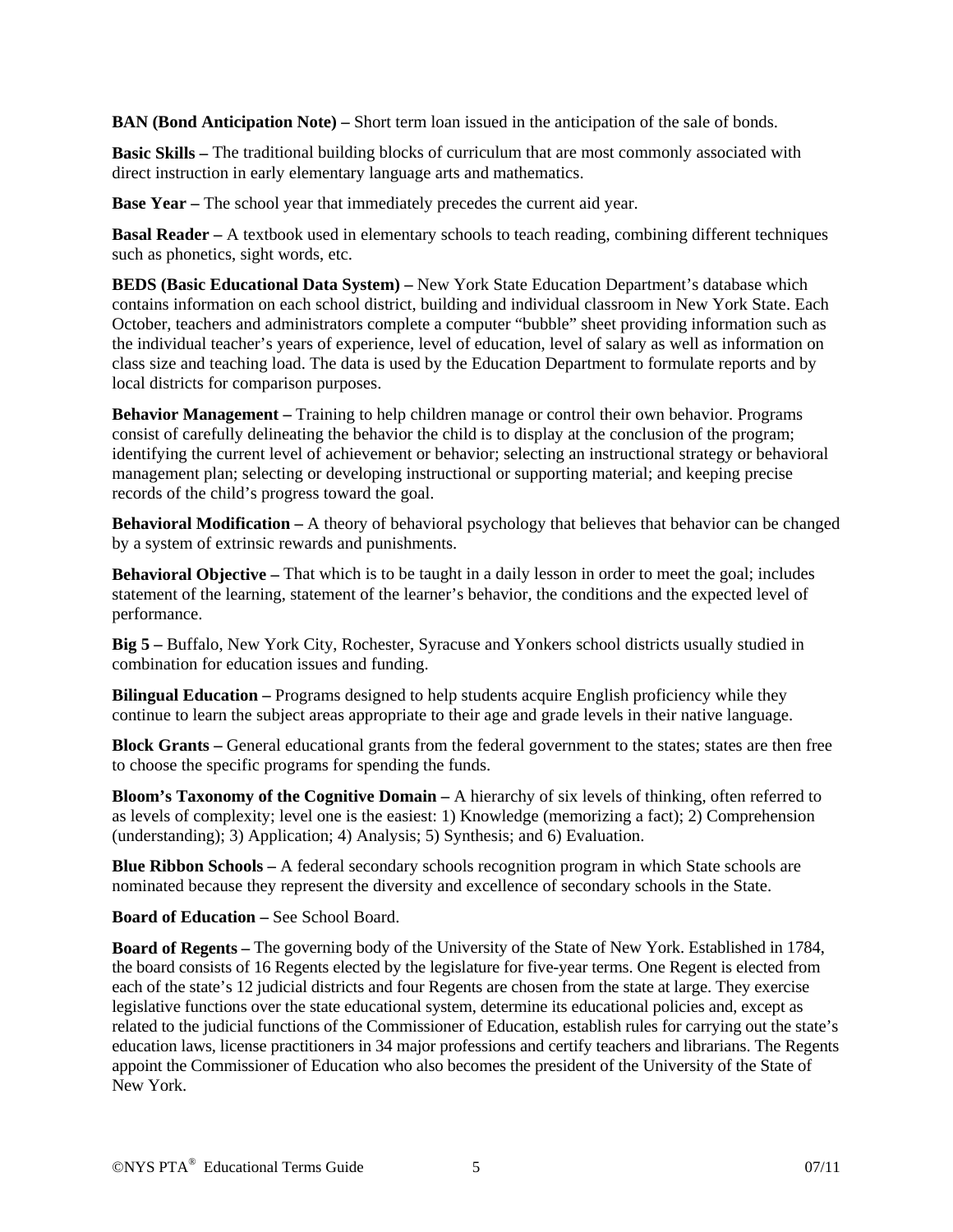**BOCES –** Boards of Cooperative Educational Services are formed by a voluntary cooperative association of school districts in a geographic area that band together to provide services to their component local school districts such as special education programs, vocational programs, computer services, etc. in a more economical way than could be provided by each individual school district. They have boards of between five and 15 members elected by school board members of the component districts. There are 37 BOCES in New York State.

**BOCES Aid –** BOCES component school districts are eligible to receive State aid based on services, which include, but are not limited to, occupational education, teacher training, curriculum development, administrative/management services and gifted and talented programs that they purchase from BOCES.

**Brain Dominance –** The specialization of the brain hemispheres. The right brain hemisphere is more involved with spatial relations, imagery and nonverbal non-sequential processing. The left brain hemisphere is more involved in the verbal and sequential processing.

**Bubble Sheets –** Sheets that can be scanned by computers to record such information as grades (especially at the secondary level) or BEDS. Information is recorded with a number 2 pencil by filling in circles.

**Buckley Amendment –** The Family Rights and Privacy Act of 1974 (FERPA)

**Building Aid –** State aid for approved expenses related to additions, alterations, modernization of existing buildings, the construction of new school buildings and some instructional space leases.

**Building Level Team –** A committee of teachers, parents, administrators, support staff and possibly community members from an individual school building who analyze the building's needs and then develop and implement a plan of action to help the school become more effective. See Shared Decision-Making.

**CAP –** Commissioner's Advisory Panel for NYSED which has appointed members who discuss issues and concerns for special education programs, tests, assessments, requirements of qualifications to special education and other important issues of this focus - see COP

**Capital Assets Preservation Program –** Established by the NYS Legislature, the SED is required to formulate a public school capital asset preservation program for elementary and secondary schools. The Commissioner must report on the condition of school facilities to the Legislature every five years and each public school district is to provide an inventory of capital assets. This provides school districts with practical information to ensure the safety and welfare of students and staff.

**CAR –** Comprehensive Assessment Report

**Carnegie Credits – Credits given at the successful completion of a course towards a high school** diploma.

**Career Ladder –** A career ladder assumes and delineates several distinct stages in the teaching career. Each step up the ladder is typically accompanied by an increase in salary and responsibility.

**Career and Technology (CTE) –** The option to achieve a New York State diploma by taking vocational and educational courses and passing the English and Math Regents examinations.

**Categorical Aid –** Aid that is given by NYS to local school districts for specific purposes, i.e., transportation and textbooks. It can be paid either in the same year or the year following the expenditure. The local school district must spend the money in order to receive additional categorical aid.

**CCF –** Council on Children and Families

**CCLC –** 21st Century Community Learning Center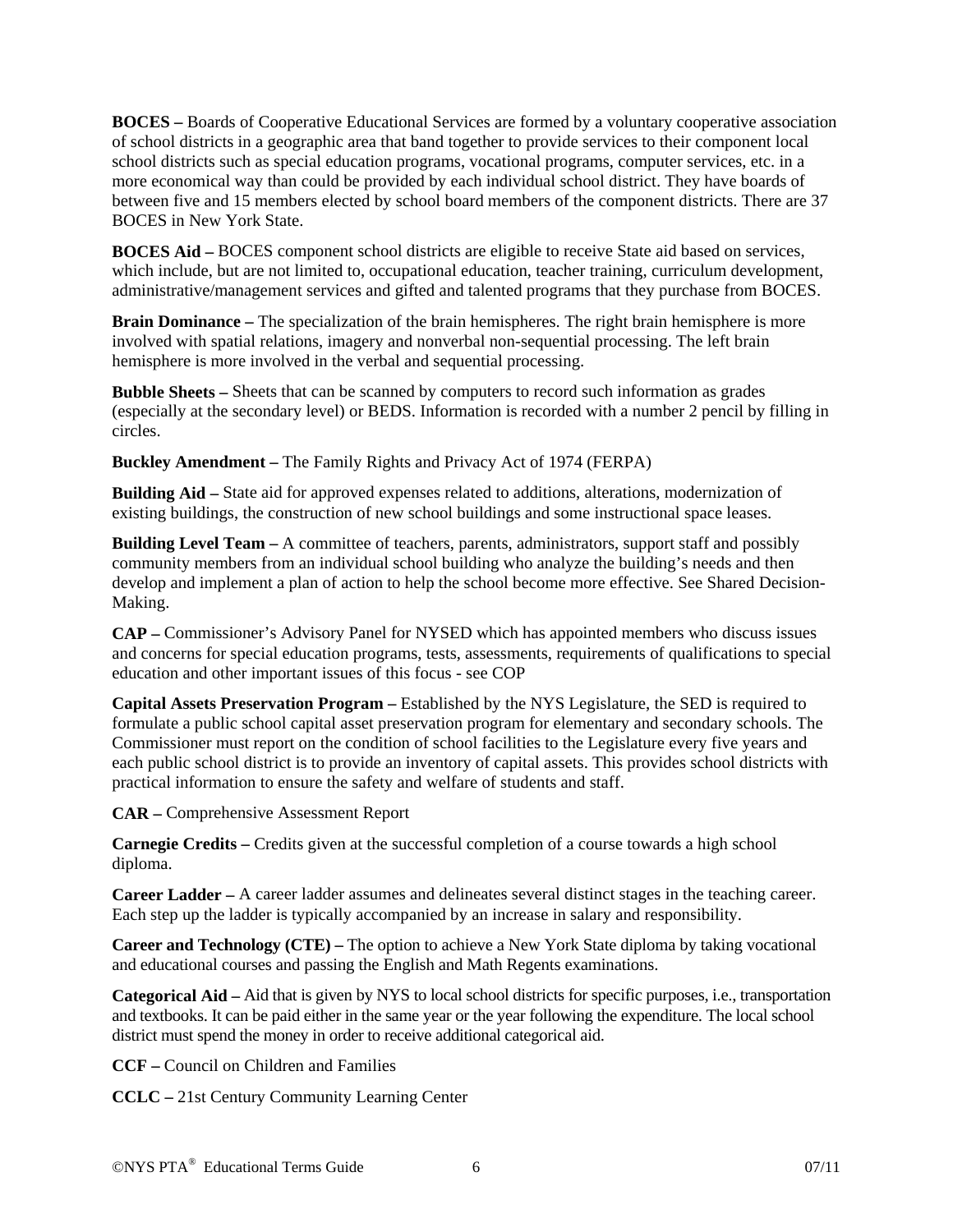**CDC –** Centers for Disease Control from the U.S. Department of Health and Human Services

**CDEP –** Comprehensive District Education Plan which is required for each school district and uses the Shared Decision Making Law to assure partnership of the education partners.

**CDOS –** Career Development and Occupational Studies

**CD-ROM –** Compact Disc-Read Only Memory

**CEC –** Council for Exceptional Children is an organization which advocates for special education children.

**Central Auditory Processing Disorder (CAPD) –** This is a complex issue, which results in difficulty processing auditory information. There is an adverse affect with the way in which the brain recognizes and interprets sounds.

**Censorship –** Using personal or group beliefs or biases to limit community or society access to certain books, materials, or information.

**Central High School District –** A school district that provides only secondary education to children from two or more common or union free school districts. Only three such districts exist in the state and the Legislature has prohibited the formation of additional such districts, except in Suffolk County. A central high school district's governing board is composed of representatives from each of its participating districts with not less than five in total.

**Central School District –** A complete pre-K-12 grade school district formed by combining any number of common, union free and central school districts. They are run by a central school district school board.

**Cerebral Palsy (CP) –** A disorder due to brain damage that results in lack of control of voluntary muscles, paralysis, weakness or lack of coordination of certain large and small muscles. This disorder can be very mild or extremely debilitating.

**Certificate of Qualification (CQ) –** Currently CQs are no longer issued for those who still have a certificate given by the NYS Education Department initially to an individual who has met all the requirements to teach in New York State and is good for five years. Once a teacher has obtained a teaching position (or at the end of five years) the CQ is turned into SED for a provisional certificate, which is valid for five years. Then requirements for the permanent certificate must be completed at the end of the extended time (total of ten years). The CQ itself is not renewable and cannot be extended.

**Certification –** Regulated by the New York State Education Department (NYSED) for teachers (instead of licensing as done for all other professionals) in order to assure the public that each teacher has achieved the minimum qualifications.

**CHADD –** Children and Adults with Attention Deficit/Hyperactivity Disorder - an organization of information, education and support for those who are diagnosed with this disorder.

**Change in Program –** A change in any one of the components of the individualized education program (IEP) of a student with a disability. A change in program can also be used for students in the regular system of a school district to alter anything that is above and beyond the typical program for a student.

**Change in Placement –** A transfer of a student to or from a public school or BOCES or graduation from high school for purposes of removal of a student with a disability from the student's current educational placement.

**Chapter 1 –** Part of the Federal Educational Consolidation and Improvement Act that gives funds to improve the education of economically disadvantaged students. Funds are based on the number of students in a school district eligible for free lunch.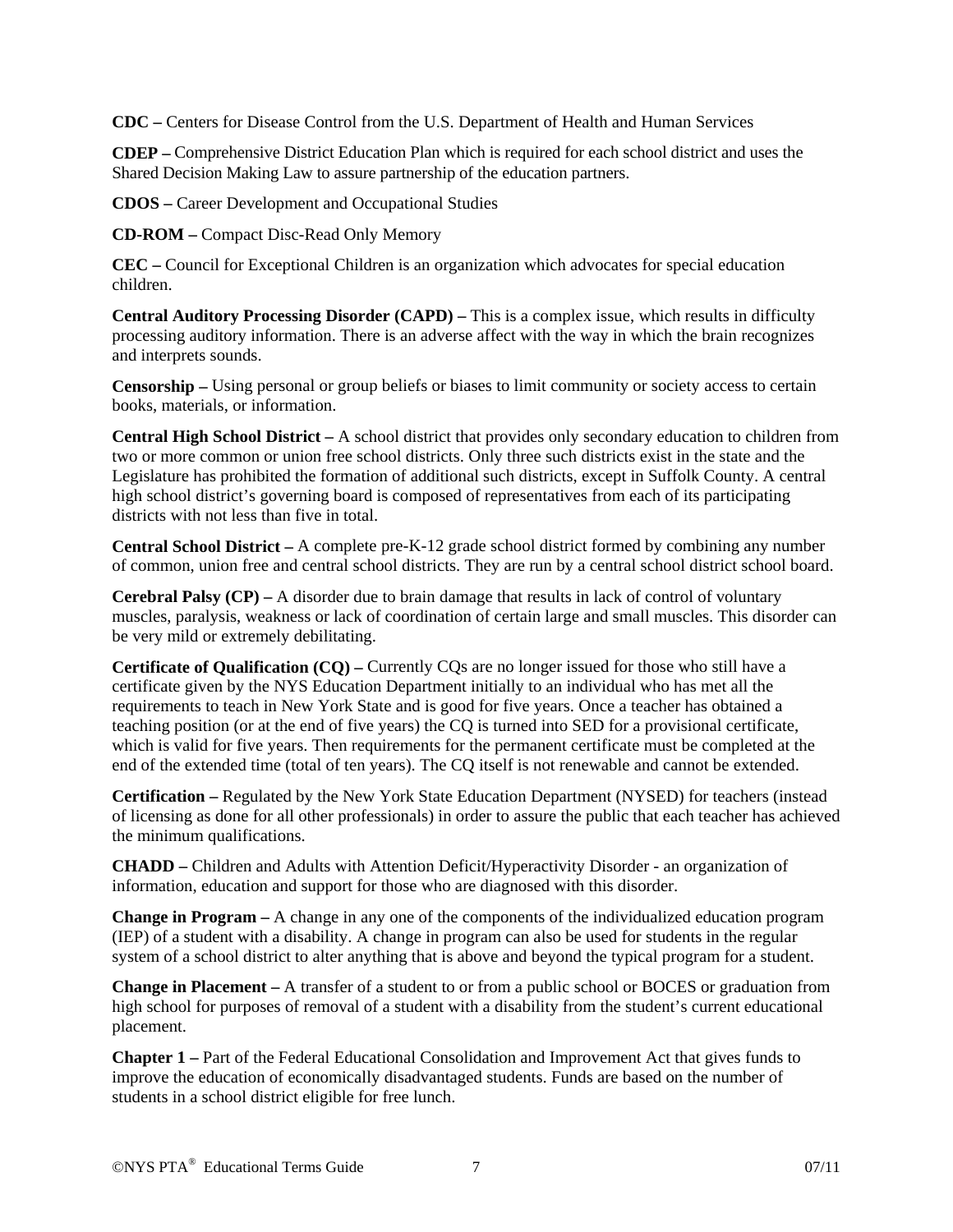**Chapter 377 –** Effective May 16, 2002, Section 200.2 of the Regulations of the Commissioner is amended to implement Chapter 377 of the Laws of 2001. Each board of education and each BOCES must establish a plan to ensure that every student with a disability who needs his or her instructional materials in an alternative format will receive those materials at the same time that they are available to non-disabled students.

**Chapter 405 –** Legislation that addresses some of the major issues the Board of Regents has identified as critical to improving special education services in New York State. Chapter 405 includes provisions for addressing and improving results in problem areas (i.e., high rates of identification of students as students with disabilities, low rates of declassification of students with disabilities, high rates of placement of students with disabilities in separate sites and/or significant disproportion based on race and ethnicity, in identification and placement in particular settings of students with disabilities).

**Chapter 793 Plans –** Chapter 793 provided the framework for regional technology planning. Each year, BOCES joint management teams submit such a plan for all their constituent BOCES. The plans provide needed information for BOCES CO-SERS (see CO-SERS).

**Character Education –** Deliberate instruction in basic virtues or morals in the school curriculum.

**Charter Schools –** A school or organization receives a charter for a specific period of time to establish a school that is independent of the local school district and which receives waivers from regulations that may hamper innovation.

**Child Find –** The mandate by federal law for school districts to identify and diagnose any and all children with disabilities, especially from birth to six years of age. Referral to the County where child resides is expected for birth – age 3 and referral to the local school district services is for ages 3 through ages 21.

**CIA –** Office of Curriculum, Instruction and Assessment within the NYSED

**City School District –** A school district whose school boundary lines are identical with that of a city. There are five city school districts in New York State with 125,000 or more students. Referred to as the "Big 5 School Districts", they are Buffalo, New York City, Rochester, Syracuse and Yonkers.

**Class Size –** The total number of students in a classroom. In a school district, this is the average number of students district wide who can be in a class in a particular grade level. For students with disabilities, it is the number who can receive instruction together in a special class or resource room program and the number of teachers and paraprofessionals assigned to the class. New York State Education Law established this number.

**Classroom Management –** Procedures and techniques used by a teacher to control the learning environment.

**Clinical Supervision –** On-site observation, analysis, feedback, reinforcement and assistance using scripttaping and a series of conferences to improve an individual's performance.

**Cloze Procedure or Test –** A method by which words are systematically deleted from a text passage. Beginning with the second sentence a word is randomly deleted. Then every fifth, tenth, or nth word is deleted. Students guess the deleted words. It reveals the interplay between the prior knowledge that students bring to the reading.

**CNP –** Child Nutrition Program in the NYSED

**Cognitive Development –** The process of gaining knowledge and especially developing the higher mental process (thinking skills) such as knowledge, intelligence, thinking, acquisition of new meaning, generation of plans and strategies, reasoning and problem-solving.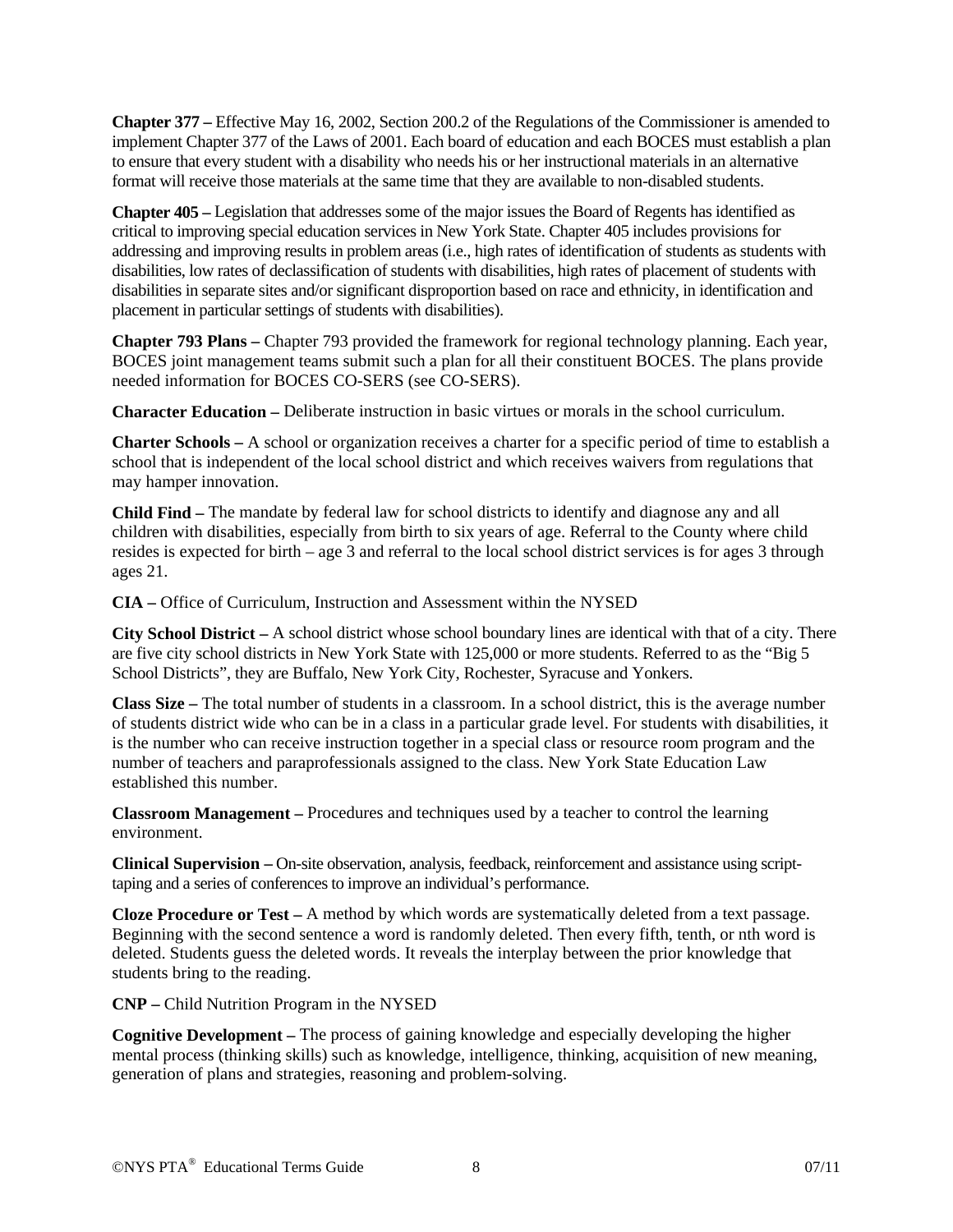**Cognitive Dissonance –** The anxiety that results from holding contradictory or incompatible attitudes or beliefs simultaneously.

**Cognitive Processing –** The process used for remembering, reasoning, understanding and using judgment. In special education, a cognitive disability refers to difficulty in learning.

**Cognitive Rehearsal –** Thinking out loud to confirm understanding of the learning process.

**Cohort –** A group of students who share the same statistical or demographic characteristic. For purposes of school accountability, a "cohort of students" usually includes the entire group of students who started in the ninth grade in a particular year. (i.e. Cohort of 2000 includes all students entering in grade 9 in fall of 2000)

**Collaboration –** Ongoing interaction among parents, students, community members, school personnel and school board members to promote educational achievement and lifelong success for children.

**Collegiality –** The alliance of all those involved in our schools for the benefit of the students.

**Combined Wealth Ratio (CWR) –** The district wealth measure based on the district's full value of taxable property per pupil and the district's residents' adjusted gross income per pupil, as reported on their state income tax returns.

**Commission for the Blind and Visually Handicapped (CBVH) –** Provides rehabilitation services to individuals who are legally blind and reside in New York State.

**Commissioner of Education –** Appointed by the Board of Regents the Commissioner of Education is the president of the University of the State of New York. The Commissioner's responsibilities include enforcement of laws relating to the educational system, execution of all educational policies determined by the Board of Regents, issuance of regulations, supervision of all schools and institutions subject to the provisions of the Education Law and the granting and the annulment of teaching certificates.

**Commissioner's Regulations –** Regulations approved by the Board of Regents that have the effect of law for the schools in New York. The regulations can be overruled by laws passed by the NYS Legislature or appealed in the Courts. They include, among other things, certification requirements for teachers, curriculum requirements, mandates on the building of schools and standards for various professions.

**Committee of Practitioners (COP) –** This term is used to gather together many of the education partners in New York State along with the members of NYSED to discuss a focus on education as a study. There is one for the focus of NCLB, one for ELL issues, one for SWD issues as well as others currently implemented. See CAP

**Committee on Preschool Special Education (CPSE) –** The Committee on Preschool Education functions in the same manner as the CSE, except that it serves children ages three to five.

**Committee on Special Education (CSE) –** Committee required by federal law to be in each school district. It must include the director of special services, the special educator, the parent/guardian of a child with a disability, a regular educator who knows the child, the psychologist and a physician, if requested, as well as a parent member if requested. The CSE is responsible for determining the child's classification as well as determining the individual education plan (IEP) for the child. The CSE must maintain a register of children identified with a disability. The **Committee on Preschool Special Education (CPSE)** functions in the same manner as the CSE, except for children ages three to five.

**Common School Districts –** A school district first created by legislative action in 1812 to operate elementary schools (kindergarten through eighth grade). Even though they lack legal authority to operate a high school, common school districts remain responsible for ensuring a secondary education for their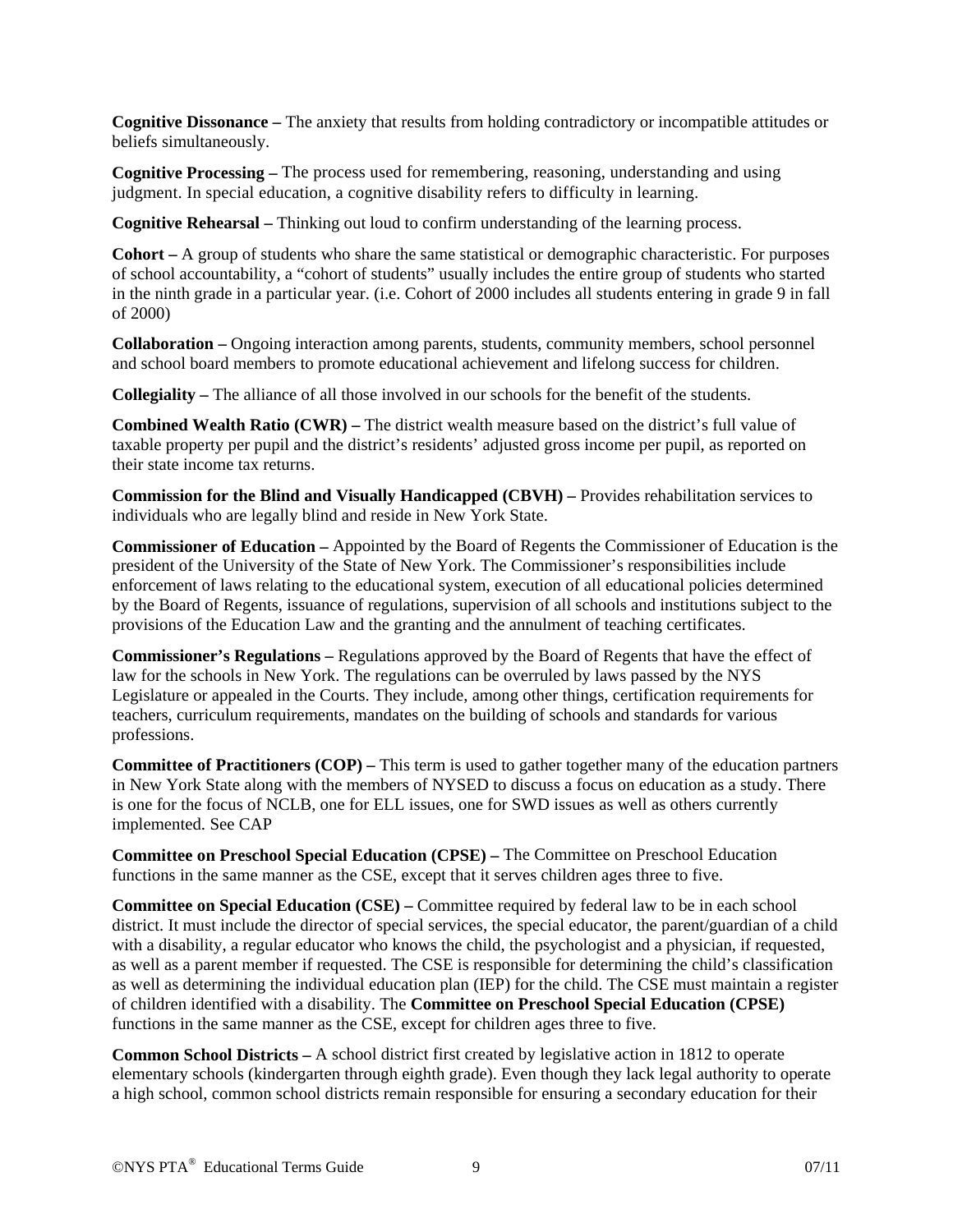resident children. A common school district is administered by either a sole trustee or a school board of three members.

**Community Schools –** Schools that provide a comprehensive approach to organizing and focusing resources on the internal and external factors affecting student performance. They collaborate with local service providers to meet wide-range needs of children and their families and create a school climate that provides a developmental and enriched program of instruction that stresses prevention rather than remediation.

**Compact for Learning –** A New York State Board of Regents document that establishes a partnership among the state and local schools and communities to educate our children. This plan provides a context for local initiative and collaborative effort – "top-down support for bottom-up reform." This law refers to Commissioners Regulations 100.11. Also called the Shared Decision Making Team in many school districts.

**Compact Partnership Schools –** Schools that have been recognized by the Regents and SED for pursuing State goals for improved student learning through innovative approaches to school restructuring.

**Competency-Based Learning –** An education effort that emphasizes the specification, learning and demonstration of those competencies (knowledge, skills and behavior) that are of central importance to a given task, activity or career. Competency based education is designed to prepare youth to successfully transition to post-secondary education and employment.

**Compensatory Education –** Remedial programs used to bring students' performance up to a certain level.

**Comprehensive Health Education –** A systematic, sequential, age-appropriate education program designed to provide scientific knowledge of the human as he/she functions within his/her environment, which will favorably influence the knowledge, attitudes, values and practices of school youth and which will aid them in making wise personal decisions in matters of health.

**Comprehensive Health and Pupil Services (CHAPS) –** This program was called the Comprehensive School and Wellness. This program includes health education, health services, nutrition services, school environment, physical activity, family and community involvement, attendance and guidance pupil services and staff wellness.

**Compulsory School-Age** – The age at which a child must begin school and the age when a student is required to remain in school.

**Computer Lab –** A classroom with several computers, usually enough for an entire class of students. Usually the computers are networked together, so that a teacher can have the same software on all of the computers and data from any computer can be sent to one printer.

**Computer Software Aid –** Aid for the purchase and loan of computer software.

**Concept Attainment Model –** A process with specific strategies to help students discover, understand, apply and analyze concepts in their broadest sense.

**Congenital –** Usually a defect or a deficit which is present at birth.

**Congruence –** Making the objectives of the remedial teacher consistent with those of the regular classroom teacher.

**Consensus –** General agreement resulting from a systematic group decision-making process.

**Consent –** It means: (1) the parent has been fully informed, in his or her native language or other mode of communication, of all information relevant to the activity for which consent is sought and has been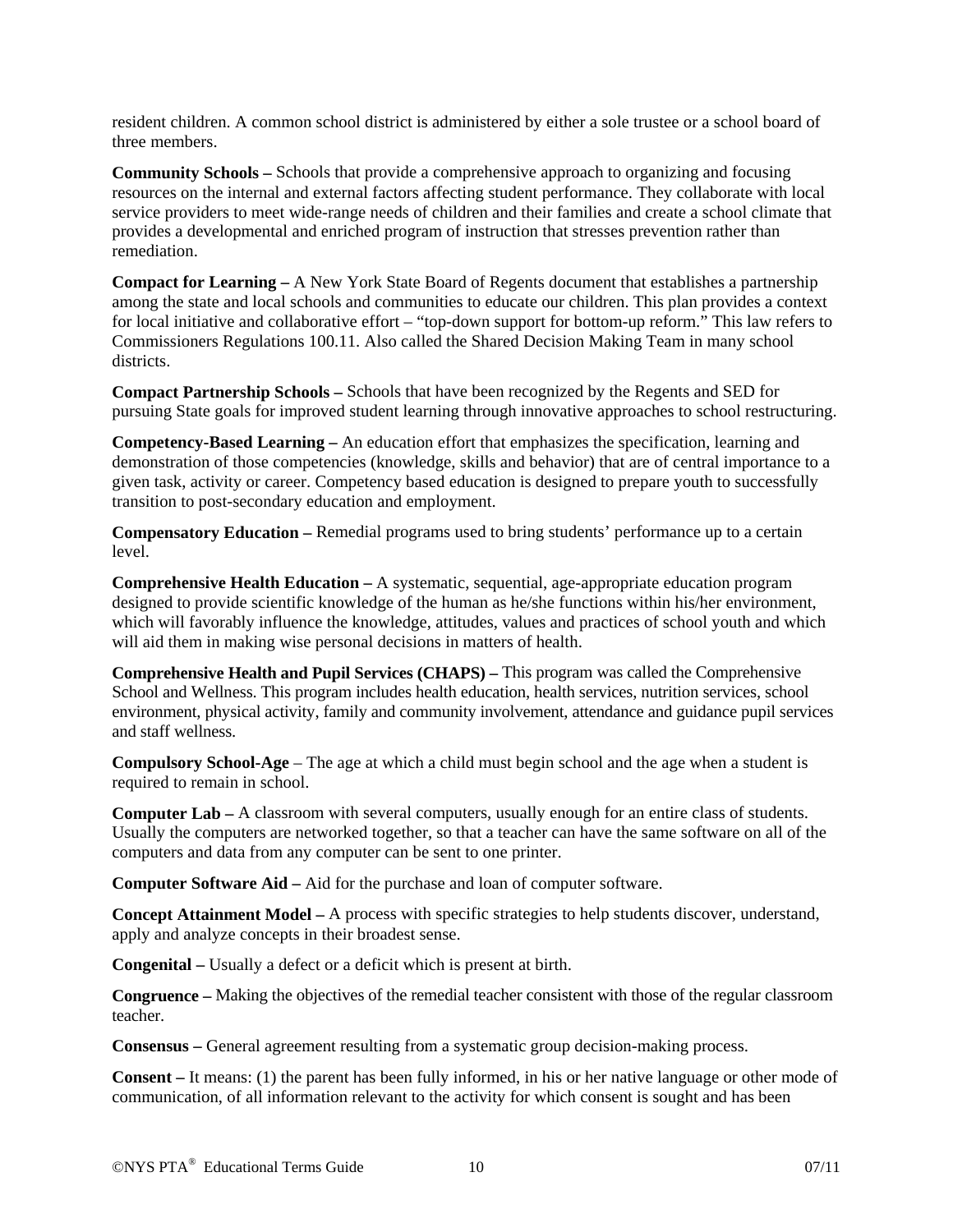notified of the records of the student which will be released and to whom they will be released; (2) the parent understands and agrees in writing to the activity for which consent is sought; and (3) the parent is made aware that the consent is voluntary on the part of the parent and may be revoked at any time except that, if a parent revokes consent, that revocation is not retroactive (i.e., it does not negate an action that has occurred after the consent was given and before the consent was revoked).

**Consultant Teacher –** A certified special education teacher who assists students with disabilities (SWD) who are enrolled in a regular education program and are to be included in the regular education program or specific class. Services may be provided directly or indirectly by the specialists.

**Content Standards –** The NYS Curriculum and Assessment Council defined content standards for the Curriculum Frameworks as the knowledge, skills and understandings that individuals can and do habitually demonstrate over time as a consequence of instruction and experience.

**Contingent Budget –** A budget approved by the board of education after a proposed budget is defeated. A contingent budget only funds contractual items (i.e., salaries) and those items determined by the board to be "ordinary contingent expenses." Generally, an expense is considered contingent if it is a legal obligation, specifically authorized by statue, or necessary to maintain the educational program, preserve property, or ensure the health and safety of the students or staff. The board of education may place for voter approval propositions for items that can not be included in a contingent budget.

**Contract for Excellence (C4E)** – This is a plan or contract that a district enters in with NYSED. Districts were identified by NYSED where there was at least one school identified as requiring academic progress (in need of improvement - SINI), in corrective action or in restructuring status. These districts receive a Foundation Aid increase over the prior school year of at least \$15 million or 10 percent, whichever is more. In addition, any district that receives a Supplemental Educational Improvement Plan Grant must file a contract for excellence. In 2007-08, there were 56 districts that completed contracts for excellence.

**Contractual Expenses –** Expenses based on signed contracts. They appear in almost every component of a school budget. Examples are union contracts, leases, memberships, maintenance agreements, conference attendance, mileage and items that do not appear as a durable or consumable.

**Cooperative Learning –** The method of instruction that encourages students to work in small groups, learning the material and then presenting what they have learned to the other small groups in the classroom.

**Coordinated Community Services –** A program to serve the basic needs of the whole child (and most probably his/her family), in a coordinated manner, at one site, preferably in or near the school. Programs might include health and social service agencies and appropriate juvenile justice and community services.

**Core Curriculum –** Common subjects that all students are required to take, usually English (reading and writing), social studies, mathematics and science.

**Corporal Punishment –** Any act of physical force upon a student for the purpose of punishing that student. Corporal punishment is not allowed in New York State public schools. Physical restraint may be used to prevent injury to people or damage to property.

**CO-SER (Cooperative Service Application) –** A BOCES must submit an application to the Commissioner for approval to operate a service in such areas as special education, occupational education, continuing education for adults, programs for at-risk youth, staff development, etc. The approved document, which consists of a program description and a proposed budget in a form prescribed by the Commissioner, is called a CO-SER.

**Course –** A sequence of units of instruction in a given subject area which is a component of a program of instruction or curriculum, or which has an educational or vocational objective of its own.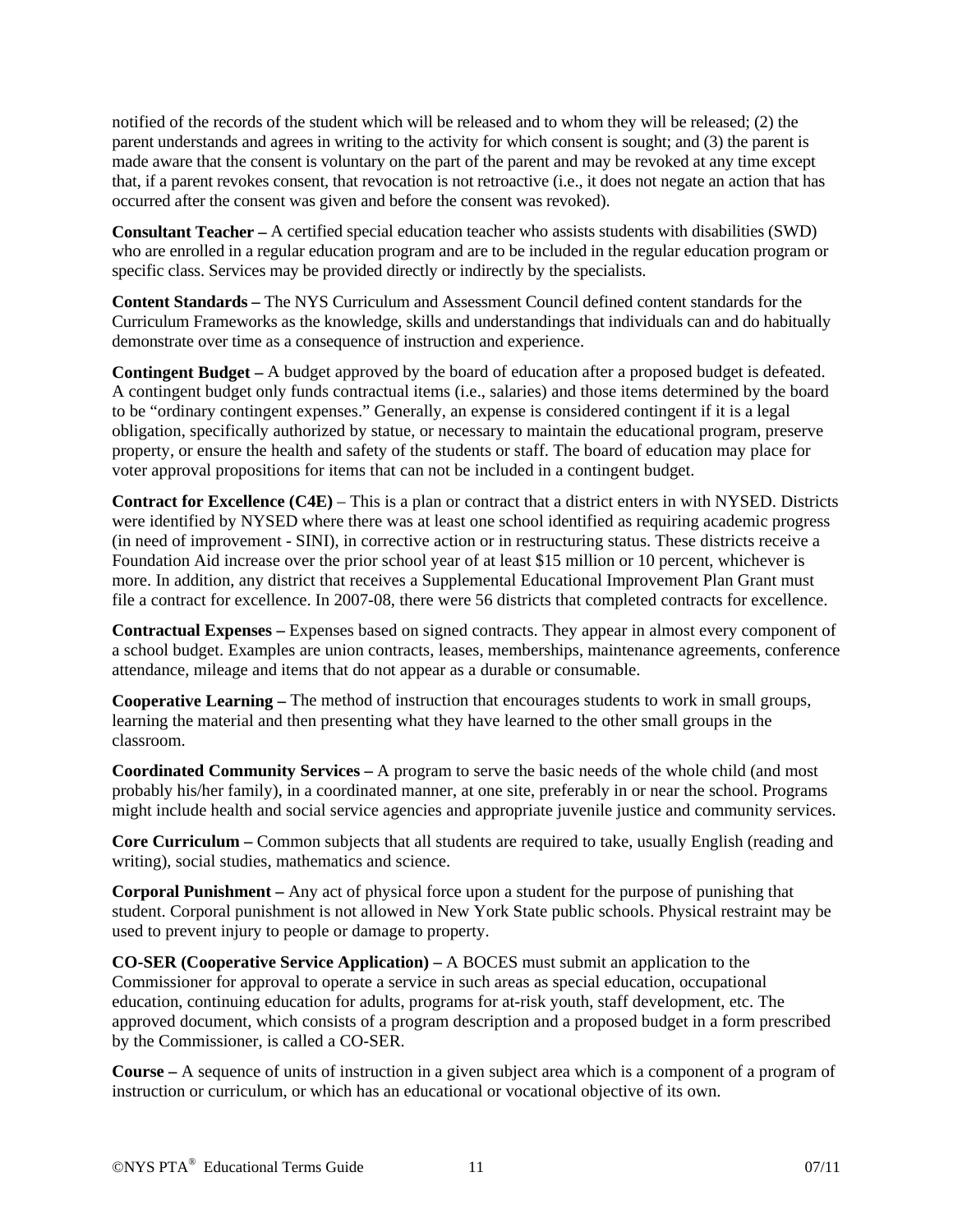**Covert Behavior –** Unobservable mental processes.

**CPRC –** Community Parent Resource Centers

**Criteria –** Conditions which performances or products must meet to be considered of high quality.

**Criterion-Referenced Exams –** Tests that measure student performance based on specific criteria as opposed to a norm. (See Norm Referenced Tests.)

**Critical Thinking Skills –** The solving of problems by analyzing, comparing, inferring and evaluating information using previously learned facts. Instruction in critical thinking generally emphasizes basic analytical skills that can be applied to a wide variety of intellectual experiences.

**Cross Cultural –** See Multi-cultural.

**CSD –** Central, Common or City school district

**CSEA –** Civil Service Employees Association

**CSHN –** Coordinated School Health Network

**CSI –** Charter Schools Institute established in the State University of New York.

**CSPD –** Comprehensive System of Personnel Development

**CTB –** CTB/McGraw Hill publishers of the tests and assessments for the state of New York including the Regents exam.

**Cultural Literature –** The body of literary works in a given culture that reflects the transmitted values/heritage of that culture.

**CUNY (City University of New York) –** The largest urban university in the United States and the third largest public university system.

**Curriculum –** A sequence of courses which together comprise a program of instruction. This includes the sequence, format and content of courses; student activities; teaching approaches; books, materials and resources used; and the way in which teachers and classes are organized, which enable students to reach standards.

**Curriculum Frameworks –** A broad description of the principles, topics and modes of inquiry or performance in a discipline which provides the basic structure of ideas upon which curriculum is based. A stepping stone between standards and curriculum. New York State's curriculum frameworks describe knowledge, skill and understanding to be developed, major themes and questions to be explored and performance standards to be attained.

**Curriculum Integration –** Teachers in various disciplines (subjects) coordinate their lessons around a single theme to give students a sense of how everything is related. Each teacher uses the theme from the perspective of his or her own discipline.

**DARE –** Drug Abuse Resistance Education program created in 1983 as a joint venture of the Los Angeles Unified School District and Police Departments. The goal of the program is to prevent substance abuse and is presented by uniformed officers, either local police or county sheriffs.

**DASH –** Division of Adolescent and School Health in the U.S. Centers for Disease Control.

**Data Driven –** The third attribute of the Effective Schools model which states that local instructional decision-making is dependent on the weight of measurable or observable evidence. See Effective Schools.

**DBQ –** Document Based Question - see Document Based Question.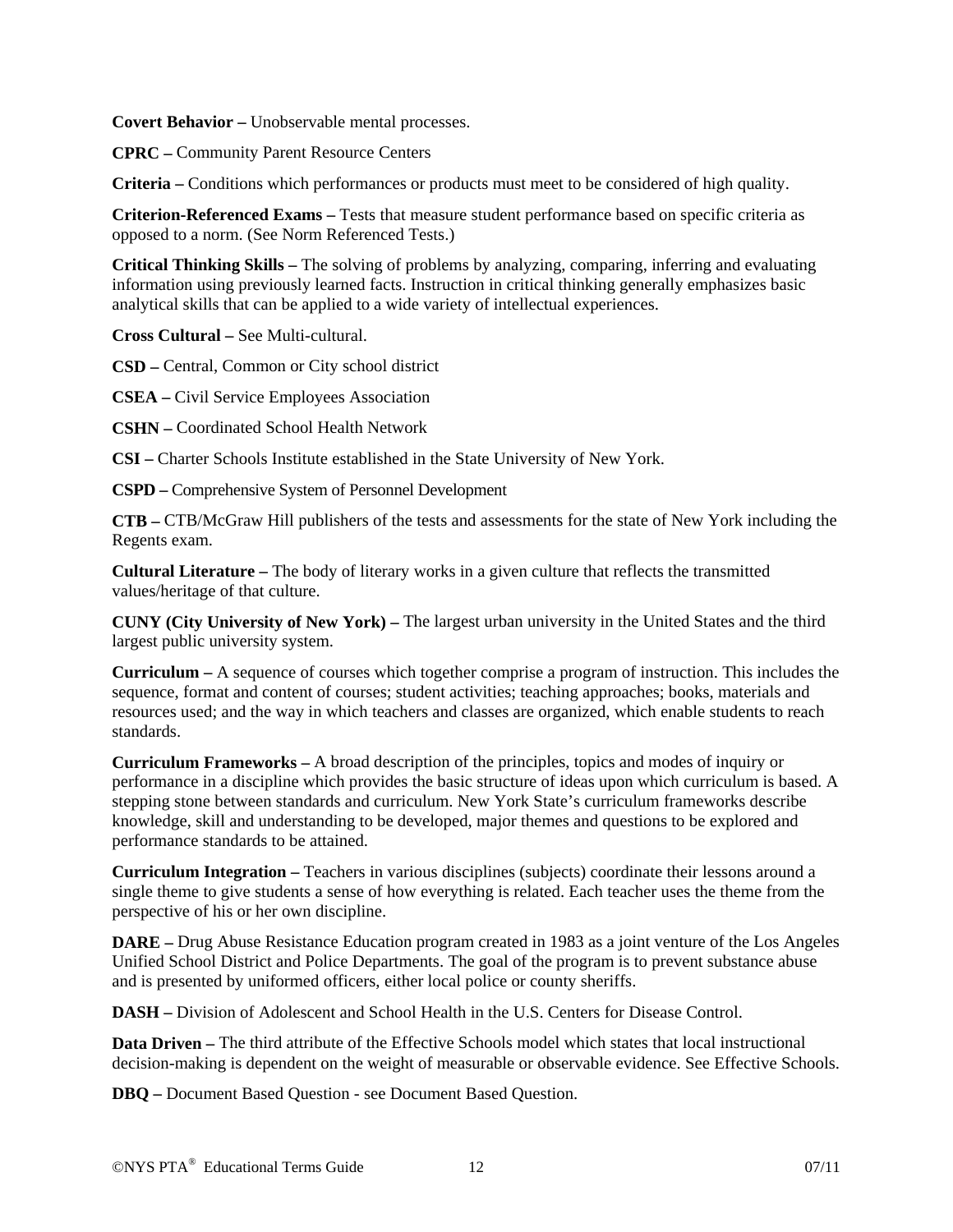## **DD –** Developmental Disabilities

**DDSO –** Developmental disabilities service office which is the local office of Office of Mental Retardation and Developmental Disabilities (OMRDD).

**Deaf/Blindness –** A term that applies to a student with the combination of hearing loss and visual impairment which causes such severe communication and other developmental and education needs that they cannot be accommodated in programs solely for students classified with deafness or visual impairment.

**Deafness** – A term that applies to a student who has a loss of hearing so severe that it prevents the processing of linguistic information through the sense of hearing. The severity of this loss usually necessitates the use of specialized training, through an alternative means of communication such as sign language or the use of specialized equipment to learn.

**Declassification –** The process of removing a child from the IDEA programs or services or supports to the Section 504 supports or no supports within the classroom; but this mandates a child must be monitored by the school staff for a minimum of one year before he/she can be totally removed from the classification process.

**Declassification Support Services Aid –** Aid provided for children moving from special education programs to full-time regular education programs.

**Degree Granting Proprietary Colleges –** Sole business corporations, proprietorships, associations, or partnerships, that operate for profit. They offer degrees only if the Board of Regents grants them the authority to do so. Such authorization is granted individually for each degree title.

**Degrees of Reading Power (DRP) –** A type of reading that is very similar to cloze test. DRP differs from cloze tests in that the deleted words in cloze tests are always the fifth, tenth, or "every nth" word. DRP tests also provide choices for deleted words. In cloze tests correct or incorrect guessing of a deleted word may influence subsequent choices for other deleted words, whereas, in the DRP, items are independent. The DRP is used in the NYS Reading Competency Exams.

**Descriptors –** The performance level or assessment standard on a specific scale that provide an accurate picture of the desired standard based on empirical data.

**Developmentally Appropriate** – A term that applies to providing a student with a program and a learning environment that provides for all areas of a child's development: physical, emotional, social and cognitive. Teachers use child development knowledge of how children learn to identify the range of appropriate behaviors, activities and materials for a specific age group. To be developmentally appropriate, curriculum content and teaching strategies must be both age appropriate and individually appropriate.

**DDPC (New York State Developmental Disabilities Planning Council) –** A federally funded planning and advocacy agency reporting to the Governor of New York State. The mission is to serve as a catalyst for change in the current service delivery system, with the ultimate goal of improving the quality of life for individuals with developmental disabilities and their families.

**Demographics** – Social science term used to describe the study of population including where people live, average age, life expectancy, etc.

**Destination Destiny** – A gathering together of specific school districts and other education partners including NYSPTA to raise awareness of graduation rates and to help to close the achievement gap.

**Developmental Level –** The level at which any given student is performing compared to a given norm.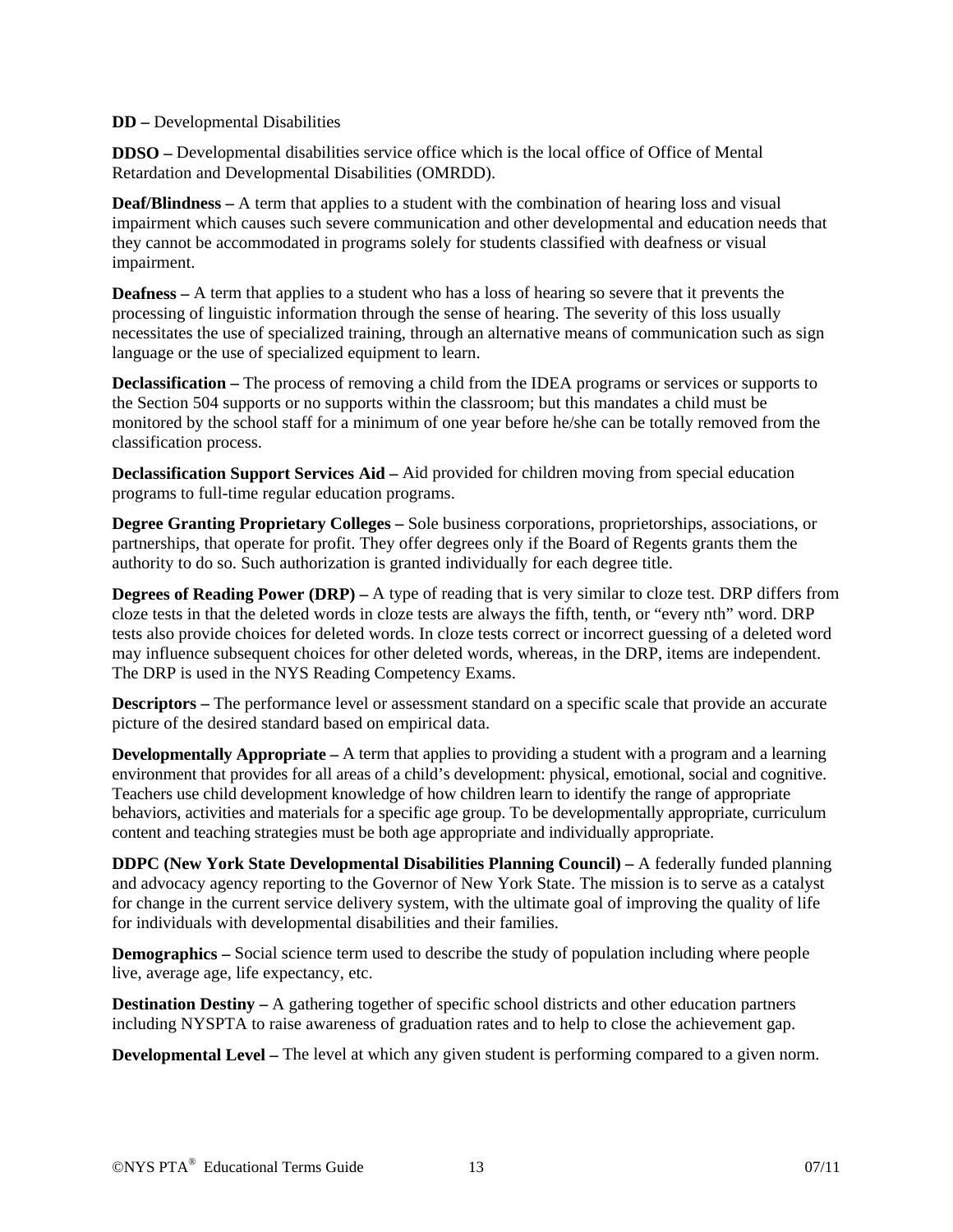**Diagnostic/Prescriptive –** An educational plan which pre-tests students on predetermined objectives and then prescribes specific learning activities to teach the student the skills, facts, or concepts that he/she missed.

**Diagnostic Screening Aid –** Aid to help school districts screen new pupils to identify those who may need special services as a result of handicapping conditions, giftedness, or low levels of achievement.

**Diploma –** A document evidencing the successful completion of a secondary school program.

**Direct-Instruction –** A model of instruction which is teacher directed and has the teacher in control of all class activities.

**Disability –** The result of any physical or mental condition that affects or prevents one's ability to develop, achieve and/or function in an educational setting at the same rate as other students.

**Disaggregated Data –** Those particular statistics relating to specific portions of the entire body of information. For example, a school district could disaggregate student achievement data according to race, gender, or socio-economic status.

**Distance Learning – Formal learning activity in which the student is separated by a distance from the** source of the instruction and usually from the associated support services (i.e., library, academic advising) as well. Most but not all distance learning involves the use of one or more technological delivery systems, such as satellite delivery of video or computer communication.

**District Progress Report (DPR) –** Replaces the CAR report under the Regents Excellence and Accountability Program. References progress toward the Standards of Excellence being developed by each school district and includes plans for reaching the standards.

**District Superintendent –** See Superintendent

**District Wealth** – Also known as fiscal capacity, it is the measure of the district's ability to raise revenues locally based on the full value of taxable real property per pupil and district residents' adjusted gross income per pupil as compared to the state averages, with each being weighted equally.

**Document Based Questions (DBQ) –** These are based on social studies learning standards, themes, concepts and performance indicators and provide students with a common base from which they can demonstrate what they know and are able to do. The focus of the DBQ on critical thinking skills is criterion referenced and employs a scoring rubric.

**DOH –** Department of Health in New York State

**DOL –** Department of Labor in New York State

**Dropout Rate** – The percentage of students registered in a class who discontinue their schooling before graduating from high school.

**DSS –** Department of Social Services

**Due Process –** The action that protects a person's rights; IDEA requires that a child may not be tested or placed in a special education setting unless the parents are consulted. Due process refers to certain procedures that must be followed in the event of a disagreement.

**Dysfunctional –** Impaired or abnormal action of a person or bodily part. This term is used to refer to a family that is not functioning well.

**Dyslexia** – A severe reading problem of neurological origin in a person with average or above average intelligence, for which there are no other physical, medical or psychological conditions sufficiently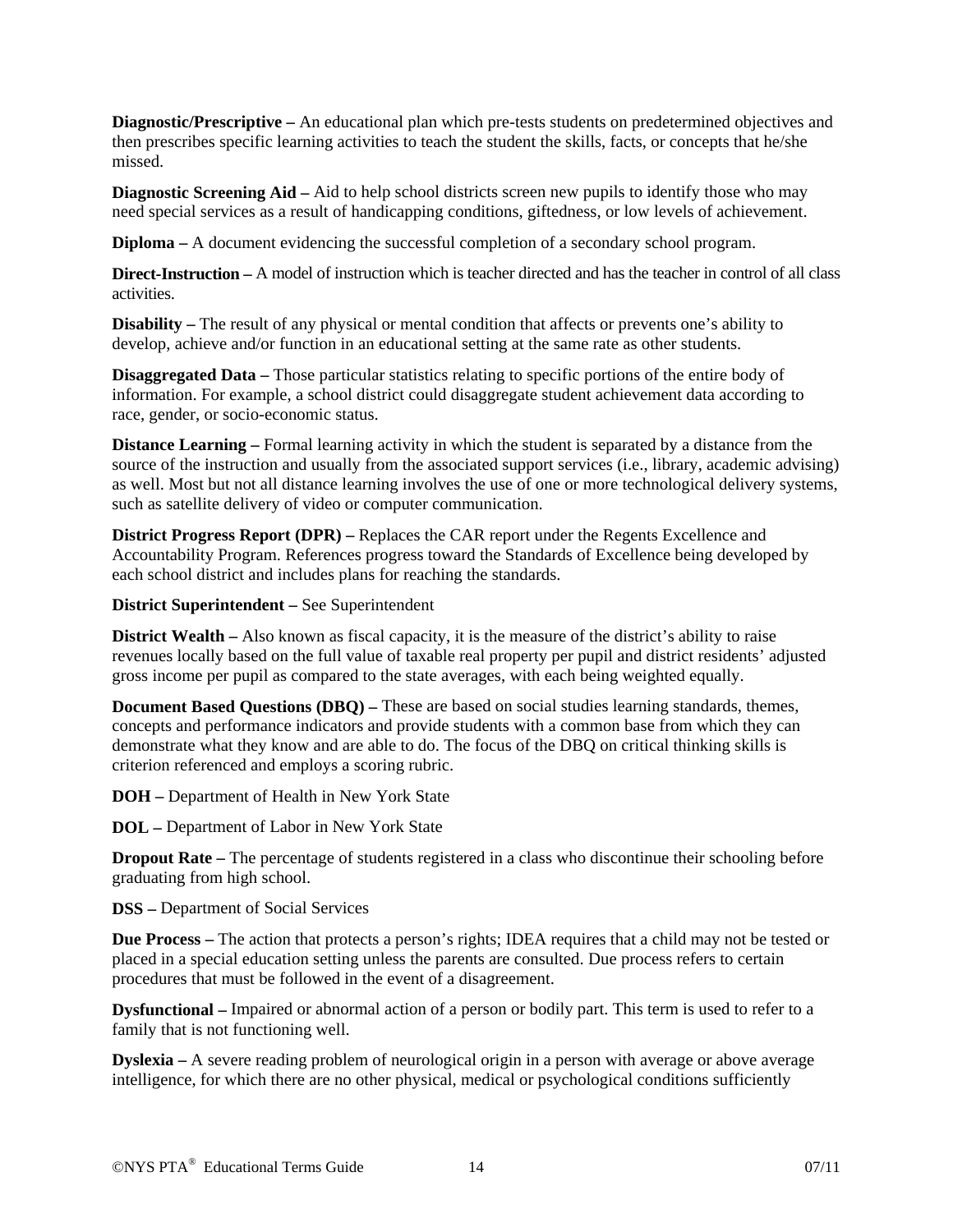serious to account for the language handling deficits. This tends to be an umbrella term for reading difficulties. This reading impairment affects approximately 10% of the nation's school children.

**Early Childhood Education –** Education for all children from birth through grade four which is an integrated system that ensures each child receives a healthy start and attains the knowledge and social/emotional skills needed for successful learning.

**Early Intervention Services (EI) –** Programs or services designed to identify and treat a developmental problem as early as possible, covers birth to age three.

**EB –** Education Building for the New York State Education Department located in Albany, New York and in New York City.

**EBA –** Education Building Annex for the New York State Education Department offices for the different departments which is located in Albany, New York.

**ECB (Educational Conference Board) –** A statewide coalition representing various educational organizations such as the NYS Association of School Business Officials, NYS PTA, NYS Council of School Superintendents, New York State United Teachers (NYSUT), National Education Association (NEA), Conference of Big 5 School Districts, NYS School Board Association (NYSSBA) and School Administrators Association of NYS.

**ECDC –** Early Childhood Direction Centers

**ED –** Emotional disturbance **–** One of the classifications used for special education mandates under the IDEA.

**Education Summit –** convened to mobilize all of the University of the State of New York (USNY) resources to close the achievement gap.

**Economically Disadvantaged –** Lacking the financial resources that enable a person or family to take complete advantage of the opportunities available to participate in society and to reach full potential.

**Educationally Related Support Services (ERSS) –** Services such as speech, Occupational Therapy (OT), Physical Therapy (PT), Counseling, etc.

**Educationally Related Support Services Aid – Funding for existing or new psychological, social work** and counseling services to provide support services to non-handicapped pupils to maintain their placement in the regular education program.

**Effective Parenting – A course of study to help individuals become better parents.** 

**Effective Schools –** Schools that are attaining the goals of educating students to become productive citizens in our society. Specifically in New York, it is a term used to signify a school which is using their program to assure high levels of achievement for all students. Outcomes for students are the primary measure used to evaluate school effectiveness. These outcomes must be judged against the policies of quality and equity as measured and monitored by desegregating outcome data of student achievement.

**Effective Schools Research –** Concepts and information embodied in the research on schools and schooling which provide the basis for practical application and successful approaches to improve the achievement levels of all students.

**Effective Teaching Model (ETM) – A method used to improve instruction based on cognitive principles** from educational psychology. See essential elements of instruction.

**ELA –** English Language Arts which covers the curriculum for reading, writing and speaking.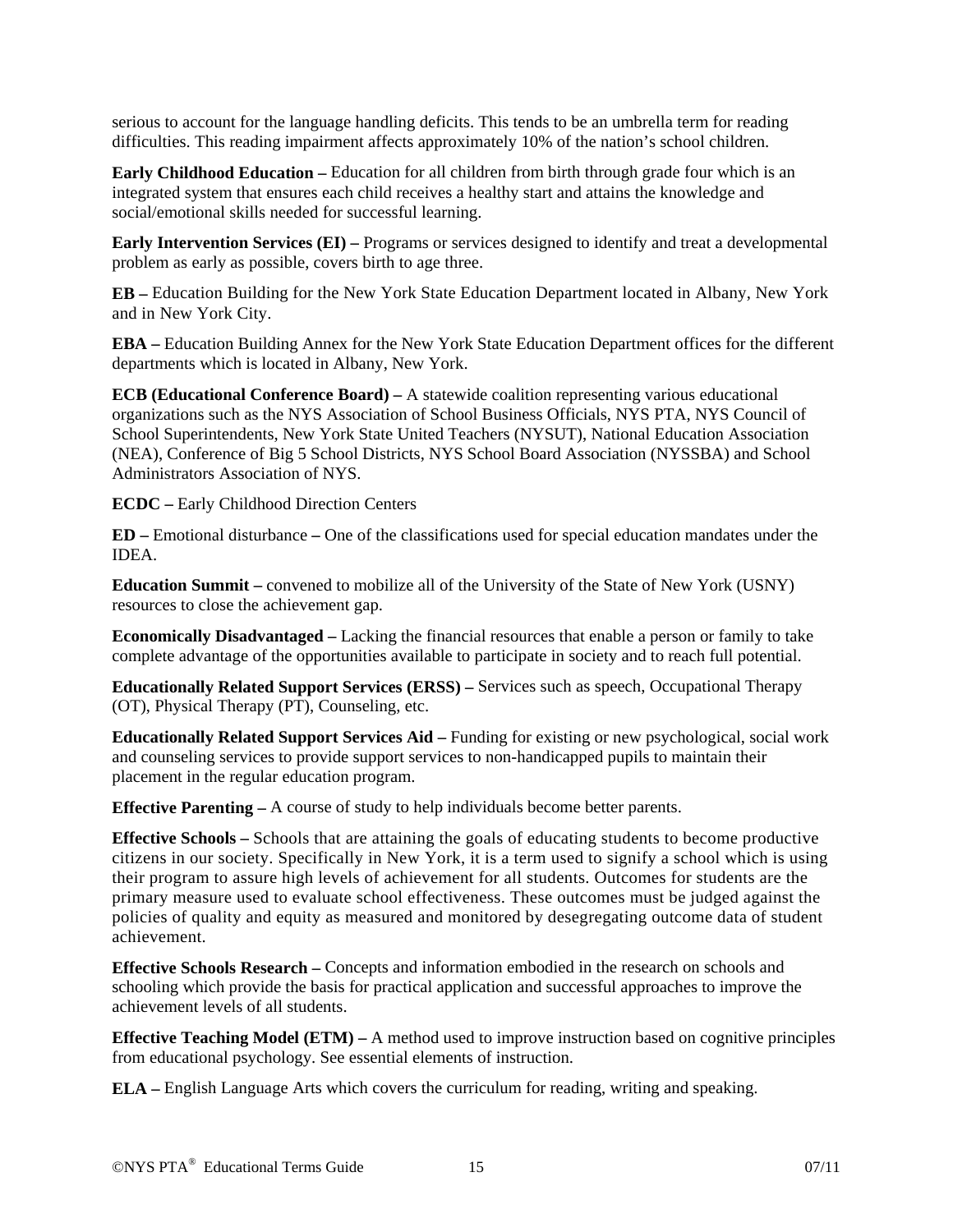**Elementary and Secondary Education Act (ESEA) –** The largest most comprehensive federal law affecting elementary and secondary education. It is now called the No Child Left Behind Act (NCLB).

**ELL –** English Language Learners

**Email –** A system for transmitting messages and data from one computer to another using telephone or cable connections and modems

**Emergent Literacy** – New understanding of how children begin to read; that literacy development begins before school.

**Emotional Disturbance –** A condition exhibiting one or more of the following characteristics over a long period of time and to a marked degree that adversely affects a student's educational performance: (1) an inability to learn that cannot be explained by intellectual, sensory, or health factors; (2) an inability to build or maintain satisfactory interpersonal relationships with peers and teachers; (3) inappropriate types of behavior or feelings under normal circumstances; (4) a generally pervasive mood of unhappiness or depression; or (5) a tendency to develop physical symptoms or fears associated with personal or school problems. The term includes schizophrenia. The term does not apply to students who are socially maladjusted, unless it is determined that they have an emotional disturbance.

**Emotionally Disabled –** A term used in NYS to identify students that have difficulties in school, which cannot be explained by intellectual, sensory, or health factors. Over a long period of time, the student is usually unable to build satisfactory relationships, or maintain interpersonal relationships, may be generally unhappy or depressed, may develop physical symptoms, or have fears associated with school experiences, may have inappropriate types of behavior under normal circumstances, or have personal or social problems that interfere with learning.

**Employee Assistance Program (EAP) – A program where employers make available professional** counseling assistance for personal problems that may affect the quality of the employees' personal life and may adversely impact job performance.

**Employment Preparation Education (EPE) –** Aid available to districts and BOCES serving persons 21 years of age and older who have not received a high school diploma or high school equivalency diploma.

**EMSC –** See Office of Elementary, Middle, Secondary and Continuing Education located within the Department of Education in New York.

**EOP –** Education Opportunity Programs

**EPIC (Every Person Influences Children, Inc.) – A national not-for-profit organization that provides** effective programs and resources for parents, teachers and school administrators that help adults raise responsible and academically successful children. EPIC's mission is helping parents, teachers and community members raise children to become responsible adults. To achieve this mission, EPIC combines a parenting program with a school-based character education curriculum and offers leadership training in several areas. It is a cooperating partner with NYS PTA.

**Equal Access –** No student will be excluded from academic programs or services nor will there be architectural barriers or attitudinal barriers (i.e. arbitrary limits on participation in courses, recreation, or other extracurricular activities) on any school campus.

**Equipment –** An expense which appears in almost every component of a school budget. This refers to capital outlay items with a life expectancy of more than 1-2 years (e.g., computers, furniture, audio visual aids, etc.).

**ERIC –** Educational Resources Information Center within the U.S. Department of Education.

**ESFLP –** Even Start Family Literacy Partnership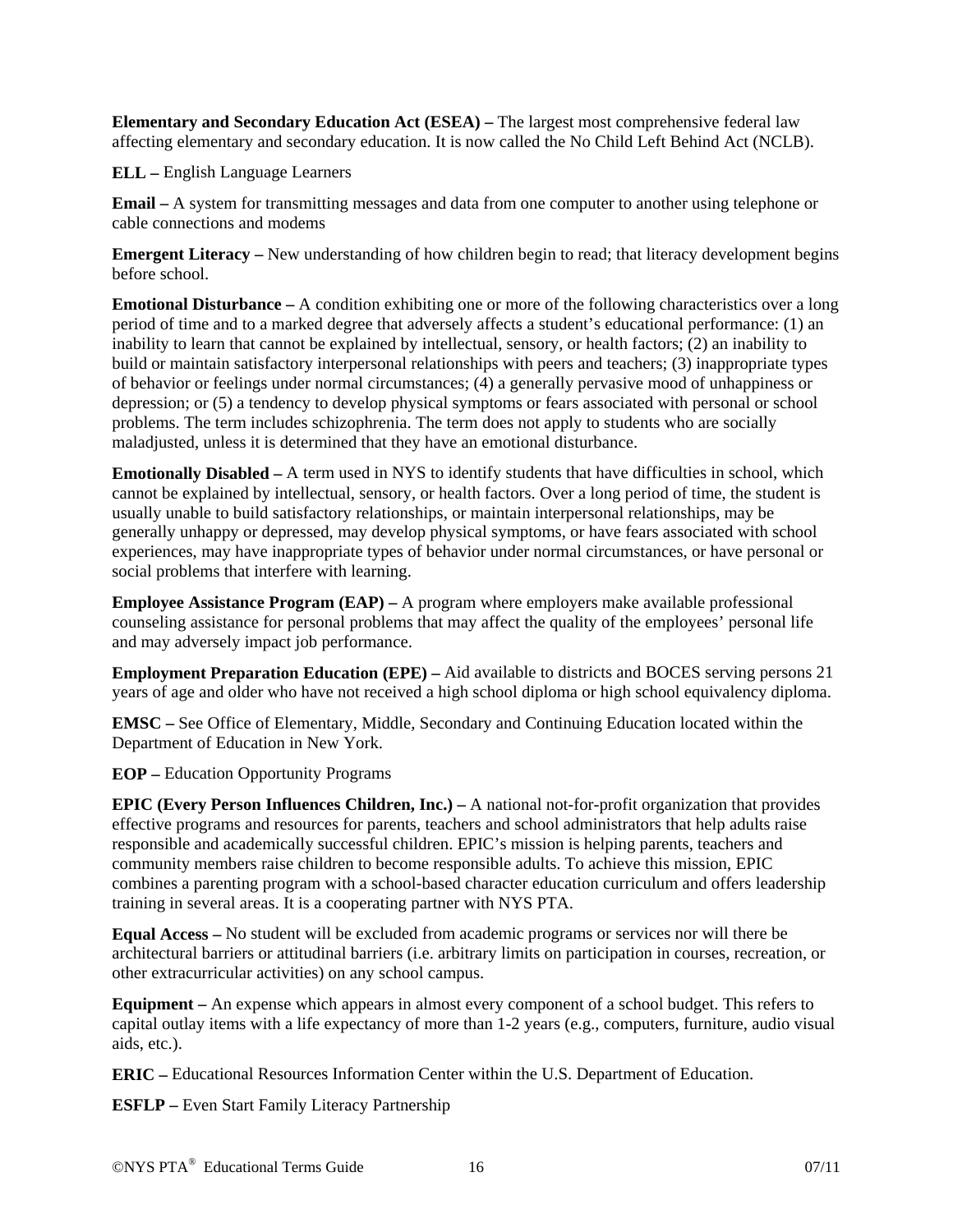**Essential Elements of Instruction –** 1) selecting objectives at the correct level of difficulty; 2) teaching to an objective; 3) monitoring the learners and adjusting the teaching; 4) using the principles of learning (motivation, transfer, reinforcement and retention) effectively.

**ESL (English as a Second Language) –** Programs for students whose native language is not English. See Free-Standing ESL Programs and Transitional Bilingual Education Programs.

**ESY –** Extended School Year

**Excellence and Accountability Program –** A program that replaces the CAR. School districts are required to develop Standards of Excellence through structured participation from their community and staff. The DDPR and Individual School Progress Reports will reference progress towards their Standards of Excellence and plans for improvement.

**Exceptional Learner –** Students having physical, mental or emotional differences which may affect their learning; can include the gifted.

**Excess Cost Aid –** State aid for identified children with special needs. Aid is given based upon the percentage of the day that each student spends in special education classes. Aid can also be given for pupils with special needs that attend private schools.

**Excessed Teachers –** Teachers whose positions have been eliminated. They must be teachers with the least seniority in that tenure area with a school district. These teachers must be placed on a preferred eligibility list of candidates for appointment to similar positions within a district as they become eligible.

**Exemplars –** Models used in schools that depict desired characteristics of quality in ways that students can understand and strive to achieve.

**External Diploma Program (EDP)** – A complete program that allows adults over age 21 to demonstrate and document outcomes and transferable skills for which a high school diploma is awarded: i.e., a GED program.

**Extraordinary Needs Aid (ENA)** – Aid based on the income wealth ratio, the adjusted operating aid ceiling and a pupil count reflecting student need.

**Extrinsic** – Usually associated with rewards. Extrinsic rewards are outside stimuli: grades, bonus points, candy, money, stickers, extra recess time, etc. In order for extrinsic rewards to be meaningful they must be something that the person desires. See Intrinsic.

**FACS –** Family and Consumer Sciences

Family Educational Rights and Privacy Act (FERPA) – This federal act requires that student records be disclosed to parents or eligible students. Disclosure to anyone else is limited without parental consent. See Buckley Amendment.

**FDA –** Food and Drug Administration **–** U.S. Federal Government department to protect our foods and drugs.

**Fine Motor Skills** – Using the smaller muscles in the body (hands, eye-hand coordination skills). An Occupational Therapist works with these muscles to develop and improve skills in this area.

**Fiscal Year –** The yearly accounting period for a school district. It usually is from July 1 to June 30. School districts must have an audit to determine its financial condition and close its books at the end of the fiscal year.

**504 Plan – Individual Accommodation Plan (IAP) –** used for any student, teacher, or school personnel who has a life long disability and needs to have reasonable accommodations to have equal access to function in the school environment or the work environment.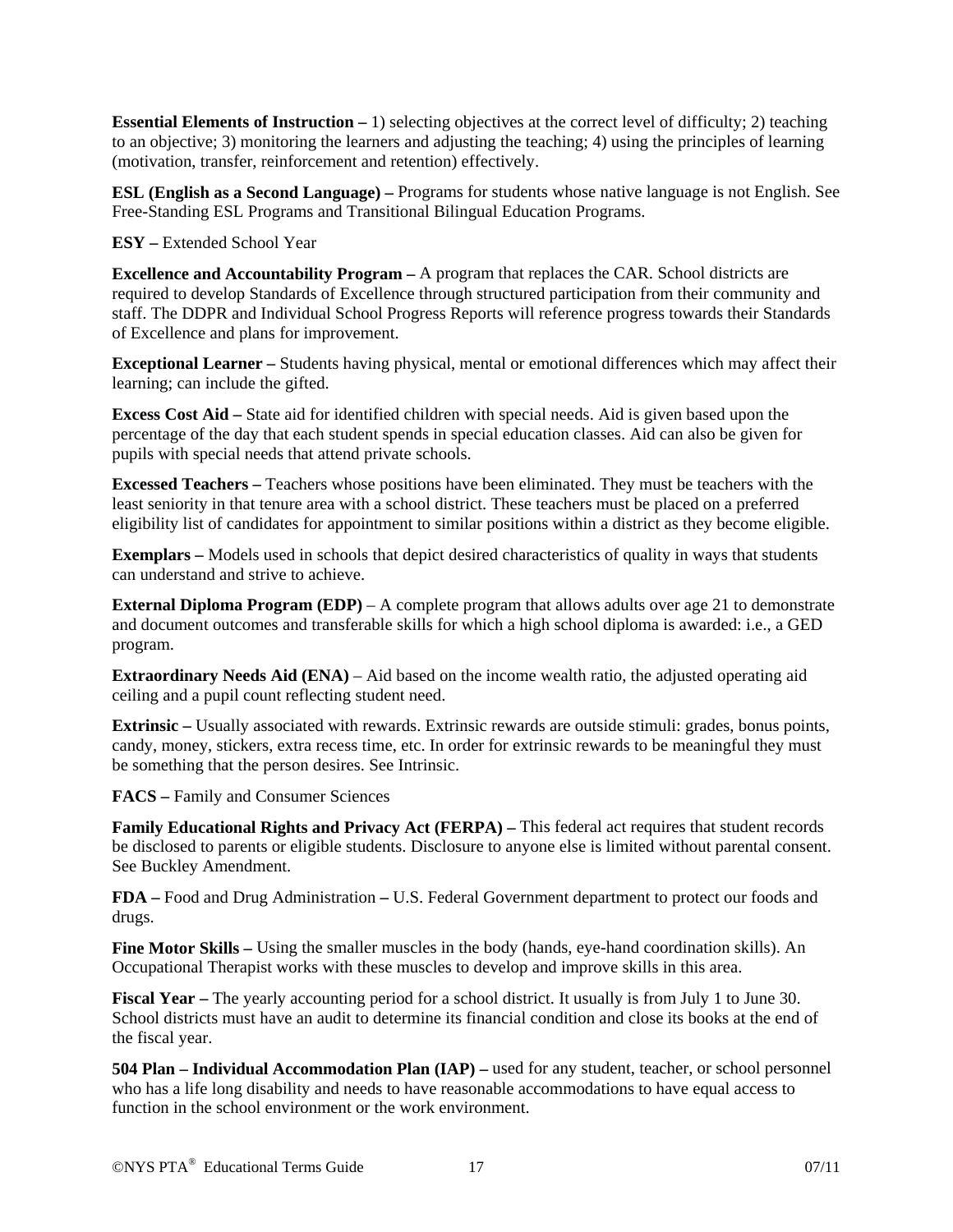**Flat Grant –** The minimum amount of operating aid per pupil a school district receives under the provision of state aid.

**Flexible or Block Scheduling –** Different ways of scheduling time during the school day.

**Foundation Formula –** State Aid formula developed by the Board of Regents and NYSED to be used to increase the education budget for all schools. It was developed in 2006 and sent to the legislature for implementation.

**Formative Evaluation –** Designed to yield information that will help teachers identify specific needs for improvement of performance or for professional growth.

**Free and Appropriate Public Education (FAPE) –** Education and related services provided at public expenses under public supervision and direction, without charge to the individual.

**Freedom Of Information Law (FOIL) –** Part of the Public Officers Law, it requires school district records to be available for inspection and copying at all reasonable times. The law does not include students' school health records, report cards and disciplinary files.

**Free-Standing ESL –** An English as a Second Language Program where there are not at least 20 LEP students in the same grade and building that speak the same native language. It allows students to learn English systematically and cumulatively moving from concrete to abstract levels of language in a spiraling fashion and is sensitive to the first languages and cultures of the students.

**Full Bilingual Education Programs –** Also know as "developmental bilingual education programs," these programs place equal emphasis on the development of competence in listening/understanding, speaking, reading and writing two languages. The ultimate goal is bilingualism and biculturalism for the participants.

**Full-day Session –** A school day with not less than five hours of instruction for preschool students with disabilities and for students whose chronological ages are equivalent to those of students in grades K through 6 and not less than 5 1/2 hours of instruction for students whose chronological ages are equivalent to those of students in grades 7 through 12.

**Full Value (FV)** – The total assessed value of real property divided by the equalization rate set by the State Office of Real Property Services (ORPS). The equalization rate is based on market surveys and local assessment rolls.

**Functional Behavioral Assessment (FBA)** – The process of determining why a student engages in behaviors that impede learning and how the student's behavior relates to the environment. The functional behavioral assessment includes, but is not limited to, the identification of the problem behavior, the definition of the behavior in concrete terms, the identification of the contextual factors that contribute to the behavior (including cognitive and affective factors) and the formulation of a hypothesis regarding the general conditions under which a behavior usually occurs and probable consequences that serve to maintain it.

**Functional Behavioral Plan (FBP) –** The written document of the positive and negative rewards and consequences that the student must follow after a FBA has been done; this plan will have specific goals that will be accomplished by the student and will be reevaluated yearly.

**Fund Balance –** The amount of unexpended funds remaining at the end of the fiscal year. An amount equal to 3-5% of the current budget is retained as surplus funds. They can be used to meet unforeseen contingent expenses or to lower the tax rate.

**GED (General Equivalency Diploma) –** A diploma awarded to those who pass a series of five comprehensive examinations under the NYS Equivalency Diploma program. Candidates may also qualify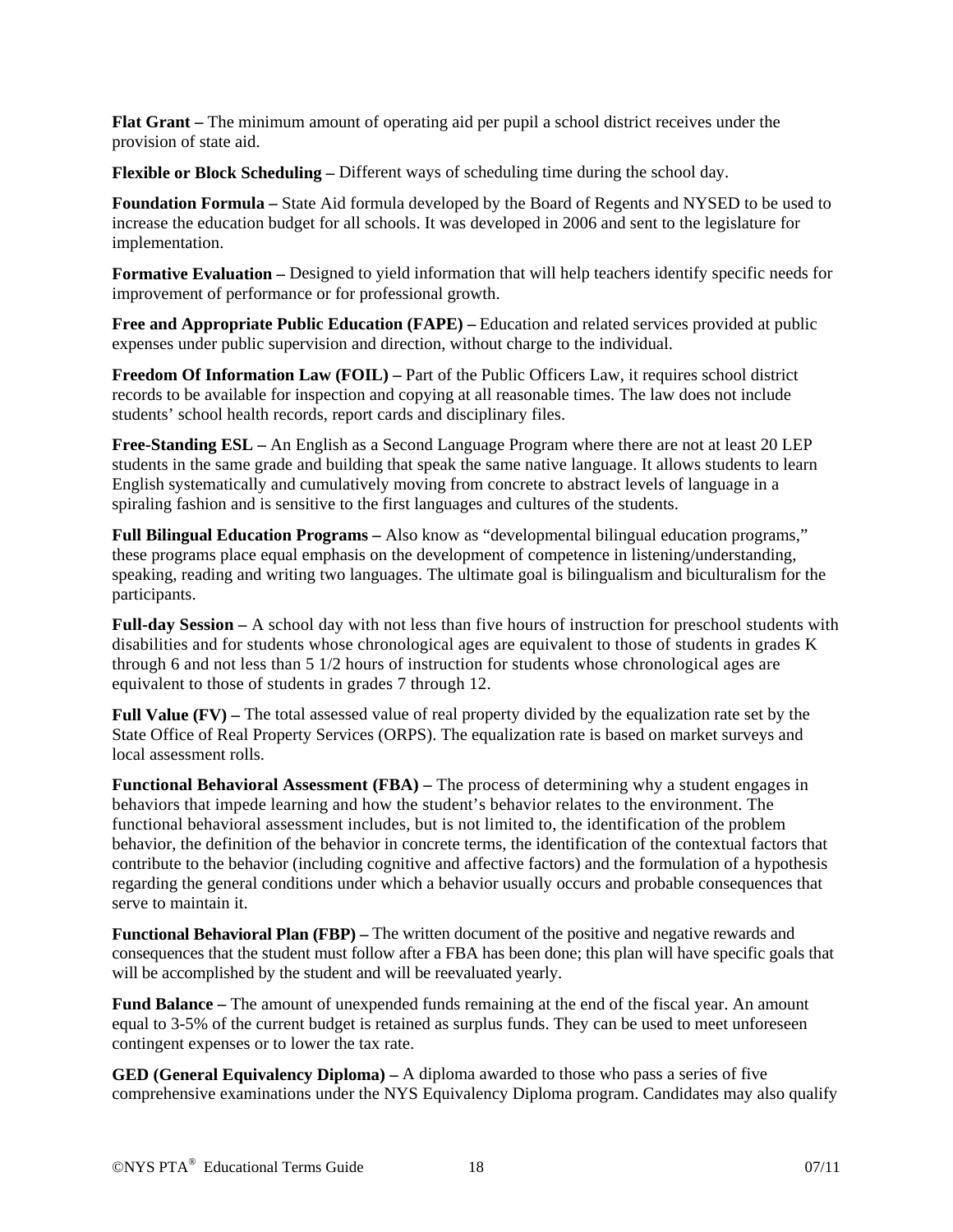by completing 24 college credits at an approved higher education institution. Beginning in January 2002, the GED tests will be aligned with higher Regents standards for high school graduation.

**Gender Bias –** Conscious or unconscious differential treatment of females and males in the classroom.

**Gifted or Gifted and Talented –** A term used for students who show evidence of high performance capability and exceptional potential in areas such as general intellectual ability, special academic aptitude and outstanding ability in visual and performing arts.

**Gifted and Talented Aid –** State aid provided to local school districts that have approved programs for gifted and talented pupils.

**Global Studies –** A two-year course usually taken in grades 9 and 10 that covers Europe, Africa, Asia, Middle East, etc.

**Goals 2000 –** The Federal Goals 2000: Educate America Act provides resources for states and communities to pursue education reform aimed at helping all students reach high academic and occupational skill standards.

**Grade Point Average (G.P.A.) – Abbreviation of the grade point average used in schools.** 

**Grades –** Letters, numbers, or symbols used to indicate the quality of work performed by students.

**GRE –** Graduate Record Examinations General Test is taken right before or after college graduation.

**Group Process Skills –** Those interactive skills necessary to function as a team to achieve desired goals.

**Gross Motor Skills –** Using the large muscles in the body (legs, back). A physical therapist works with these muscles to develop and improve skills in this area.

**Gross Tuition –** All charges received for instruction by or on behalf of the student, prior to any refund, from all sources, including but not limited to, lending institutions, Federal agencies, State agencies and any other entity or organization. Gross tuition shall not include income from sale of books, supplies, services, kits, uniforms, or equipment.

**Growth Aid –** Aid calculated as a percentage of basic Operating Aid payable and is paid separately from Operating Aid. Aid is based on the increase in unadjusted average daily attendance from the base year first semester to the current year first semester.

**Guardian Ad Lethem –** A person appointed from the list of surrogate parents or who is a pro bono attorney appointed to represent the interests of a student in an impartial hearing and, where appropriate, to join in an appeal to the State Review Officer initiated by the parent or board of education.

**Guided Practice –** Initial practice of a new skill directed and monitored by the teacher.

**Gun-Free Schools Act –** A federal law which requires that all states receiving funds under the ESEA require school districts to suspend students who bring weapons (as defined by the law) to school for a minimum of one calendar year. New York State Education Law has been amended to comply with the Gun-Free Schools Act.

**Hawthorne Effect –** When there is improvement or an increase in motivation after the introduction of a new technique or program. The group perceives itself as receiving special treatment or consideration. The name is derived from experiments using incentives to increase production in the Hawthorne plant of the Western Electric Company.

**HAZCOM (Hazardous Communication Program) –** A program that establishes a complete and accurate Hazard Communication Written Plan, compiles and maintains an accurate inventory for all products that are considered potentially harmful in any way, establishes a labeling procedure for all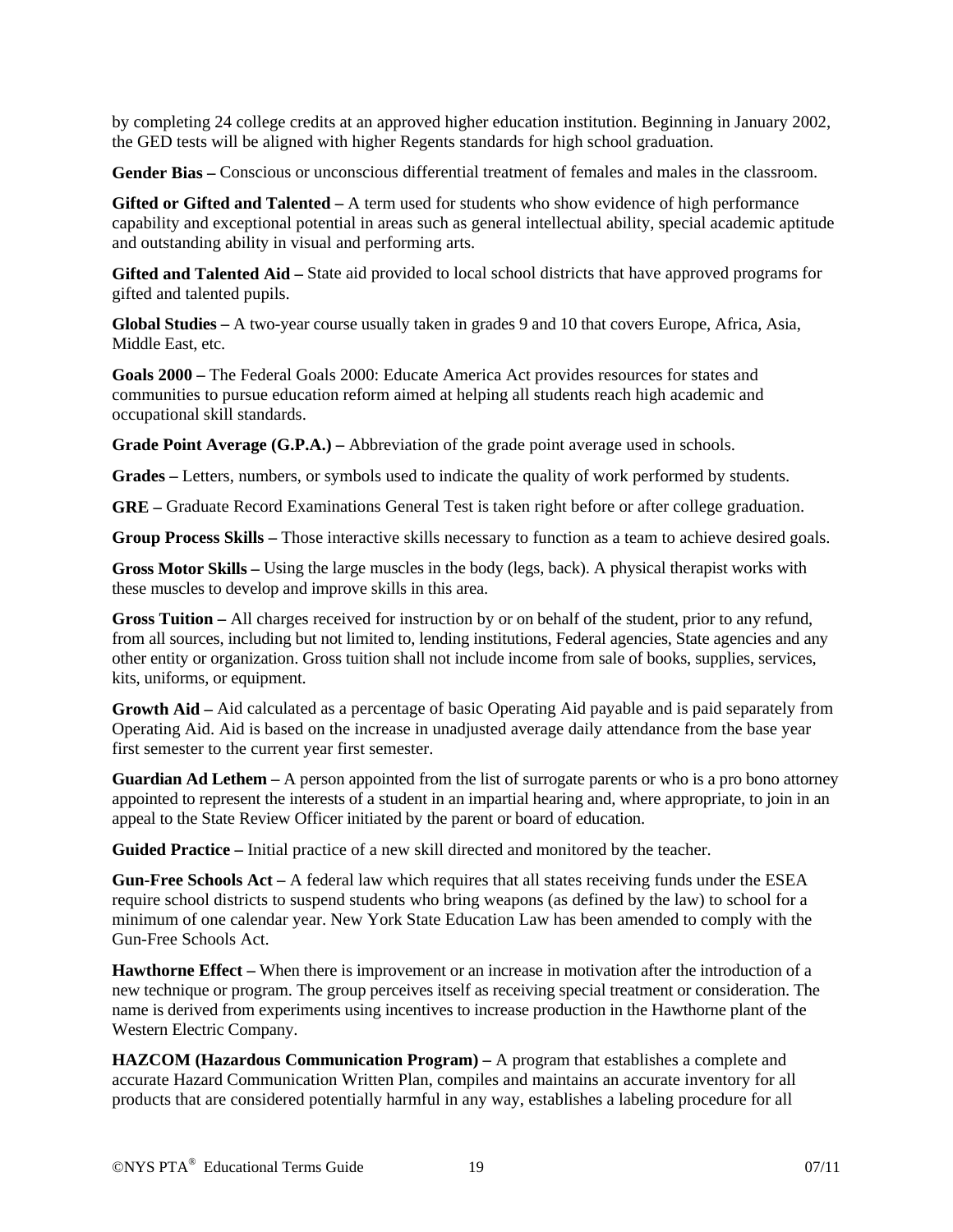departments, establishes standard emergency procedure for dealing with chemical-related accidents and informs employees once a year of all aspects of the HAZCOM and Right-To-Know standards.

**Hearing Impairment –** A disability of hearing loss that interferes with the ability to understand or use language and that affects learning in school.

**Heterogeneous Classroom –** A grouping of students with many different learning styles, a variety of achievement or ability levels, all learning the same material.

**High Cost Aid –** Aid available for resident students with disabilities served in a DSE approved public school or BOCES, for whom the annual cost exceeds three times the district's Approved Operating Expense per TAPU for Expense (without limits).

**High Need School District –** For purposes of State Aid they are districts with high concentrations of students with extraordinary needs and low fiscal capacity, as measured by High Need/Resource Capacity.

**High School Completion Rates –** The percentage of students who complete their public school education versus the percentage who dropout (dropout rate).

**High Tax Aid –** Additional aid provided to school districts with a high tax rate and low wealth.

**Higher Education –** Postsecondary education and includes the work of colleges, junior colleges, community colleges, two-year colleges, universities, professional and technical schools and other degreegranting institution.

**Highly Qualified Professionals and Paraprofessionals –** According to NCLB, every teacher must be licensed and certified to work with children in the subject matter that they are involved with. Special educators must also be licensed and certified in specific subject matters that they teach. Paraprofessional must be certified as paraprofessionals and familiar with subject matter.

**Higher Order Thinking Skills –** Includes abstract reasoning, critical thinking and problem solving abilities.

**Holistic Grading or Scoring –** A process of grading material, especially compositions, which focuses on the paper as an organic whole rather than focusing on isolated parts of the work which seeks to determine an overall impression of a student's work.

**Home & Careers – Courses formerly called Home Economics; now include life skills and career** planning.

**Homeless Liaison** – Under the McKinney-Vento Act, every school is required to have an individual to assist families who are homeless as defined under the McKinney-Vento Act.

**Homogeneous Classroom –** A grouping of students with similar types of learning styles, achievement levels or ability, sometimes referred to as tracking.

**HPEFCS –** Health, Physical Education and Family and Consumer Sciences

**HSEPP –** High School Equivalency Preparation Program

**HTML –** Hyper Text Mark-up Language **–** used for computer information

**IDEA –** see Individuals with Disabilities Improvement Act of 2004

**IEE –** Independent Educational Evaluation

**IEP –** see Individual Education Plan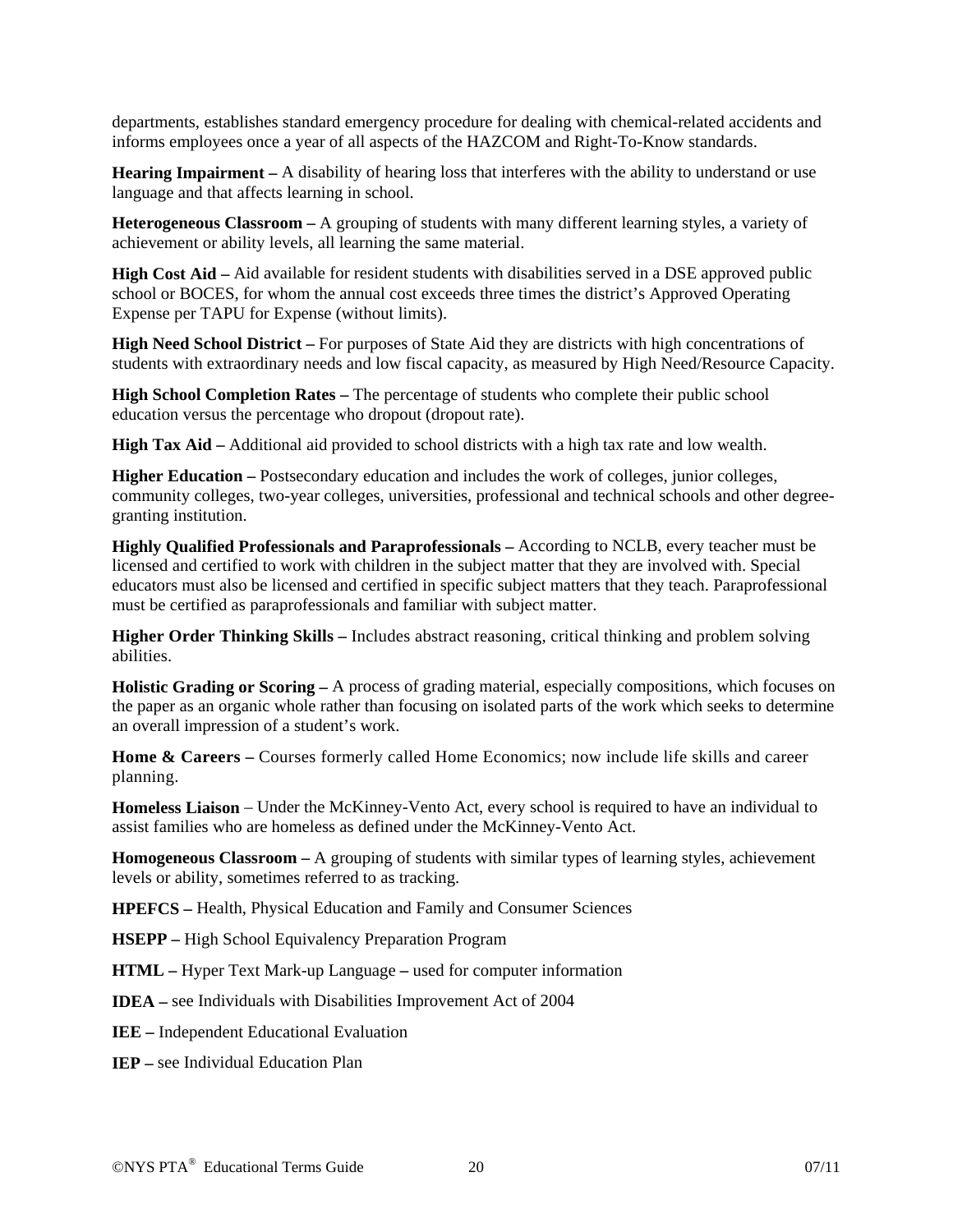**Identification Process –** The process where students' special educational needs are evaluated, usually by the school team.

**IHE –** Institutions of Higher Education

**IHIP –** Individualized Home Instruction Program

**ILC (Independent Living Centers) –** These are typically non-residential, private, non-profit, consumercontrolled, community-based organizations providing services and advocacy by and for persons will all types of disabilities. Their goal is to assist individuals with disabilities to achieve their maximum potential within their families and communities.

**Impartial Hearing – A hearing that is an informal procedure used to resolve disagreements between** parent and school districts over the decisions related to special education. An impartial hearing officer hears both sides of the issues and then tries to resolve the dispute.

**Impartial Hearing Officer –** An individual assigned by a board of education or by the Commissioner to hear an appeal and render a decision. No individual employed by a school district, school or program serving students with disabilities placed there by a school district committee on special education may serve as an impartial hearing officer and no individual employed by such schools or programs may serve as an impartial hearing officer for two years following the termination of such employment.

**Improving America's Schools Act –** A federal funding program that reauthorized the Elementary and Secondary Education Act (ESEA). H.R. 6 - Archived. Replaced by NCLB of 2001.

**Inclusion –** A philosophy that believes inclusive education is provided to all students, including those with severe handicaps, equitable opportunities to receive effective educational services, with the needed supplementary aids and support services, in age-appropriate classes in the neighborhood schools, in order to prepare students for productive lives as full members of the society.

**Independent Colleges (Institutions) –** A not-for-profit entity chartered by the New York State Board of Regents to grant degrees. An independent institution's charter defines its legal authority with respect to the location and scope of its programs of study and degree(s) it may award.

**Independent Evaluation –** An individual evaluation of a student thought to have a disability, conducted by a person who is not employed by the public agency responsible for the education of the student. Whenever an independent evaluation is at public expense, the criteria under which the evaluation is obtained, including the location of the evaluation and the qualifications of the examiner, shall be the same as the criteria which the school district uses when it initiates an evaluation.

**Independent Practice –** Practice by the student of the learning without direct supervision (ex., homework) and should occur only when the learner has mastered the learning objective.

**Individual Evaluation –** Any procedures, tests, or assessments used selectively with an individual student, including a physical examination, an individual psychological evaluation, except where a school psychologist to determine whether a student has a disability and the extent of his/her special education needs but does not include basic tests administered to, or procedures used with, all students in a school grade or class.

**Individual Instruction –** Teaching to meet the needs, interests and abilities of each learner.

**Individual Psychological Evaluation –** A process by which a New York State-certified school psychologist or licensed psychologist uses, to the extent deemed necessary for purposes of educational planning, a variety of psychological and educational techniques and examinations in the student's native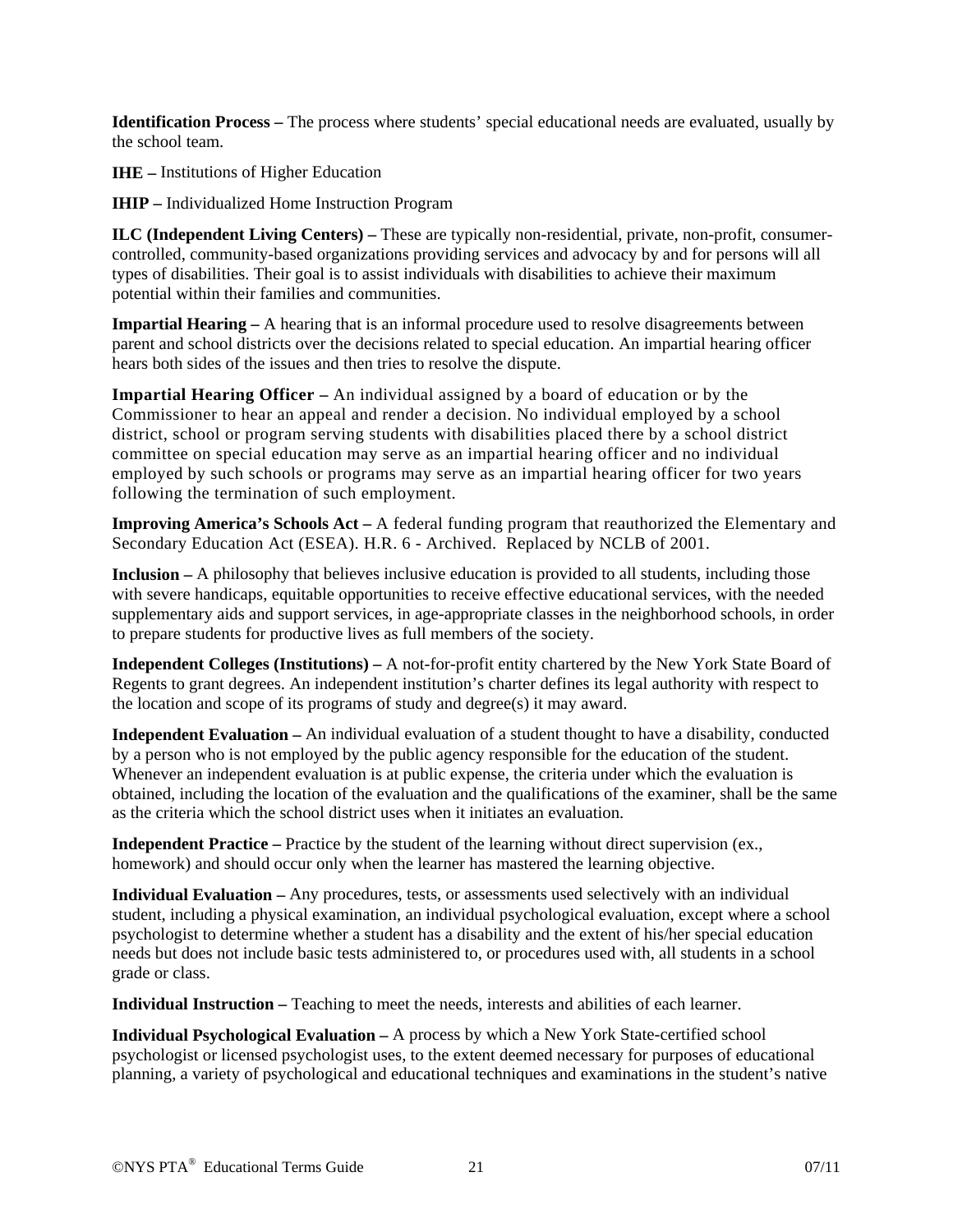language, to study and describe a student's developmental, learning, behavioral and other personality characteristics.

**Individual With a Disability –** Under ADA an individual with a "disability" is someone who has a physical or mental impairment that substantially limits one or more life activities; has a record of such an impairment; or is regarded as having such an impairment. Major life activities include such functions as caring for oneself, walking, seeing, hearing, speaking, breathing, learning and/or working.

**Individuals With Disabilities Improvement Act of 2004 (IDEA) –** Public Law #108-446 **–** The Federal law that makes it possible for states and localities to receive Federal funds to assist in the education of students with disabilities (SWD). It states that all children and youth with disabilities, regardless of the severity of their disability will receive a Free and Appropriate Public Education (FAPE) at public expense; the education of children and youth with disabilities will be based on a complete and individual evaluation. An Individualized Education Plan (IEP) will be developed for every child or youth found eligible for special education to the maximum extent appropriate. All children and youth with disabilities will be educated in the regular education environment; and the rights of children with disabilities and their parents are fully protected.

This mandate applies to children ages Birth to age 3 under the Early Intervention Mandates and ages 3-21 through the local school districts under the Committee for Preschool Special Education (CPSE) and the Committee for Special Education (CSE). This law was originally called the Education of the Handicapped Act and then renamed and amended the Education for All Handicapped Childrens Act; it was then changed and amended in 1975 to the Individuals with Disabilities Education Act (IDEA) with amendments added in 1997 and currently is the Individual with Disabilities Education Improvement Act of 2004 (IDEA).

**Individual Education Plan (IEP)** – A written statement of instruction specially designed to meet the needs of an individual child. The IEP is reviewed and revised annually in a conference that includes the student's parents and teacher(s). The plan includes annual goals, instructional objectives, specific educational services to be provided and appropriate criteria and evaluation procedures for determining whether instructional objectives are being achieved. IEPs are required for children in special education programs.

**Initial or Provisional Certification** – Qualifies a person for up to five years of teaching before teacher must apply for permanent certification.

**Initiative –** A plan/initiative/proposal set by the Board of Regents to improve student achievement and close the gap from preschool through college.

**Inquiry Method –** A way of learning which puts the students in an active role of discovering the objective (as opposed to frontal learning). Also called discovery method.

**In-Service Education –** Professional development for staff and usually done by the school district.

**Instruction –** Any method or procedure used by the school faculty to impart knowledge or develop skills.

**Instructional Hour** – A unit of instructional time consisting of a minimum of 50 minutes and a maximum of 60 minutes.

**Instructional Support Team (IST)** – Teams in local school districts that dicuss referrals, recommendations, etc., for students in their buildings; information is then given to the CSE as needed.

**Intern –** 1) A teacher employed by a school district in his/her first year of teaching who works cooperatively with an experienced teacher serving as a mentor; or 2) a graduate student who works with experienced staff as part of their course work.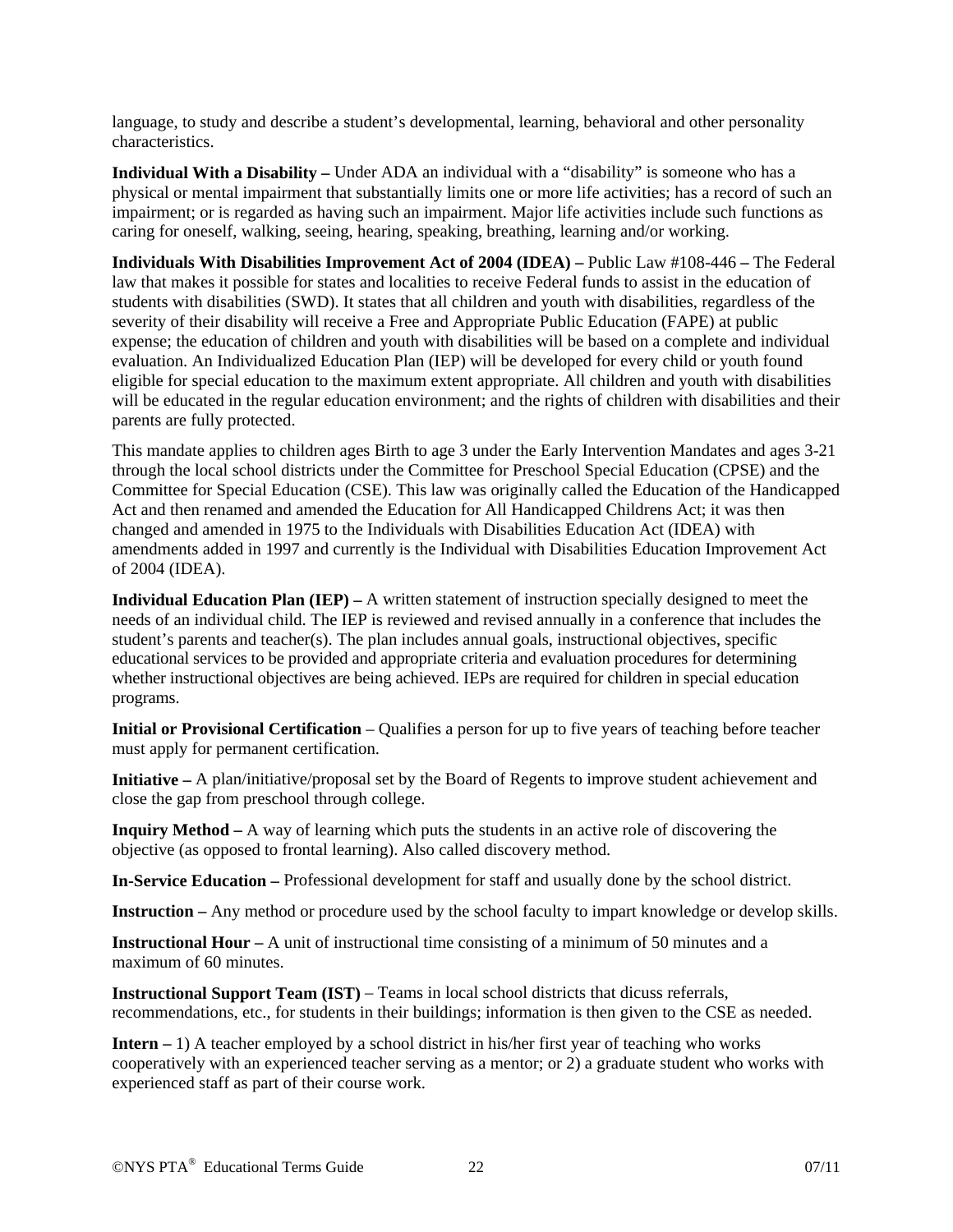**International Baccalaureate –** The program and diploma that can be offered as an alternative to some Regents mandates; it is focused on critical thinking skills and inferencing and is based in Europe and Asia.

**Internet –** A network that links computer networks by satellite and telephone using services including email and world wide web.

**Intervention Team –** Team of teachers, guidance counselors and other staff members who provide the discussion of what modifications and accommodations could take place before there is a referral to the 504 committee or CSE.

**Intrinsic –** Usually associated with rewards. Intrinsic rewards are inside the learner: learning that makes you feel good. See Extrinsic.

**IQ –** Intelligence Quotient used for measurement of verbal skills and performance of the brain and used to help with programming for special education and 504 students.

**Itinerant Teacher –** A teacher who travels to more than one building as part of their teaching duties.

**Jarema Credit** – Given to a teacher who has served as a regular substitute teacher for one or more semesters immediately preceding a probationary appointment in the same tenure area. The teacher is entitled to have up to two years of the prior substitute service applied toward completion of the probationary period.

**Job Shadowing –** An experience in which a student visits a worksite for the purpose of following (shadowing) an employee to learn about a particular occupation or industry. This activity provides students and teachers with an opportunity to see first hand the kinds of jobs and the skills and knowledge required in a certain field.

**Junior College or Two-Year College – A higher education institution which is authorized by the Board** of Regents to offer undergraduate curricula below the baccalaureate level which normally lead to the associate degree.

**Junior High** – Primarily a "mini high school" for grades 7-9 with emphasis on content and a departmentalized structure. Initially created at the beginning of the 20th century to keep students in school past grade 8 and adding home economics and shop courses to prepare students for the real world.

**Keyboarding –** Courses related to using a computer keyboard, word processor and/or typewriter. What used to be called "typing."

**KPI –** Key Performance Indicators

**LD – Learning Disability –** One of the Classifications that is within the IDEA and used to determine services for children and youth under the CPSE and the CSE. See Learning Disability.

**LEA – Local Educational Agency –** the local school district.

**LEAP (Local Education Agency Program) –** This evaluation and reporting system is the mechanism which is used to collect and analyze evaluation data for categorically aided programs such as Limited English Proficiency Aid, Migrant, Pupils with Compensatory Education Needs, etc.

**Learning Disability (LD) – A** disorder in one or more of the basic psychological processes involved in understanding or in using language, spoken or written, which manifests itself in an imperfect ability to listen, think, speak, read, write, spell, or to do mathematical calculations. Also referred to as "specific learning disability".

**Learning Standards –** The Board of Regents has established learning standards for all required curriculum. Assessments are aligned to the learning standards.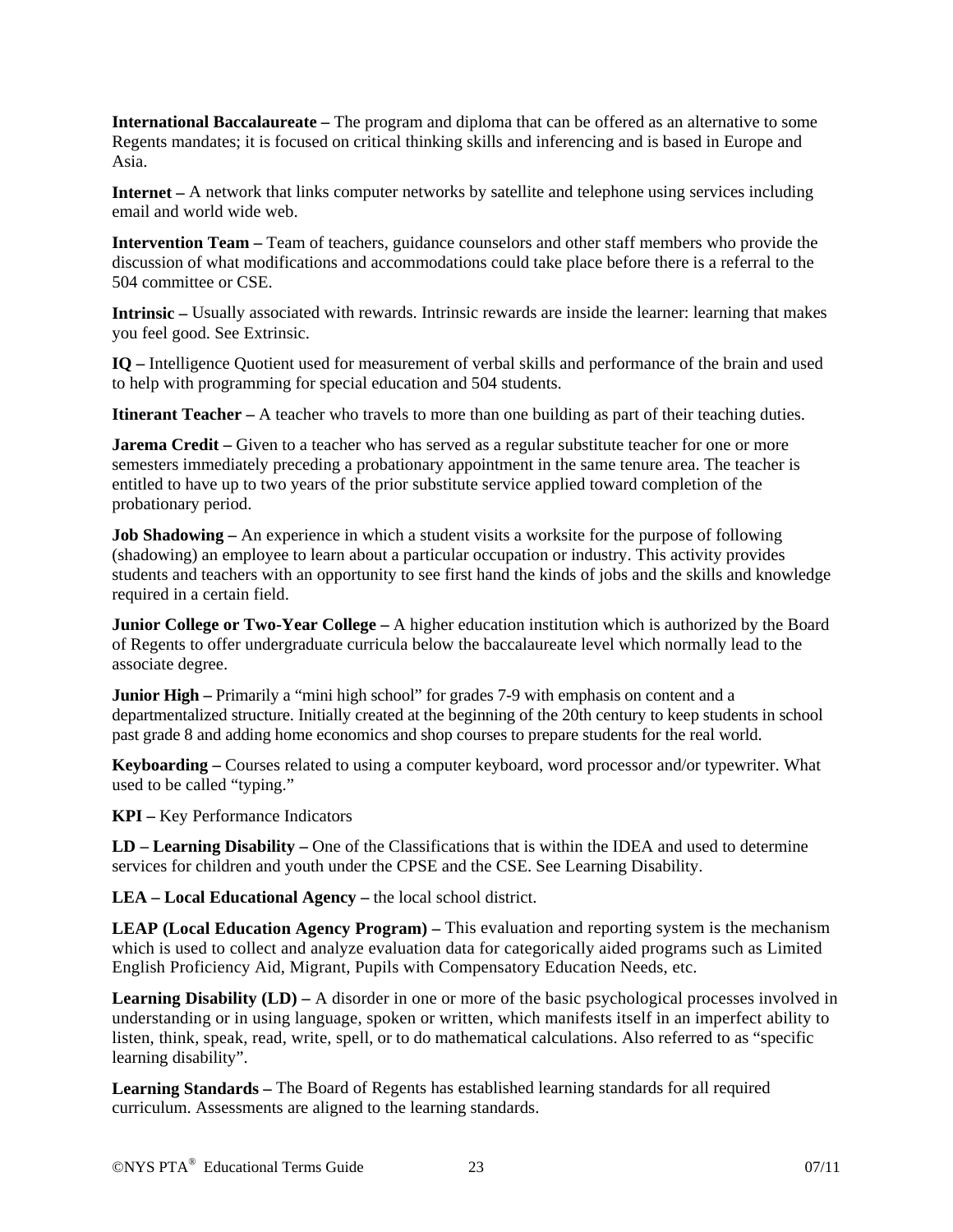**Learning Styles** – Recognition that students learn through various modalities and styles. There are 7 identified styles; for example some students learn primarily orally (hearing), others visually (reading).

**Least Restrictive Environment (LRE) –** The placement of an individual student with a disability in the least restrictive environment shall: (1) provide the special education needed by the student; (2) provide for education of the student to the maximum extent appropriate to the needs of the student with other students who do not have disabilities; and (3) be as close as possible to the student's home.

**Library Material and Software Aid –** State aid used to purchase library materials and computer software. Any materials purchased with this aid must be made available to pupils at nonpublic schools.

**Limited English Proficiency (LEP) –** Those students whose native language is not English or may be bilingual.

**Limited English Proficiency Aid –** State aid provided to serve students who cannot benefit from a regular instructional program because of their limited ability to speak, read and write English. Aidable pupils must receive a program of either bilingual education or English as a second language in order to master English as well as learn their academic subjects.

**Local Assistance Plans (LAP) –** A plan required in any district in which a school performs below the performance criteria. The plan shall specify the actions that will be taken to raise student achievement above the performance criteria. The plan must include: the process by which the local plan was developed; the resources that will be provided to each school to implement the plan; the professional development activities that will be taken to support implementation of the plan; the timeline for the implementation of the plan; and the specific improvement targets on State assessments that the plan is expected to achieve. In lieu of a separate LAP, a district may incorporate the LAP into an existing Comprehensive District Education Plan (CDEP) provided all required elements of the LAP are included.

**LOTE –** Languages Other Than English

**Lottery Aid –** Proceeds after prizes and administrative costs are dedicated to education funding. Each school district receives a basic lottery grant during the fall of the school year. Every district receives \$15 per resident pupil to purchase textbooks. A share of lottery proceeds, computed according to statutory formula aid, is distributed for general Operating Aid purposes. (This aid is not in addition to Operating Aid but is included as part of the district's total Operating Aid.)

**LSTA –** Library Services and Technology Act

**Magnet Schools –** A school that places special emphasis on academic achievement or on a particular field such as science or math designed to attract students to attend that specific school.

**Mainstreaming –** Placing students with special needs in regular classes for most or all of the school day; additional services may be provided by a consultant teacher or by pullout programs. Students are placed with the expectation that they will be able to maintain similar academic progress with the non-disabled peers in the class.

**Mandate –** Requirements that a government or state agency places on individuals or institutions under its jurisdiction. For schools in New York State, mandates come from the legislature (education laws) and Commissioner's regulations.

**Marking Period –** The period of time established by the school to measure a student's progress in a course or curriculum.

**Massed Practice –** Periods of practice that aid retention, timed close to when the learning was presented.

**Mastery Learning –** An instructional plan that 90% of students can learn much of the curriculum at the same level of mastery, although the amount of time needed will differ for slower students. Instruction is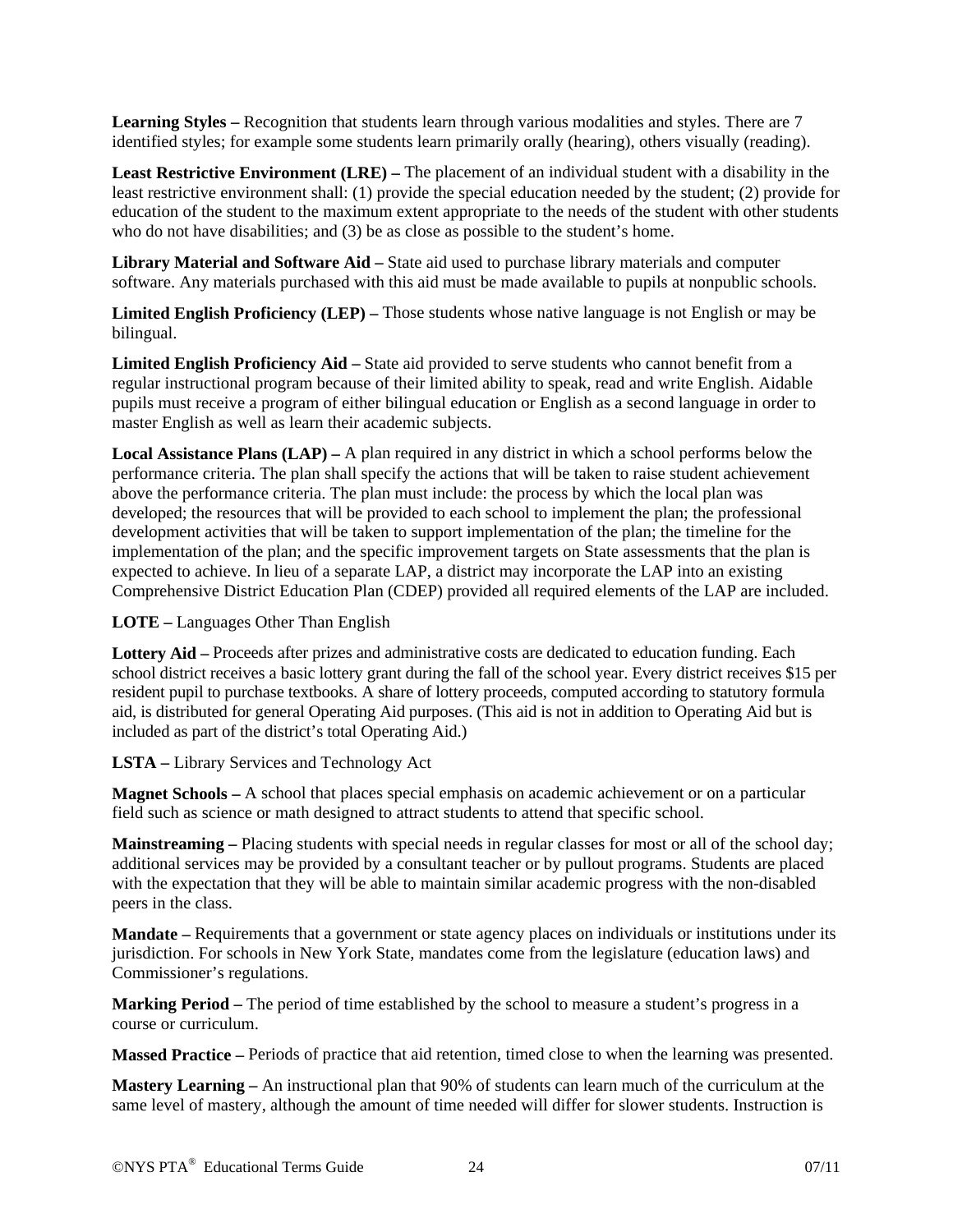given in small units and criterion-referenced tests are used to determine whether a student possesses skills required for success at each step of the learning sequence.

## **Mean –** Average

**Media Center –** Used for many forms of communication including books, films, computers; used to be called the library.

**Mediation –** Also known as conflict resolution. As early as kindergarten, this approach provides a socially acceptable, peer-driven process to deal with friction and disagreements. When students have a conflict, they work with fellow students who have been trained in mediation. The student mediators try to probe what the argument is about and help the students come to a fair solution.

**Mentor Teacher –** A permanently certified, tenured, experienced teacher who works cooperatively with an intern to help the intern make a better adjustment into the teaching profession. Mentor teachers may also work with veteran teachers who are in need of assistance or seeking growth opportunities.

**Mental Retardation (MR) –** A term used in New York State to identify students whose general level of intellectual functioning is 1.5 or more standard deviations below the general population or an IQ less than 70. This is determined by a comprehensive evaluation that includes an individual psychological evaluation.

**Mentally Disabled –** The disability where a child has a delay in the ability to learn and to function independently in the everyday environment and is measured through evaluations at the rate of development and learning below what is expected of a child the same age.

**Mentor –** A trusted counselor or guide who serves as a positive example and role model in a one-on-one relationship with a student, sharing personal talents, skills, time and values to assist and encourage the student in his/her education and career goals. Mentor programs are found in many high schools.

**Mentor Teacher-Internship Steering Committee –** The local governing body of the state-funded Mentor Teacher-Internship Program. The majority of members must be classroom teachers.

**Mentor Teacher Selection Board –** A committee composed of a majority of classroom teachers selected by the recognized bargaining agent whose duty is to create a pool of eligible teachers to serve as mentors as part of the mentor teacher-internship plan.

**Merit Pay** – A plan that rewards teachers for classroom performance.

**Metacognition –** Deliberate, conscious control of one's own cognitive actions.

**Middle Level –** This refers to the children of grades 5-8 and ages 10-14. The education system providing additional services to accommodate the increased needs toward student achievement.

**Middle Schools –** Schools that view ages 10-14 and/or grades 5 through 8 as a period of transition between elementary and high school. It can have teams of teachers, which allows more inter-disciplinary teaching (i.e., reading novels related to social studies.). There is more emphasis on the social/emotional development of students. See Junior high.

**Middle States –** Middle States Association of Colleges, Secondary and Elementary Schools is a not-forprofit organization of schools that are accredited after achieving prescribed standards.

**Mission Statement –** A clearly-articulated statement which provides for the community and staff an understanding of and a commitment to instructional goals, priorities, assessment procedures and accountability measures established by a school or a district.

**Mode –** The most common score within a group of scores.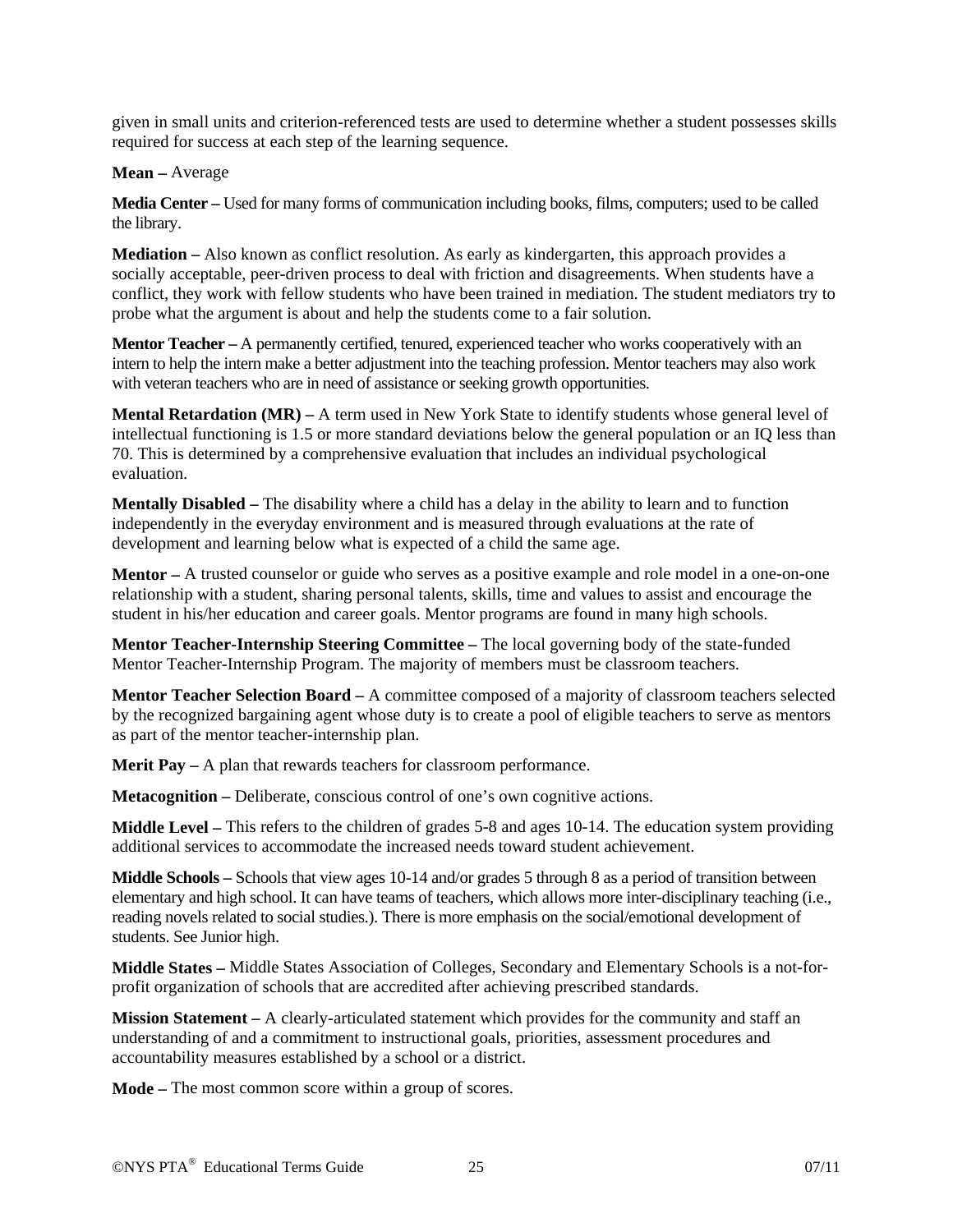**Modeling –** Demonstrating, used in the initial phase of instruction.

**Motor Skills –** The skills used with the large and small muscles in the body; includes gross and fine motor skills.

**MR - Mental Retardation –** A classification within the IDEA and used for the CPSE and CSE committees. See Mental Retardation for more information.

**MSDS (Material Safety Data Sheet) –** Required as part of HAZCOM, it is an inventory of every product or chemical that is considered potentially harmful in any way. Must be an MSDS in every school.

**Multi-Cultural –** A term used to refer to the variety of ethnic, racial and religious backgrounds represented in the U.S.

**Multiple Disabilities –** A term used in New York State to identify students that have two or more handicapping conditions which result in multi-sensory and/or motor deficiencies. They can develop mental lags in the cognitive, affective or psychomotor areas.

**Multiple Intelligence –** The concept that includes more aspects of mental ability than the conventional concept of intelligence; can involve the musical, bodily-kinesthetic, logical-mathematical, linguistic, spatial, interpersonal and intrapersonal and naturalist components instead of only the one traditional measure of math and language as intelligence.

**National Assessment of Education Progress (NAEP) – Created in 1969 to conduct a regular survey of** education achievement at the elementary, middle and high school levels. It tests students in grades 4, 8 and 12 in reading, mathematics, writing, science, history and geography. These results are sometimes referred to as the Nation's Report Card.

**NASDSE –** National Association of State Directors of Special Education

**NASSP –** National Association of Secondary Schools Principals

**National Education Goals Panel –** Created to monitor the nation's and states' progress toward meeting the National Education Goals. The panel is charged with issuing an annual progress report. The panel believes in establishing national education standards and developing methods to assess student's success in meeting them.

**National Science Foundation Statewide Systemic Initiative in Mathematics, Science and Technology –** This is a 5-year Urban Network Project to establish a restructured system of kindergarten through grade 8 education in mathematics, science and technology, focused on world class standards and designed to enable, encourage and provide the resources for all students to meet a high level of performance. Urban Centers are located in Albany, Buffalo, New York City, Rochester, Syracuse and Yonkers.

**National Teacher Examination (NTE) –** Developed by the Educational Testing Service used by some states for certifying/licensing teachers. It was used in New York until the state developed its own tests.

**Native Language –** If used with reference to an individual of limited English proficiency, the language normally used by that individual, or, in the case of a student, the language normally used by the parents of the student, except that, in all direct contact with a student (including evaluation of the student), native language means the language normally used by the student in the home or learning environment. For an individual with deafness or blindness, or for an individual with no written language, the mode of communication is that normally used by the individual (such as sign language, Braille, or oral communication).

**NCES –** National Center for Education Statistics

**NCPIE –** National Coalition for Parent Involvement in Education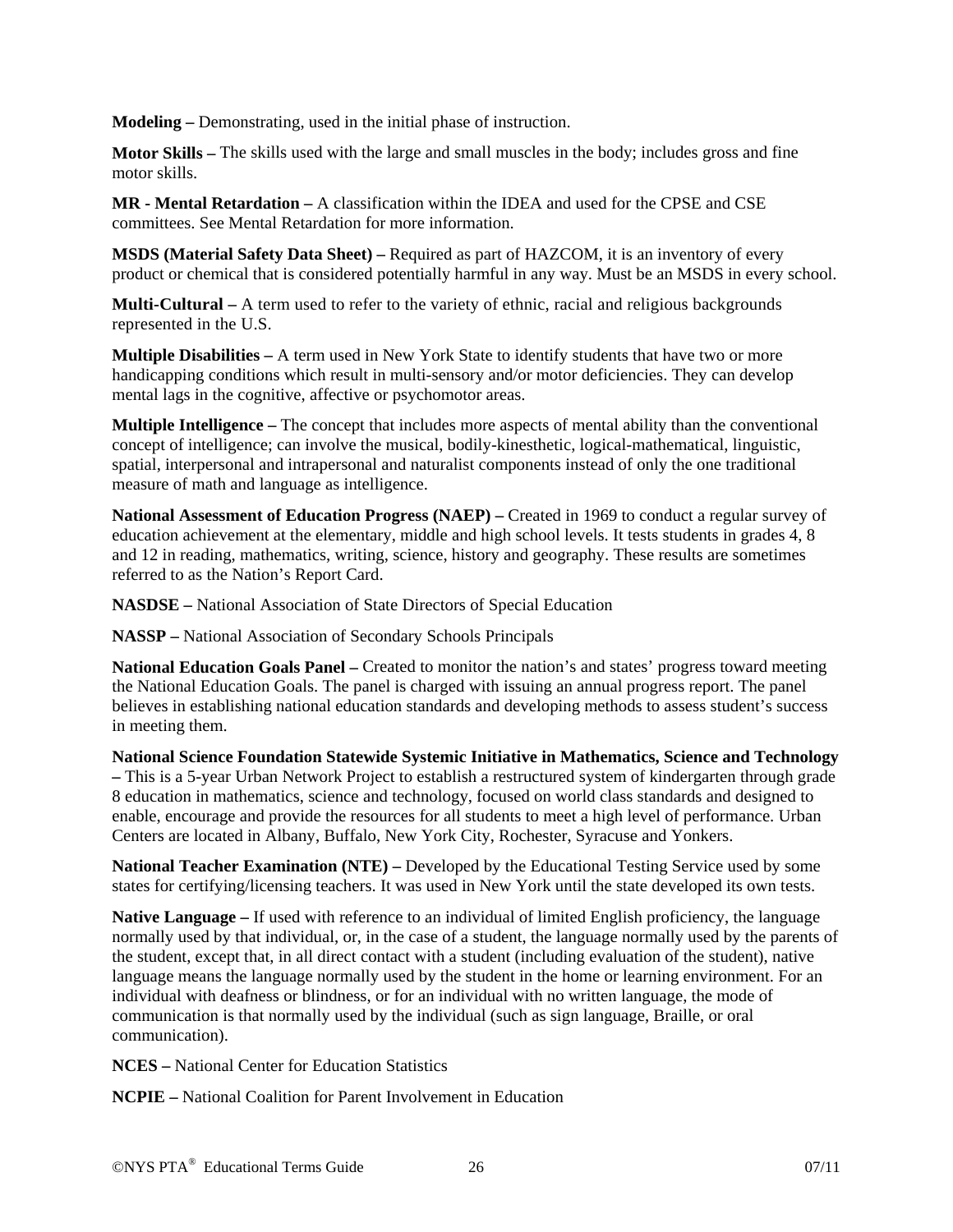**NCTM –** National Council of Teachers of Mathematics

**NDEAM –** National Disability Employment Awareness Month which takes place in October each year.

**NEA (National Education Association) –** This is a national teachers union. The former NEA/NY has been absorbed into NYSUT.

**Negative Reinforcement –** An unpleasant event or object that is present and then removed after a specific behavior in order to increase the behavior. Example: A teacher gives frowns and stares at students until they are quiet, then the teacher smiles and begins talking. See Punishment.

**NES –** National Evaluation Systems

**New Compact for Learning –** Approved in 1991, it emphasized "top-down support for bottom-up reform" and laid out standards and who should participate in their development, but did not specifically direct schools as to how they should work to meet those standards.

**New York State Dormitory Authority –** A public benefit corporation whose purpose is to finance and build facilities for higher education, health care providers and certain non-profit institutions and public agencies.

**NICHCY –** National Dissemination Center for Children with Disabilities

**NLS –** National Library Service for the Blind and Physically Handicapped **–** see Talking Books

**No Child Left Behind (NCLB) –** Federal law passed in 2001; was originally called the ESEA.

**Norm Referenced Tests – A test that compares a student's performance to students in a known similar** group. The Norm group may be set up by age or grade level.

**Norm Group –** A sample of students of the same age or grade.

**Non-Public Schools (NPS) –** Private placement of a child whose needs cannot be served by the special education programs offered within the school district.

**NPIN –** National Parent Information Network

**NOVEL –** New York Online Virtual Electronic Library

**NSBA –** National School Boards Association

**NSDC –** National Staff Development Council

**NSF –** National Science Foundation

**NSLP –** National School Lunch Program

**NSTA –** National Science Teachers Association

**NYAN –** New York Autism Network

**NYCC (New York Comprehensive Center) –** The major client is NYSED. This group engages state education leaders in using research-based findings and rigorous evidence to meet the goals of NCLB. Their purpose is to design technical assistance services that meet education leaders' priority needs, further the key initiatives of the U.S. Department of Education and have the greatest potential for developing state capacity to help districts and school improve.

**NYCRL –** New York Comprehensive Research Libraries

**NYCSCS –** Office of New York City School and Community Services within the NYSED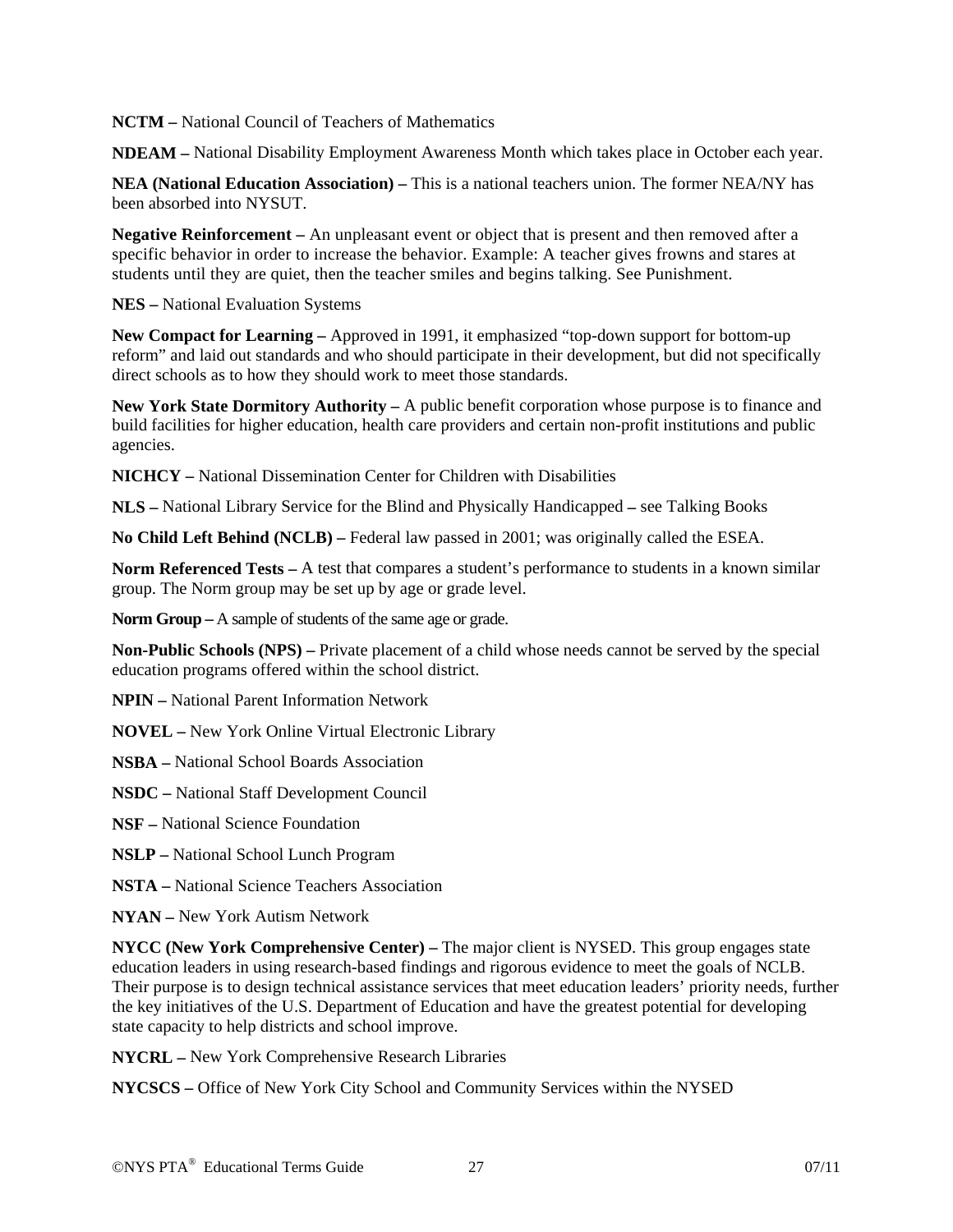**NYLINE –** New York's Libraries Information Network

**NYSAA –** New York State Alternate Assessment for Students with Severe Cognitive Disabilities.

**NYSAFLT –** New York State Association of Foreign Language Teachers

**NYSASBO –** New York State Association of School Business Officials

**NYSATAS –** New York State Assessment of Teaching Assistant Skills test

**NYSCA –** New York State Council of the Arts

**NYSCEA –** New York State Council of Education Associations

**NYSED –** New York State Education Department

**NYSESLAT –** New York State English as a Second Language Achievement Test

**NYSCOSS –** New York State Council of School Superintendents

**NYSDRA –** New York State Dispute Resolution Center, Inc.

**NYSPARENTS.COM –** New York State Tests and Assessments information for school report card and for the 3-8 tests and assessments and regent exam results. It also is for resources on how to help your child with the tests and assessments sponsored by NYSED.

**NYS PTA –** New York State Parent Teacher Association, also called the Congress of Parents & Teachers, Inc., which is part of the National Parent Teacher Association, Inc.

**NYSRA –** New York State Rehabilitation Association

**NYSSB –** New York State School for the Blind

**NYSSBA –** New York State School Boards Association

**NYSSD –** New York State School for the Deaf

**NYSSSA –** New York State Summer School for the Arts

**NYSSSPA –** New York State Summer School Principals Association

**NYSTART –** New York State Testing and Accountability Reporting Tool

**NYSTART.GOV –** New York State Testing and Accountability reporting website sponsored by NYSED.

**NYSTCE –** New York State Teacher Certification Examination

**NYSTEA –** New York State Technology Education Association

**NYS-TEACHS –** New York State Technical and Education Assistance Center for Homeless Students, a newly formed partner which was developed by the advocates for children and National Center for the Homeless, to assist New York State with the mandates of implementation of the McKinney Vento Law.

**NYSUT –** New York State United Teachers, which is part of the National AFL-CIO

**OCE –** Office of Cultural Education within the NYSED

**OCFS –** Office of Children and Family Services within New York State

**Occupational Therapy (OT)** – The functional evaluation of the student and the planning and use of a program of purposeful activities to develop or maintain adaptive skills, designed to achieve maximal physical and mental functioning of the student in his or her daily life tasks.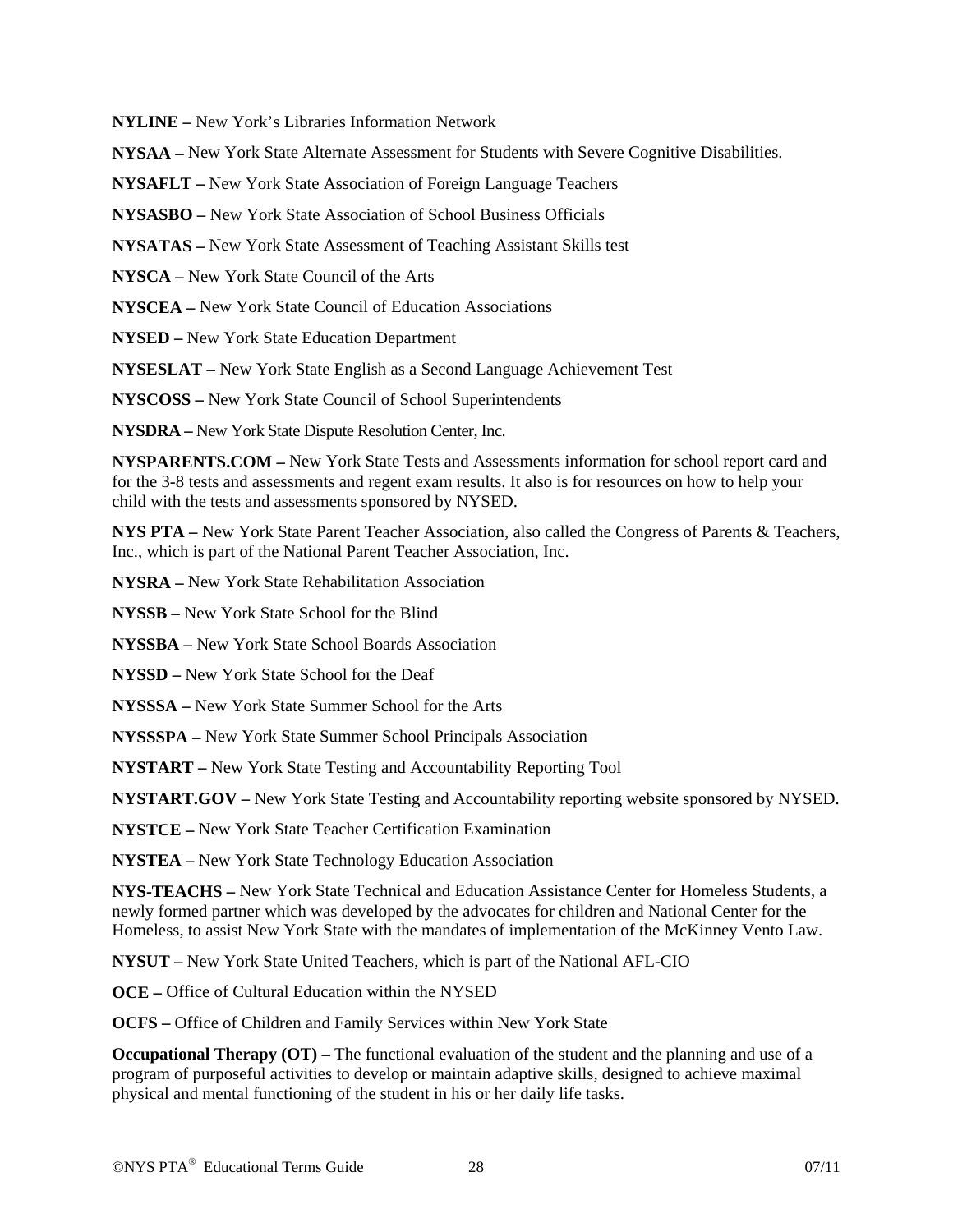**OCR –** Office of Civil Rights within the U.S. Department of Education

**Office of Elementary, Middle, Secondary and Continuing Education (EMSC) – The office of the** SED that oversees and conducts programs for public and nonpublic schools. It is responsible for general and occupational education; curriculum research and assessment; education of children with disabilities, finance and management services; workforce preparation and continuing education; nonpublic school services and statewide school registration.

**Office of Vocational and Educational Services for Individuals with Disabilities (VESID) –** The office of the SED that provides vocational and counseling services to people whose disabilities impose barriers to employment. Through its 15 district offices throughout the state, the office also coordinates educational, vocational and rehabilitation services to all persons with disabilities, regardless of age, minority status or disability.

**OHE –** Office of Higher Education within NYSED

**OMH –** The New York State Office of Mental Health

**OMRDD –** Office of Mental Retardation and Developmental Disabilities **–** see DDSO

**Operating Aid –** Largest category of aid given to local school districts by New York State for operating purposes. The amount is based on a complex formula up to a certain ceiling. The amount of aid is based on a ratio combining property wealth and income called the combined wealth ratio and TAPU. Therefore poorer districts get more aid and wealthier districts less aid. This aid is unrestricted and can be used according to a local district's priorities.

**Operating Expenses –** The total cash expenditures for day-to-day operation of the school district which are shared by the state.

**Opportunity-to-Learn Standards –** The ability of schools, in terms of resources, to prepare students to meet content and performance standards.

**OSERS –** Office of Special Education and Rehabilitative Services within the U.S. Department of Education

**P-16 Plan –** The preschool to grade 16 plan will include all the components of the USNY system. The Regents will engage with statewide and local partners using several action with the State Education Department and all of USNY, to seek improved results system wide and aim for increased student achievement.

**Parent** – "Parent" as a natural parent, a legal guardian or other caretaker standing in loco parentis (such as a grandparent or stepparent with whom the child lives, or a person who is legally responsible for the child's welfare).

**Parent Advisory Council (PAC) – This is a committee that addresses the parent and family involvement** information relating to the education systems, especially to the mandates of the NCLB. The current PAC is in New York City, but is proposed to be implemented across the state in the near future.

**Parent Centers –** Programs and services provided for parents/families of children with disabilities at five parent centers located in Long Island, New York City and Buffalo.

**Parent Choice – In its simplest terms, this means giving parents the right to select their children's** schools and programs from a range of options. There are some choice plans within the public school system, within a school district, or across district lines. Private school choice proposals would allow parents to choose private and/or parochial schools and usually suggest using a voucher system. Mandated by the NCLB for any Title I school system if the school is failing for at least two consecutive years.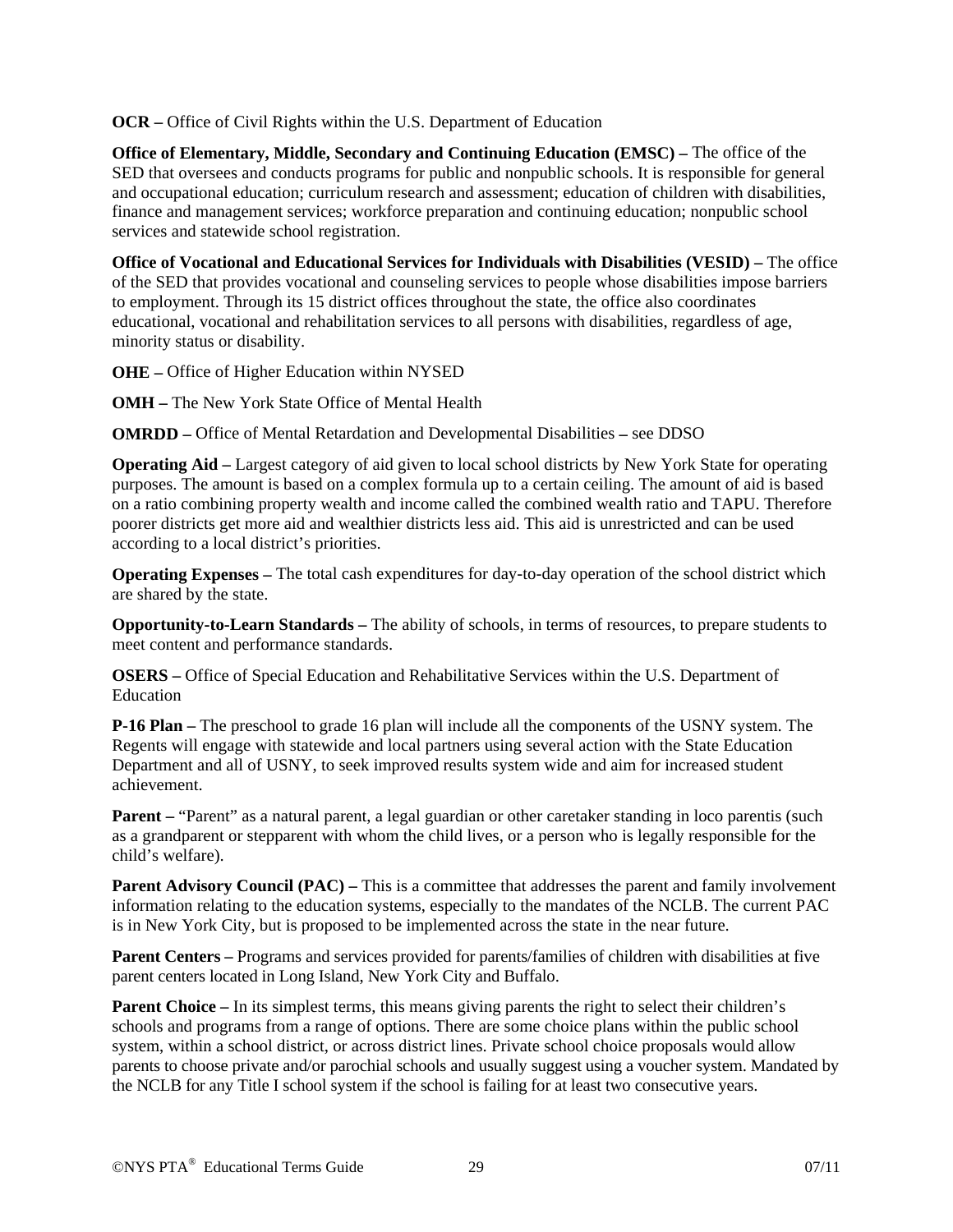**Parent Involvement –** National PTA defines parent involvement as the participation of parents in every facet of the education and development of children from birth to adulthood.

Parent and Family Involvement Partnership Policy - A policy voted on February, 2007 to assure that parents, caregivers and those in parental role are involved in meaningful ways in the schools; and the Board of Regents defines "partnership" as active engagement between parents and families and the education community supporting student achievement.

**Parent Member** – A parent who is an equal member to the CSE, who volunteers to be on the CSE and who also has a child with special needs and who assists the parent in understanding the process and the laws of special education. A Parent Member may volunteer and may be appointed up to five years beyond the year that their own child has been declassified and may be able to serve on the CSE.

**PARP (Parents As Reading Partners)** – Program sponsored by the NYS PTA that encourages students' reading habits by parents reading with their child for at least 15 minutes a day.

**Part 100 – Part of the New York State Commissioner's Regulations that deal with mandates for** elementary and secondary education programs.

**Part 200** – Part of the New York State Commissioner's Regulations that deal with education of the handicapped.

**Part 300** – Part of the New York State Commissioner's Regulations that deal with education and early intervention for disabled children ages birth to three years under IDEA.

**Participating Agency – A** State or local agency, other than the public agency responsible for a student's education, that is financially and legally responsible for providing transition services to the student.

**PCEN (Pupils with Compensatory Educational Needs) – A special State program provides funds for** students identified as needing special remediation in the five largest cities in New York: New York, Buffalo, Rochester, Syracuse and Yonkers. See PSEN.

**Pedagogy –** The art and science of teaching.

**Per Diem Substitute – A** substitute teacher who is hired and paid on a daily basis.

**PERB (Public Employees Relations Board)** – Establishes bargaining units, remedies improper practices by employers and employee organizations, administers strike provisions, presides over hearings, assigns mediators and fact finders to help resolve negotiation impasses and conducts research.

**Percentile Ranks –** The percentage of students in a norms group who scored at or below a particular score. A percentile rank of 95 means that a student scored as high or higher than 95% of all the students in a particular norms group.

**Performance** – Consists of observable behaviors or products which feature expression of the student's ability to use knowledge to undertake and complete a task rather than to demonstrate knowledge of facts and rules about performing the tasks. They usually focus on what students can do rather than on what they cannot do.

**Performance Assessment –** A measurement or rating of a student's performance at one point in time in one context. The validity of the assessment is based on whether or not performance in the specific context is a meaningful indicator of student progress. In most cases, the performances are rated on or compared to a pre-determined scoring rubric.

**Performance-Based Assessment –** Any testing method other than multiple choice or true/false that requires students to create an answer or product that demonstrates their knowledge or skills in a subject area. Performance assessment can take many different forms including mathematical computations,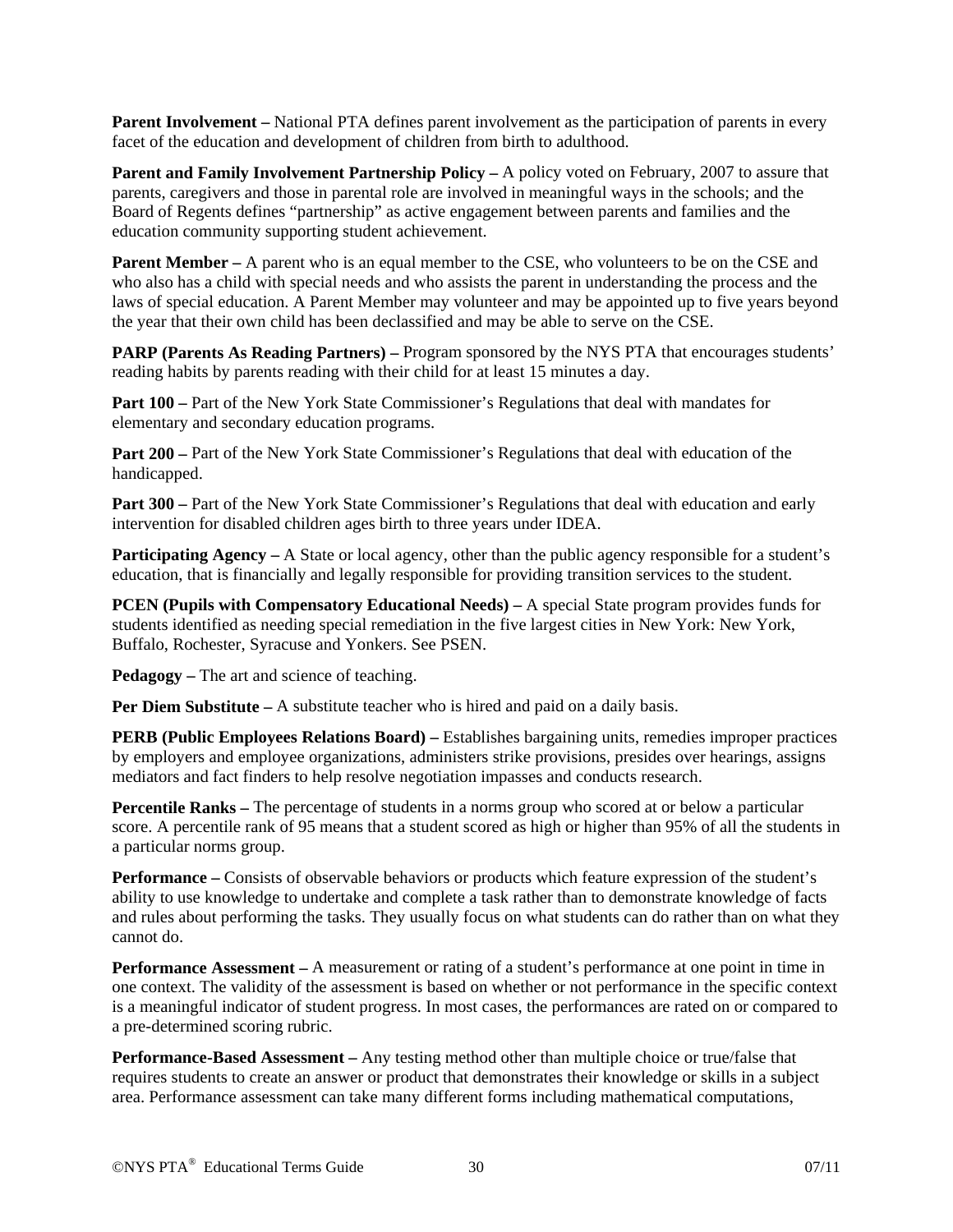writing essays, conducting an experiment, observations, presenting an oral argument, or assembling a portfolio of representative work.

**Performance Indicators –** As defined in the Curriculum Frameworks, they specify what students should know and be able to do as they progress toward achieving the performance standards.

**Performance Standards –** These are broken into three levels designated as elementary, intermediate and commencement within the Curriculum Frameworks. Each performance standard is composed of performance indicators that answer the question, "How good is good enough?"

**Performance Tasks –** What students might do to show that they have acquired the knowledge and skills that performance indicators describe in the Curriculum Frameworks.

**Permanent Certification – A certificate given by SED that acknowledges that a teacher has achieved a** Master's Degree in Education and completed two years of teaching among other requirements.

**Perpetual Motor Skills –** The ability to perceive a situation, then evaluate it and make a judgment on what action to take, such as copying shapes, or crossing a street.

**Phonics –** Instructional strategy used to teach letter-sound relationships to beginning readers by having them "sound out" the words.

**P.L. 94-142 (Public Law) –** The Education of All Handicapped Children Act passed in 1975 that mandates free, appropriate public education for every identified handicapped student from age three until 21 in the least restrictive environment. Refer to IDEA.

**PINS (Person In Need of Supervision) –** A petition that is filed in family court showing that a youth needs more supervision than is being given by the family. The court may require the family to meet certain goals. If the goals are not met, the court has the authority to remove the youth from the home.

**PIRC (Parent Information Resource Centers) –** The Parent Information and Resource Centers (PIRC) provide face-to-face services to parents, teachers and community members through parenting and literacy discussion groups; parent/teacher training opportunities; information events on No Child Left Behind (NCLB), the NYS Accountability System and NYS Learning Standards.

**Portfolio –** A collection of a representative sample of a student's work done over a period of time to demonstrate progress or improvement toward a particular goal. A portfolio often documents a student's best work and may include a variety of other kinds of information (i.e., drafts of student's work, self assessment, parents' assessment). Portfolios may be used both as a teaching tool and for student assessment.

**Positive Reinforcement** – Increases behavior when an extrinsic or intrinsic reward is given after a desired behavior is exhibited.

**Post-Test –** Assessment of achievement at the end of the learning.

**Pre-K –** Pre-Kindergarten

**Preschool** – Classrooms that serve children ages  $3 - 5$ .

**Pre-Test –** A brief diagnosis of students' known and unknown knowledge before starting a unit of study.

**Primary Language – The language that is spoken in the home.** 

**Prior Knowledge –** Information and concepts classified and stored in long term memory which needs to be related to new information being taught.

**Prior Notice –** Written statements developed and provided to the parents of a student with a disability a reasonable time before the school district proposes to or refuses to initiate or change the identification,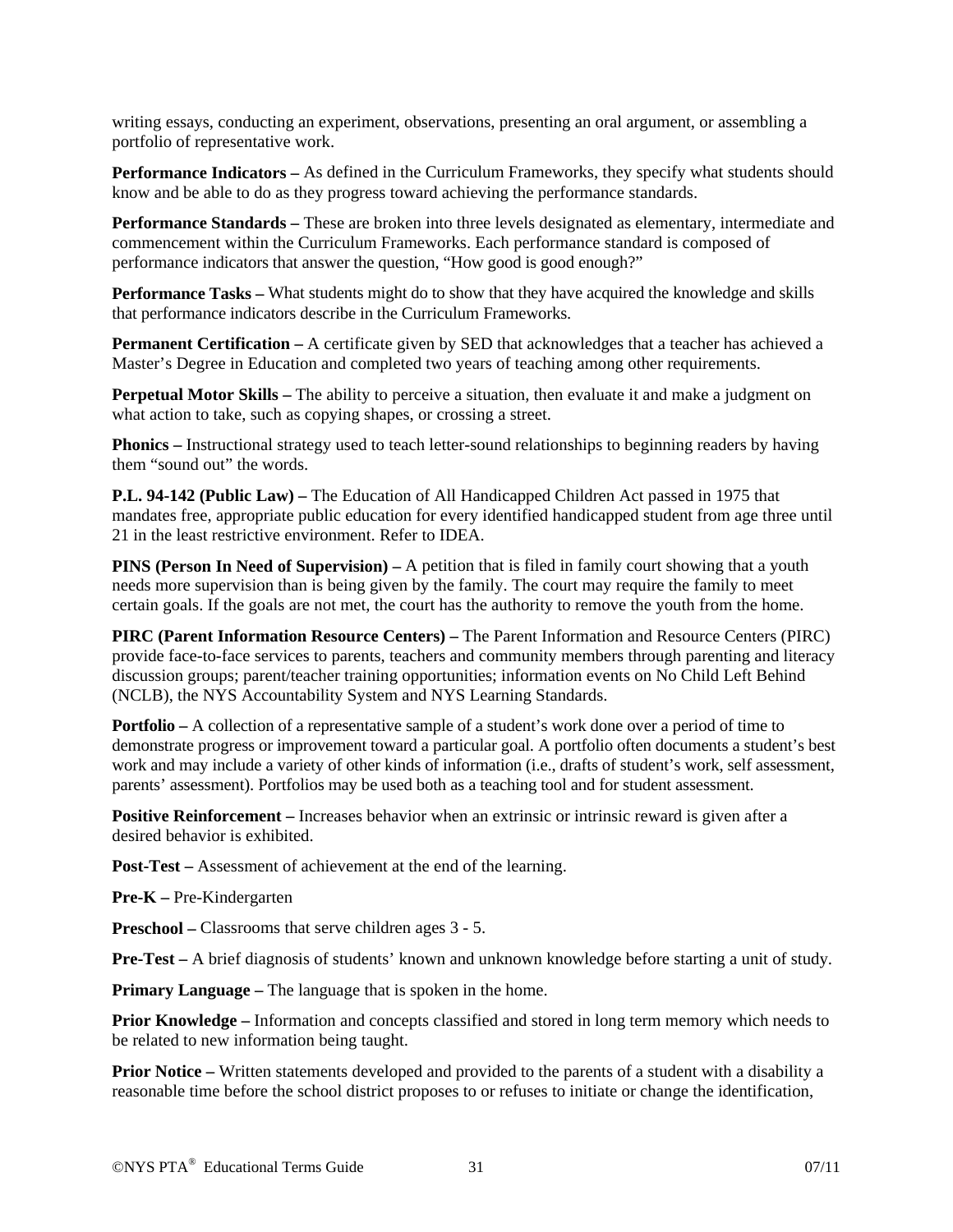evaluation, or educational placement of the student or the provision of a free appropriate public education to the student.

**Probationary Teachers – Teachers that have not completed a probationary period, usually 3 years. A** teacher that has received tenure serves only a 2 year probationary appointment if he/she changes to another tenure area or moves to another school district.

**Professional Development –** Education undertaken by individuals in order to improve themselves. It is a voluntary, continuing program of personal and professional growth.

**Professional Development Plan –** A plan developed annually by September 1 to improve the quality of teaching and learning by ensuring that teachers participate in substantial professional development in order that they remain current with their profession and meet the learning needs of their students. The plan may be part of a Comprehensive District Education Plan (CDEP). The plan shall be developed by a team that includes teachers, the superintendent or designee, school administrators and at least one parent from the established parent group.

**Professional Performance Review – A review by the governing body of each school district and** BOCES to ensure the performance of all teachers providing instructional services or pupil personnel services. Each district or BOCES is required to adopt a plan for annual or multi-year professional performance review.

**Protection of Pupil Rights Amendment (PPRA) – It is intended to protect the rights of parents and** students by ensuring that schools and contractors make instructional materials available for inspection by parents if those materials will be used in connection with ED-funded survey, analysis, or evaluation in which their children participate. It seeks to ensure written consent before minor students are required to use any of these materials and can concern information about political affiliations, income, sexual behavior and attitudes and mental and psychological issues that could potentially embarrass the student and his or her family.

**Provisional Certification – Given by SED** when a CQ is turned in; it is good for 5 years or until the requirements are met for a permanent certification. Also called an Initial Certification - qualifies a person for up to five years of teaching before teacher must apply for permanent certification.

**PSAT** – Preliminary scholastic aptitude test, usually given to students before the SAT to help determine if a student has the necessary skills for college.

**PT –** Physical therapist or Physical Therapy

**PTA® –** PTA (without periods) and Parent-Teacher Association are registered service marks of the National Congress of Parents and Teachers (National PTA). Only those groups chartered by the New York State PTA are entitled to use the names. Any other use constitutes trademark infringement.

**PTA Council – A** group of three or more PTA units within a school district, central high school district, or a BOCES district organized under the authority of the NYS PTA.

**PTA Region** – Geographical divisions of the NYS PTA that have been organized to provide service to the units and councils within their territory.

**PTA Unit or local PTA –** A constituent organization formed under the authority of the New York State Congress of Parents and Teachers, (New York State PTA), a branch of the National Congress of Parents and Teachers (National PTA).

**PTI –** Parent Training and Information Center

**PTSA® –** Parent Teacher Student Association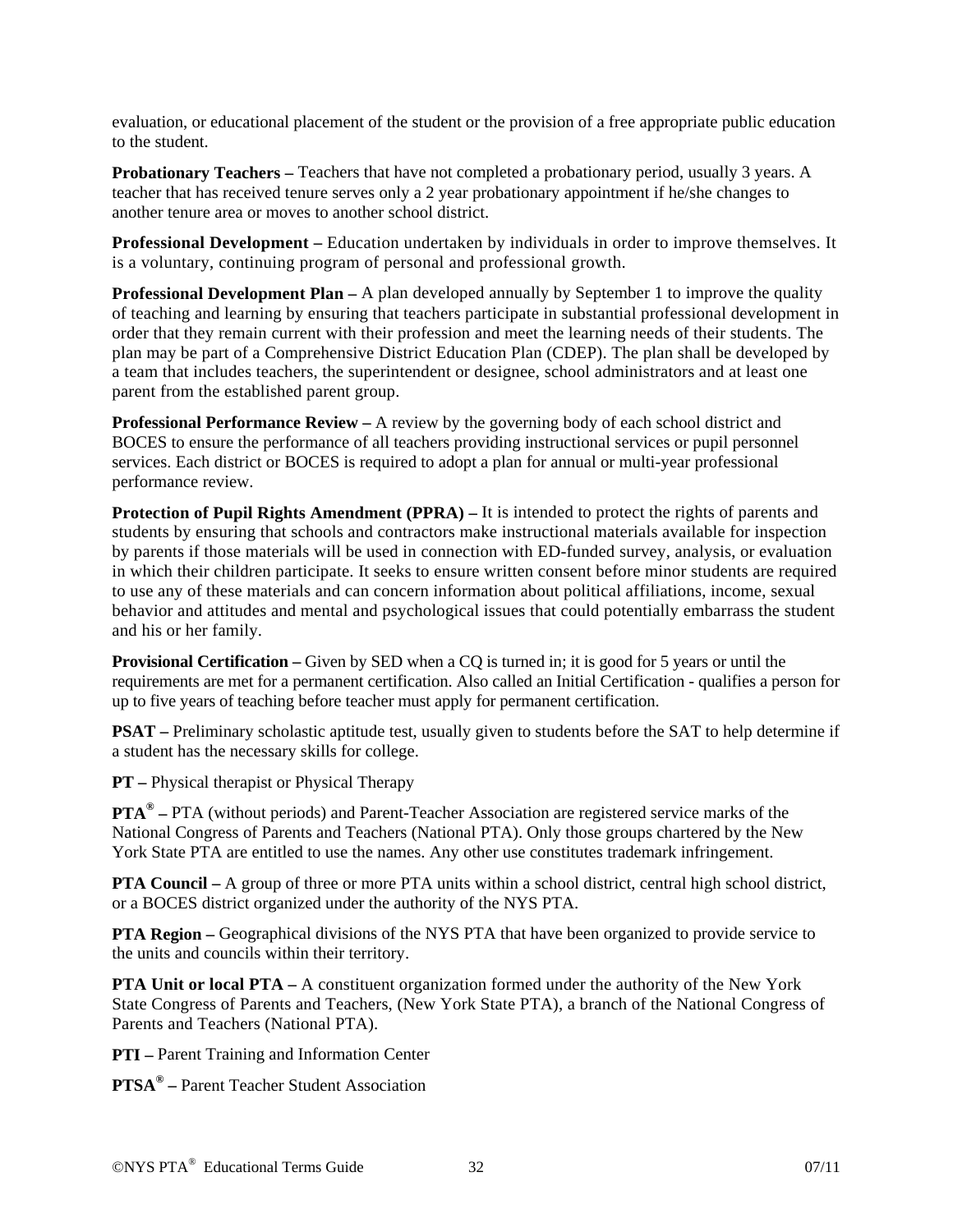**Public Excess Cost Aid –** Aid paid for students with disabilities placed in a special education program by the Committee on Special Education (CSE).

**Pullout** – A program that pulls a student out of a regular education program for special services such as speech, remedial programs, etc.

**Punishment** – Positive punishment is adding an aversive stimulus (something that the child wants to avoid such as a reprimand or loss of a privilege) after a behavior is exhibited. Negative punishment is removing a reinforcing stimulus (something a child wants such as being with the family and watching TV by sending a child to their room) after a behavior is exhibited. The goal of any punishment is to decrease a behavior. See Reinforcement.

**Pupil Wealth Ratio (PWR)** – The ratio equal to the actual or full value of taxable real property per TWPU of the school district divided by the statewide average actual valuation per TWPU.

**Pupils with Special Educational Needs (PSEN) –** Programs for students who fall below certain state guidelines on standardized tests usually referred to as remedial reading and math programs for all school districts except the Large Five. See PCEN.

**Push In – A** program where a special educator goes into a regular education classroom for special education services, including academic support and assists the regular education teacher within the classroom.

**Quality and Equity –** This is the first attribute of the Effective Schools model. It calls for the achievement (quality) of education for all students (equity).

**RAN (Revenue Anticipation Note)** – Short term loan issued in anticipation of receipt of non-tax revenue (state aid).

**Raw Score –** The first test score that is calculated, which is usually the number of correct responses. This score is then translated into stanines.

**RCT (Regents Competency Tests) –** Exams that are being phased out, as students are required to take and pass Regents exams to graduate. However, students who fall under the "Safety Net" may continue to take RCTs.

**REA –** Reading Excellence Act

**Reasonable Accommodations –** Suitable or fitting modifications in the classroom or in testing situations to allow for the most "usual" environment available for the special education student. These accommodations usually refer to the Section 504 of the Rehabilitation Act of 1973.

**Recognized –** Approved by a regional or national accrediting agency or determined by the State Education Department to be equivalent in scope and content to a registered program.

**Regent –** A member of The University of the State of New York Board of Regents.

**Regents –** See Board of Regents.

**Regents Action Plan –** A blueprint for educational reform adopted by the Board of Regents in 1984 that stipulated what subjects must be taught and exactly how much time must be assigned to them. It was followed by the New Compact for Learning approved in 1991 and the Learning Standards adopted in 1998.

**Regents Exams –** Exams required at the end of certain Regents level high school courses. These exams are given at the same time all across the state. New York State standards require three or more of these exams as graduation requirements.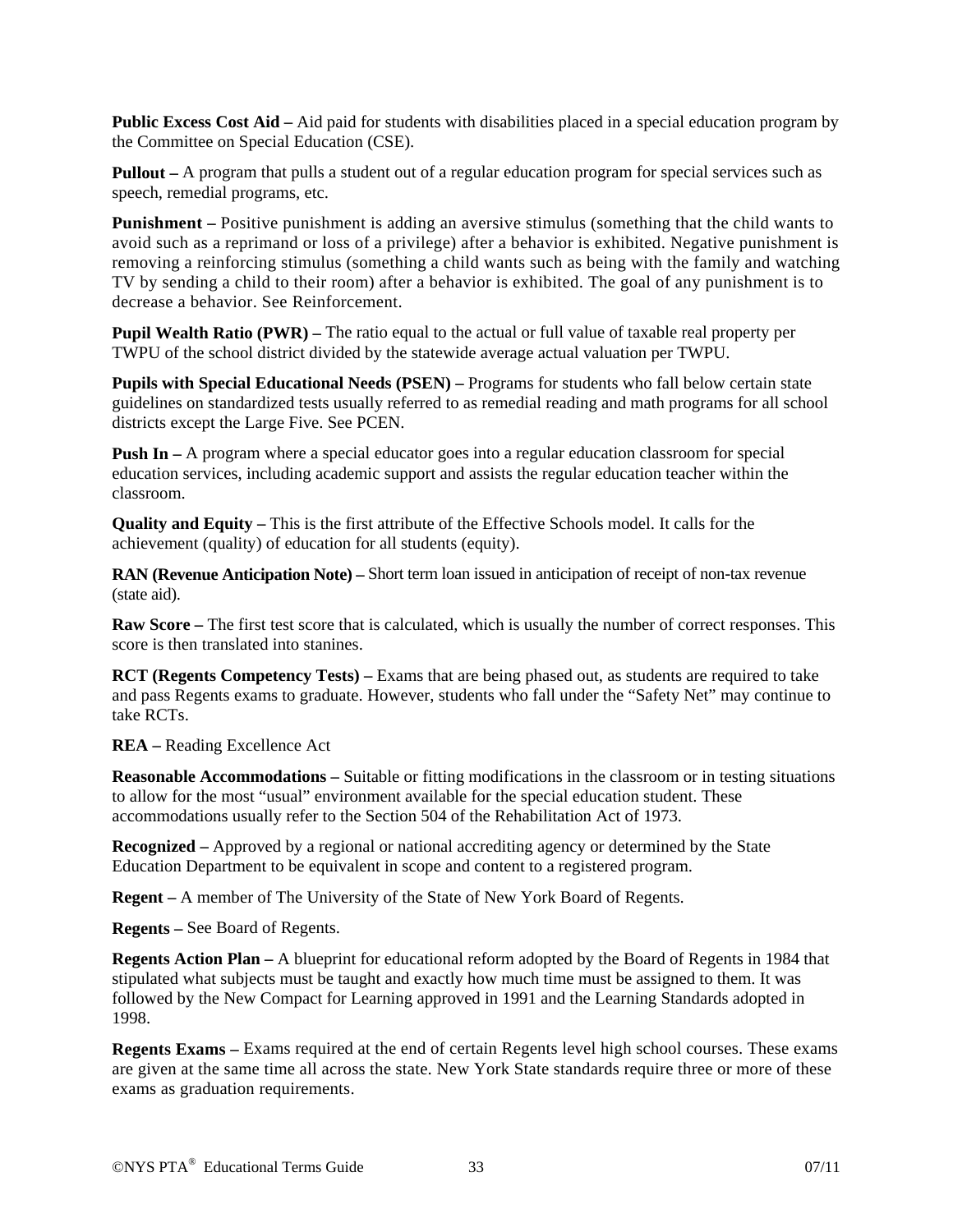**Regs –** In education, usually refers to Commissioner's Regulations.

**Rehabilitation Act of 1973 (Public Law 93-112, Section 504) – 504 Plan – Used for any student,** teacher, or school personnel who has a life long disability and needs to have reasonable accommodations to have equal access to function in the school environment or the work environment.

**Rehabilitation Counseling Services –** Services intended to focus specifically on career development, employment preparation, achieving independence and integration in the workplace and community. The service may be delivered on an individual or group basis and must be provided by qualified personnel. The term also includes vocational rehabilitation services for students with disabilities which may be provided by vocational rehabilitation programs funded under the Vocational Rehabilitation Act of 1973.

**Reinforcement –** Used to increase behaviors. See positive reinforcement, negative reinforcement and punishment.

**Related Services –** Services provided for a student with an IEP or IAP, to include OT, Speech, PT, Counseling, Nursing and Audiological supports.

**Release Time –** Time that a teacher is released from teaching duties to attend meetings, training, etc.

**Reliability** – The consistency and dependability of the results of a test. It may be established over time, from one observer to another, from one form of a test to another or within the same observer for different times and different children.

**Remedial Course –** A course that concentrates on the acquisition of knowledge at pre-college levels and usually does not carry college credit.

**Remedial Education –** The process of improving or correcting skills in a particular area or field; raising skills to normal or near normal.

**Reorganization Incentive Aid –** Aid available for reorganized school districts as Incentive Building Aid or Incentive Operating Aid.

**Replacement Teacher –** Used in conjunction with the Mentor Teacher-Internship program. Teachers hired in order to free the mentor and intern so they can work together during the same time each week.

**Research Based Knowledge –** The second attribute of the Effective Schools model that all programs are based on current research.

**Resource Room –** A type of program which provides supplementary instruction to students; it must not supplant instruction in required subject areas and it cannot be used as coursework for diploma credit; there is a class size limit of five students per period per teacher.

**Response to Intervention (RTI)** – A multi-tiered, research based approach to providing services and interventions at increasing levels of intensity to struggling learners. RTI involves early identification of learning and behavioral needs, close collaboration among general and special education teachers and parents and a systemic commitment to locating and employing the necessary resources to ensure that students make progress in the general education curriculum. The first tier of intervention provides instruction designed to minimize the identification of students as having learning disabilities when the problem may be lack of appropriate instruction. Progress is monitored continuously. A student not making expected progress is referred to a team that recommends additional support, which may be more intense instruction. Students who continue to struggle receive a comprehensive evaluation to identify cognition, achievement, behavior and social-emotional characteristics to determine if a learning disability is present. The evaluation also identifies individual student needs and informs remediation, e.g. individualized small group or one-to-one instruction. The majority of students not making expected progress after these interventions will receive special education services. Parents are kept informed and at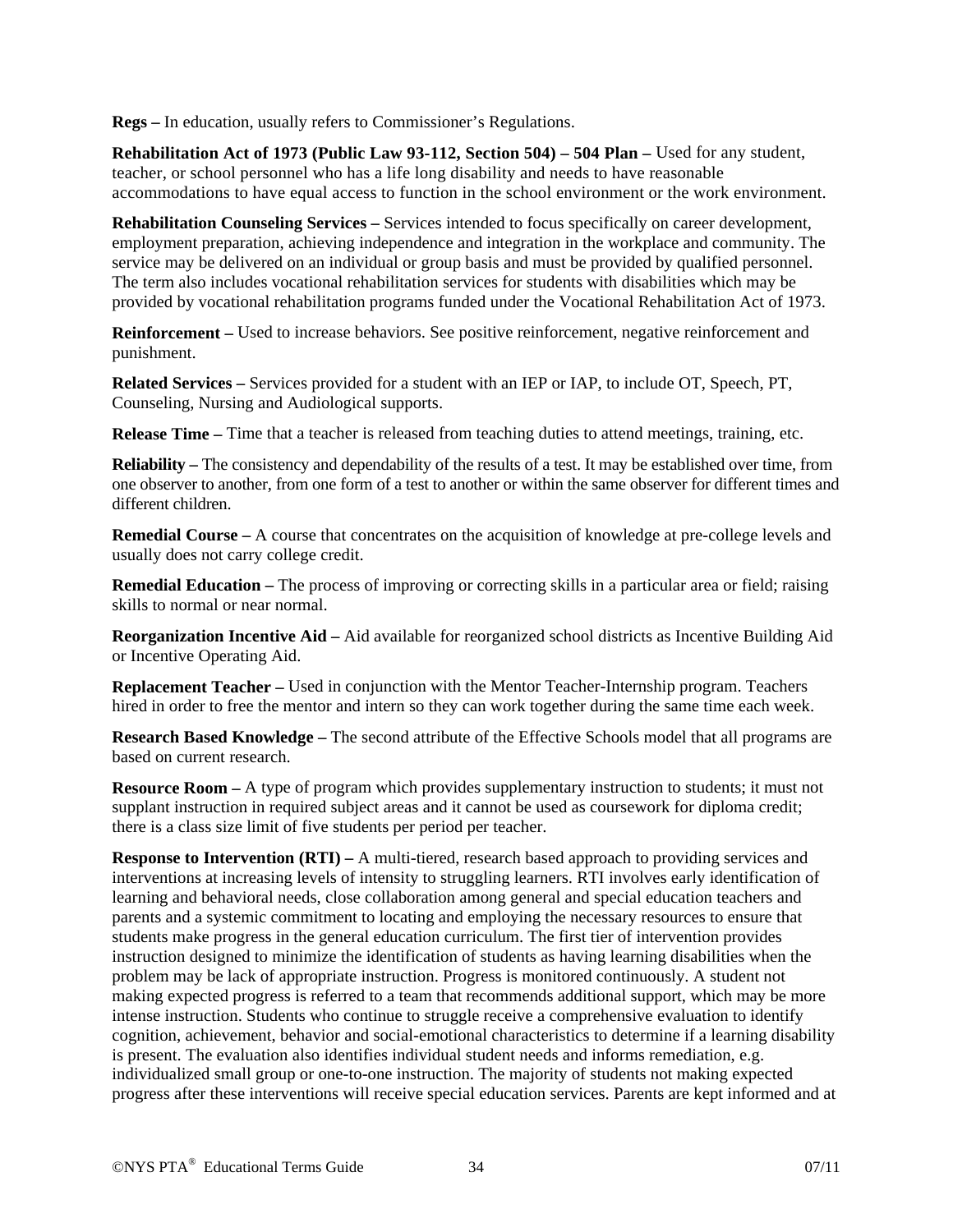any time may make a referral to determine if the student has a disability and is entitled to special education programs and services.

**Restructuring –** A substantive, systemic change in the rules, roles and relationships of all those who work in or are served by the organization for the purpose of improving results for students.

**RIC (New York State Regional Information Centers) –** There are 12 centers across New York State that offer cost effective, efficient and reliable management technology services to school districts.

**RSCS –** Office of Regional School and Community Services within NYSED

**Rubric** – A set of guidelines used in determining scores; typically it contains a scale which states the dimensions being assessed and descriptors that summarize the requirements for properly locating each work on the scale.

**SAANYS –** School Administrators Association of NYS

**Safe Schools Against Violence in Education Act (SAVE) –** Law that was enacted in December, 2004.

**Safety Net –** Eligibility for students with disabilities to take the RCTs (Regents Competency Exams) for local credit in order to graduate.

**SAS –** Supplementary Aids and Services

**SASS –** See System for Accountability for Student Success

**Salerno Commission –** A temporary commission created in August 1988 by Governor Cuomo and the Legislature to improve the distribution of state aid. Frederic Salerno, President and CEO of the New York Telephone Company, chaired the commission. A report titled Funding for Fairness was issued in December 1988.

**SAT (Scholastic Assessment Test) – Previously called the Scholastic Aptitude Test. A test required** for admission to many colleges and is a measure of critical thinking skills. Each section is scored on a scale of 200-800 and the writing section contains two sub scores, multiple choice writing on a scale of 20-80 and an essay on a scale of 2-12.

**SAVE Law** – Chapter 180 of the Laws of 2000, the Schools Against Violence in Education, requires that applicants for teaching and administrative certification and prospective employees of covered schools (school districts, BOCES and charter schools) undergo a fingerprint-supported criminal history background check.

**Save Harmless –** A legislative provision whereby a school district does not receive less operating aid than they received the previous year despite any changes in the formula or the date in the formulas.

**SCANS (Secretary's Commission on Achieving Necessary Skills) –** Secretary of Education Commission convened in February 1990 that identified five competencies (i.e., skills necessary for workplace success) and three foundations (i.e., skills and qualities that underlie competencies) needed for employment.

**SDFSCA –** Safe and Drug Free Schools and Communities Act

**School-Based Planning –** A way of reorganizing school management so that some management responsibilities are given to those at the school site. It may shift decision-making power from a central authority, such as the superintendent or school board, to a council or "team" at the local school.

**School Board –** An elected body that oversees and manages a public school district's affairs, personnel and properties. The number of members and their term is decided by the type of school district: common, central, union free, city, or special act. These "local officials" are elected by the residents of the school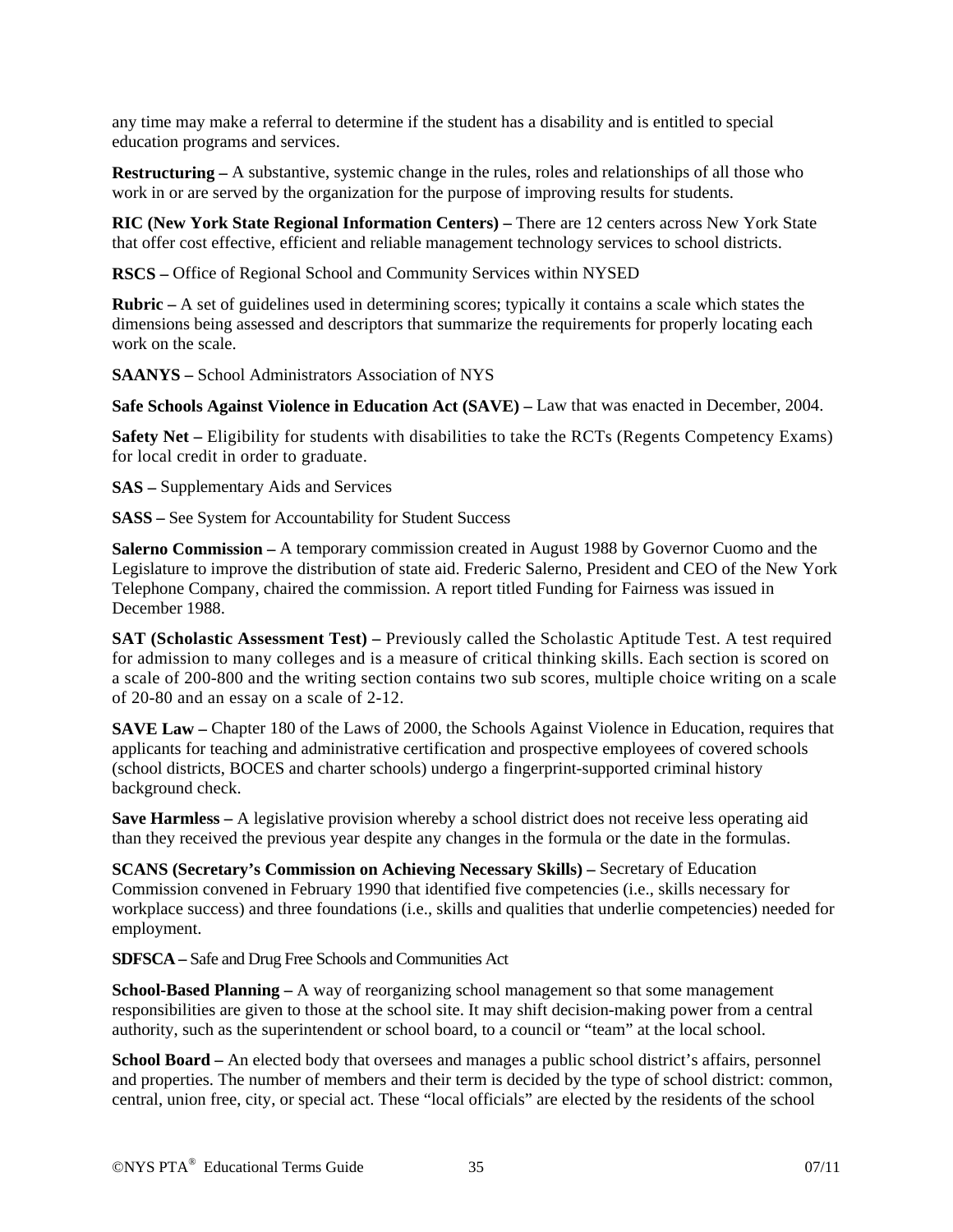district the board oversees, except in some large cities. [The board must hold an annual reorganization meeting in July where they elect and appoint their officers and committees for the coming year and board members take or renew their oath of office.] They must also hold regular meetings at least once each quarter of the year. (In city school districts, monthly meetings are required.) Special meetings may be called by any member of the board to address a particular item or items.

**School Board Policies –** School board policies are the means by which a school board leads and governs its school district. Policies form the bylaws and rules for the governance of the district and serve as the standards to which the board, administration and students are held accountable. A board's policies ensure that the school district performs its established mission and operates in an effective, uniform manner. They are legally binding and serve as the local law of the school district that may be enforced by or against the district.

**School Climate** – The sum total of all the relationships of all the people within the school.

**School Day** – The length of time in each day required for a daily session of regularly scheduled day schools for State Aid. The daily session for pupils in half-day kindergarten is two and one-half hours; and for pupils in full-day kindergarten and grades one through six is five hours, exclusive of the time allowed for lunch. The daily session for pupils in grades seven through 12 is a minimum of five and one-half hours, exclusive of the time allowed for lunch.

**School Library –** New York State Commissioner of Education regulations require each school to maintain a library that meets the needs of students and serves as an adequate complement to the instructional program in the various areas of the curriculum. Regulations also provide direction as to the number of holdings the library must maintain and that a certified school library media specialist be employed.

**School Quality Review –** A peer review process designed to assess the effectiveness of the teaching and learning occurring in a school building. A review team, consisting of about 10 practitioners and at least one parent or business person, spends four days in a school gathering evidence of effective teaching and learning by conducting numerous classroom observations and examining various representative samples of student work. The school is presented with the finding at the end of the review.

**School Report Card –** Required reports of a school's performance by New York State Education Department to inform the public about the school district's performance each year. There is also a BOCES Report Card.

**School Restructuring – Changing the way a school and/or school district operates and/or organizes its** delivery of educational and support services to students in order to improve the quality of education. Restructuring is one of the processes often called for in a reform plan and may include such components as changing governance, organization, instruction or student assessment.

**School-To-Work Transition –** A workforce preparation system that prepares all students for continued education and meaningful careers. In organizing systemic changes, activities under the School-to-Work Opportunities Act and other State reform initiatives are linked to provide resources to local partnerships that will help schools better prepare students for a global economy.

**School Violent Incident Reporting –** Required data by the NCLB on the disruptions that occur in schools.

**Score Conversions –** Using a scaling method to see the relationship between the assessment and the New York State Standards.

**SEA** – State Education Agency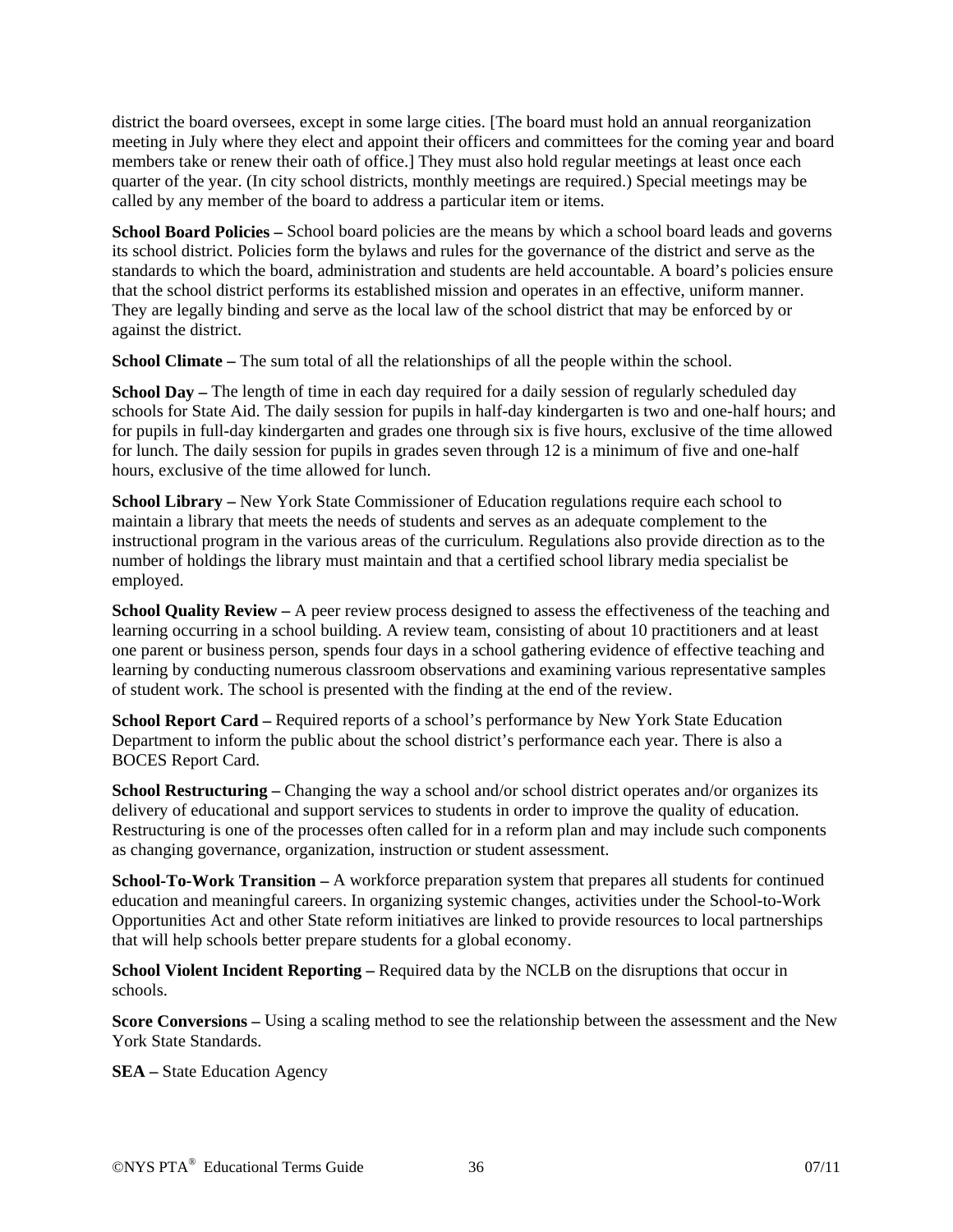**Section 408 –** An act to amend the education law in relation to providing teachers and other service providers with a copy of the student's IEP.

**Section 504** – A section of the Rehabilitation Act of 1973; it is a federal civil rights statute that prohibits discrimination against persons with disabilities in programs receiving federal financial assistance. Its regulations apply to state education agencies, elementary and secondary school systems, colleges and universities, libraries, vocational schools and state vocational rehabilitation agencies.

**SED –** See State Education Department.

**Self Contained Class –** A designated class specifically for disabled students, which usually includes a teacher plus supplemental paraprofessionals.

**Seniority Rights –** Those rights to job security and priority within a school district based upon appointment in a specific tenure area.

**SEPTA® –** Special Education PTA

**SEPTSA® –** Special Education Parent Teacher Student Association

**Sequential Mathematics –** Courses usually taken in a three year sequence in high school. Courses include algebra, geometry and trigonometry.

**Service Coordinator –** A person who acts as the coordinator of the preschool programs and services and who works with the family to assure that the mandates are implemented for the special needs child.

**SETRC (Special Education Training and Resource Centers) – Centers that provide local contact** points for obtaining resources, information and training related to the education of students with handicapping conditions.

**Shared Decision Making –** A process by which all members of the education community at the district and school levels cooperate in identifying educational issues, defining goals, formulating policy and implementing and assessing activities to help students reach standards of excellence. Every school district and BOCES must have in place a plan for the participation by teachers, parents and administrators. The adopted plan must be made available to the public, filed with the district superintendent and the Commissioner of Education and reviewed biennially and amended or recertified without change, as appropriate, following the same procedures as for the original plan.

**Sharing Success Program –** A program under which an exemplary school program is validated by SED as a model for other schools to replicate.

**SINI –** School in Need of Improvement; term used in NCLB.

**Site-Based Management –** An organizational strategy for the participation of parents, community representatives, teachers, other members of a school's staff and administration and often students, which decentralizes authority and the decision making process.

**Social History –** A report of information gathered and prepared by qualified school district personnel pertaining to the interpersonal, familial and environmental variables which influence a student's general adaptation to school, including but not limited to data on family composition, family history, the developmental history of the student, health of the student, family interaction and school adjustment of the student.

**Socio-economic Status –** An indicator of an individual's or family's social ranking based on such factors as level of education, income, neighborhood of residence, or type of occupation. This term is widely used by sociologists, though it has no precise definition.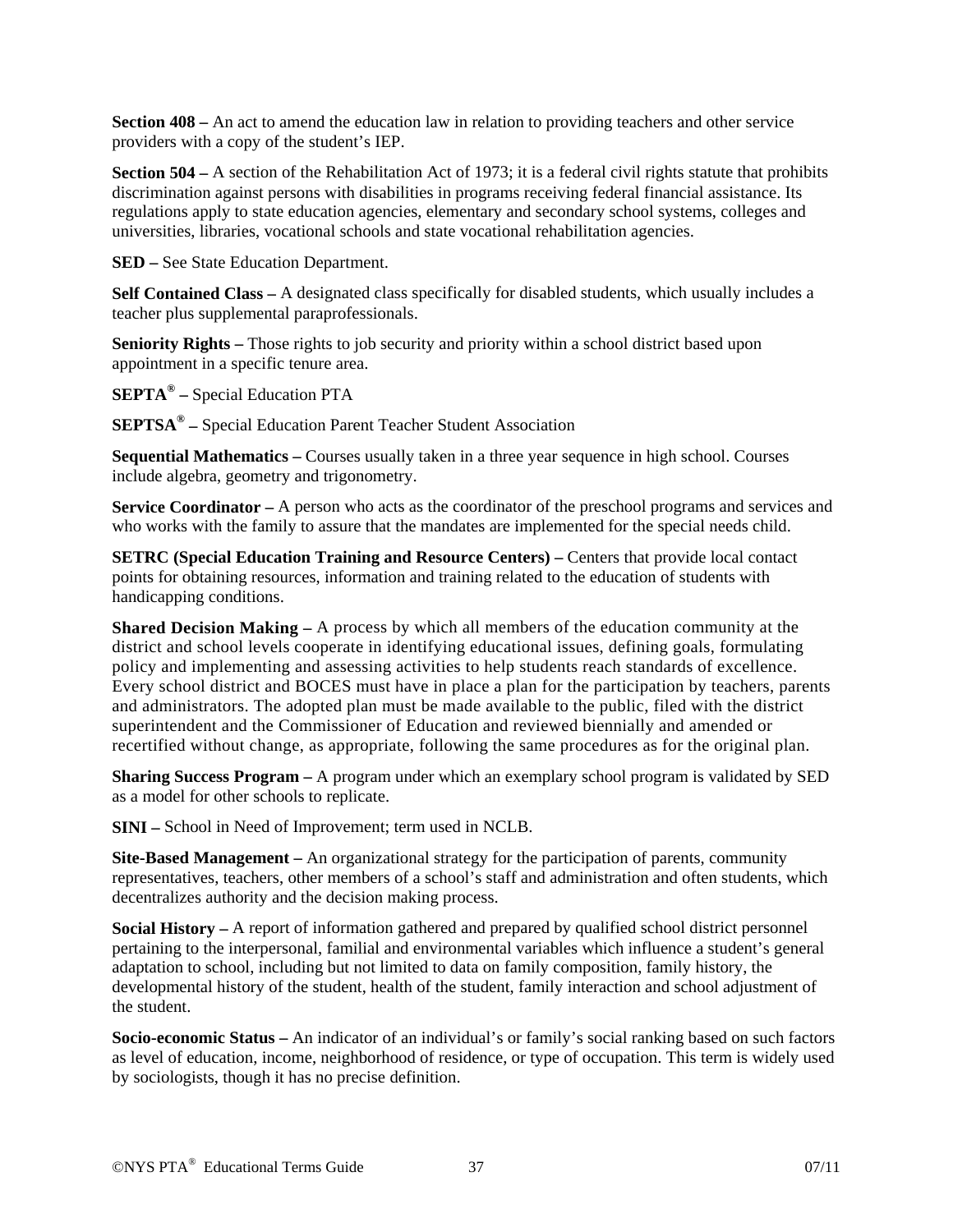**Special Act School District –** A school district created by a special act of the Legislature rather than through a procedure provided in the Education Law. In general, these districts have been established on the grounds of charitable institutions caring for children and youth. They are designated by the state Legislature as public school districts authorized to receive state financial aid.

**Special Education –** Specially designed individualized or group instruction or special services or programs provided at no cost to the parent, to meet the unique needs of students with disabilities. Such instruction includes but is not limited to that conducted in classrooms, homes, hospitals, institutions and in other settings. Such instruction includes specially designed instruction in physical education, including adapted physical education.

**Special Population –** Students that fall into several different categories including special education, home schooled, gifted and talented and others which are serviced through VESID.

**Specials –** Classes such as music, art, physical education, library, home & career or technology.

**Speech or Language Impaired –** A term used in NYS to identify students that have a communication disorder which can include stuttering, an inability to correctly pronounce speech sounds, a language processing disorder or a voice disorder.

**Speech Therapist –** Is a specialist with training in the diagnosis and treatment of a variety of speech, voice and language disorders.

**SRP (State Reference Point) –** Indicates students required to receive AIS.

**SSI –** Supplemental Security Income

**STAC (System to Track and Account for Children) –** A State database used to collect demographic, enrollment and fiscal data on selected pupils with disabilities, pupils placed in residential settings by various State agencies and certain other pupils (homeless, incarcerated youth) to become eligible to claim State aid.

**Stakeholder –** A person or a group with a interest and investment in the success of students, the schools and/or the education system.

**Standard Deviation –** A statistic that describes the variability with a set of scores. On most norm-referenced tests the standard deviation is 15, with a score of 100 being the mean.

**Standard Distribution –** The distribution of test scores so that 68% of the population falls within one standard deviation of the mean (average) (a score between 85 and 115), 14% between one and two deviations above and below the mean (a score between 70 and 85 or 115 and 130) and 2% above and below the second deviation (a score above 130 or below 70). These score ranges being the most commonly used ranges on standardized tests, where the mean is 100.

**Standard of Excellence –** A statement of exemplary student attainment which is developed at the district level. It is performance-based with an assessment tied to the performance. The desired level of performance is established on the assessment.

**Standardized Test – Tests that are given under standard conditions so that a student's performance can** be measured against a norm group.

**Standards –** See Learning Standards.

**Stanines –** Scores on a scale that run from a low of 1 to a high of 9, with 5 as the average. They are derived by dividing the entire distribution of students' scores into nine groups based on the standard distribution.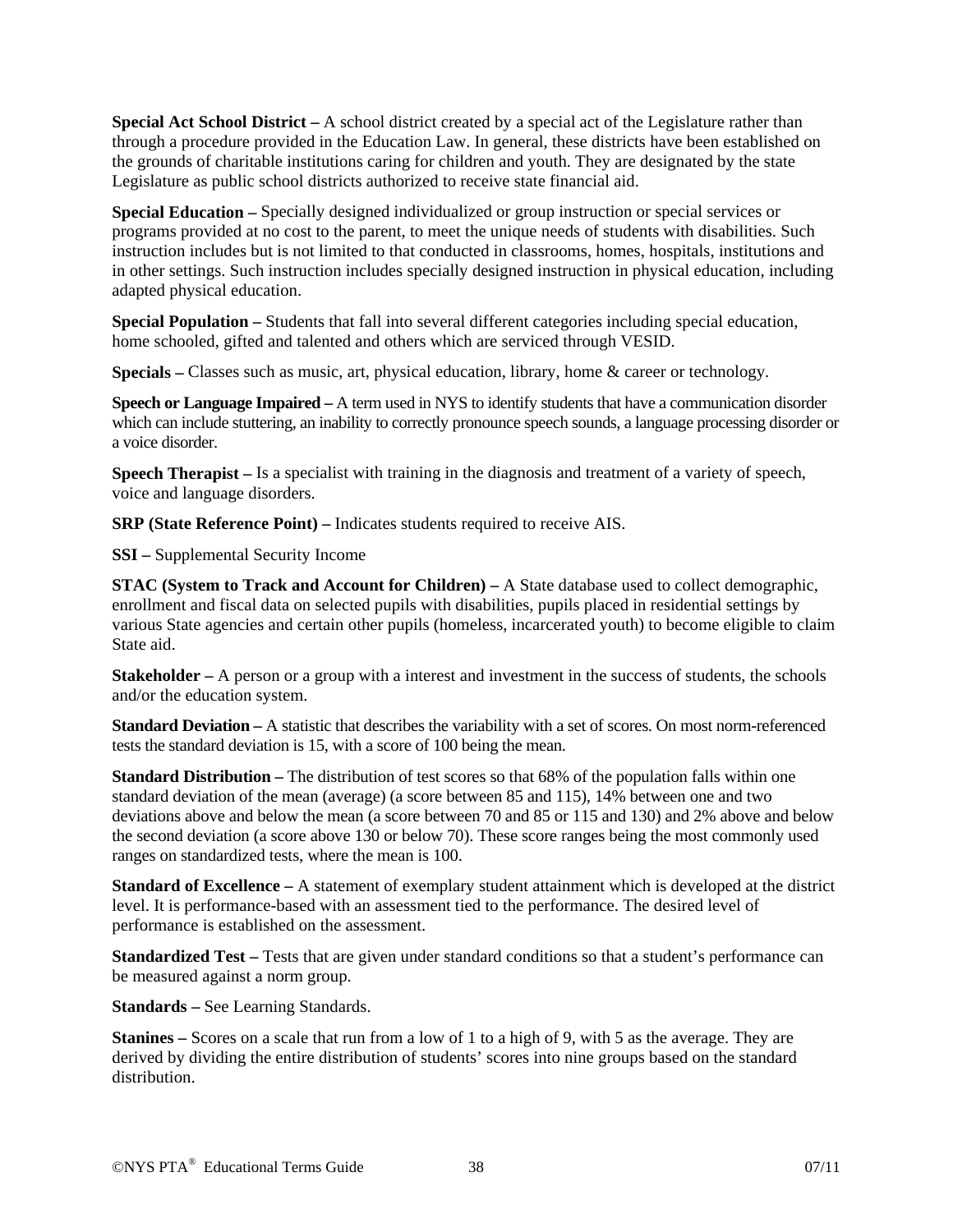**STAR –** The New York State School Tax Relief (STAR) program enacted in 1997 replaces local property tax revenues with equivalent state funding. It is not an increase in the total funding of public education.

**State Aid – Public education in New York State is funded through a combination of local tax revenues,** aid from the state government and a small amount of assistance from the federal government. It is available to school districts in two basic types: unrestricted or general aid and categorical aid. Unrestricted or general aid may be used by districts for any purpose as determined by local priorities and needs. Categorical aid is provided to districts for particular purposes and must be spent for the purpose specified. State Aid formula is the term generally used for the basic formula on which school districts receive the largest portion of aid (operating aid).

**State Children's Health Insurance Program (SCHIP)** – Is a federal government program that gives funds to states to provide health insurance for uninsured children whose family incomes are modest, but are too high to qualify for Medicaid.

**State Education Department –** Responsible for general supervision of all educational institutions in the State, for operating certain educational and cultural institutions and for certifying teachers and certifying or licensing practitioners of thirty-eight professions. The Department's supervisory activities include chartering all educational institutions in the State, including schools, libraries and historical societies; developing and approving school curricula; accrediting college and university programs; allocating State and Federal financial aid to schools; and providing and coordinating vocational rehabilitation services. It is governed by the 16-member Board of Regents.

**State Mandates –** The required academics, rules and regulations that every school district must implement; this is determined by the Board of Regents, SED and legislation.

**State Proficiency Assessments** – Tests given in grades 4 and 8 indicate the level of skill for each standard area and assess whether students are "on target" to pass the Regents as a graduation requirement. The scores provide information for teachers and school administrators to use in planning instruction programs for students. Achievement on the tests is divided into four levels based on the higher learning standards adopted by the Board of Regents: Level 4 (Score range 692-800) indicate student performance exceeds the standards; Level 3 (Score range 645-691) indicate student performance at least meets the standards; Level 2 (Score range 603-644) indicate the student will need extra help to meet the standards; and Level 1 (455-602) indicate the student has serious academic deficiencies and needs the most help to meet the standards.

**STEP –** System for Tracking Education Performance

**Strategy –** The science and art of employing careful plans or methods to achieve a desired goal or effect.

**Student Study Team –** The regular education process designed to make a preliminary modification with the regular education program of a student not succeeding in class; sometimes called an intervention team.

**Student With a Disability** – A student who has not attained the age of 21 prior to September 1 and who is entitled to attend public schools and who, because of mental, physical or emotional reasons, has been identified as having a disability and who requires special services and programs approved by the department.

**Students With Extraordinary Needs –** For purposes of State Aid this includes students in poverty (as measured by student eligibility for K-6 free and reduced lunch programs), limited English proficient students and students living in geographically sparse areas of the State.

**SUNY (State University of New York) –** A unified system of public higher education that consists of 34 state-operated campuses and 30 community colleges. It comprises community colleges, two-year colleges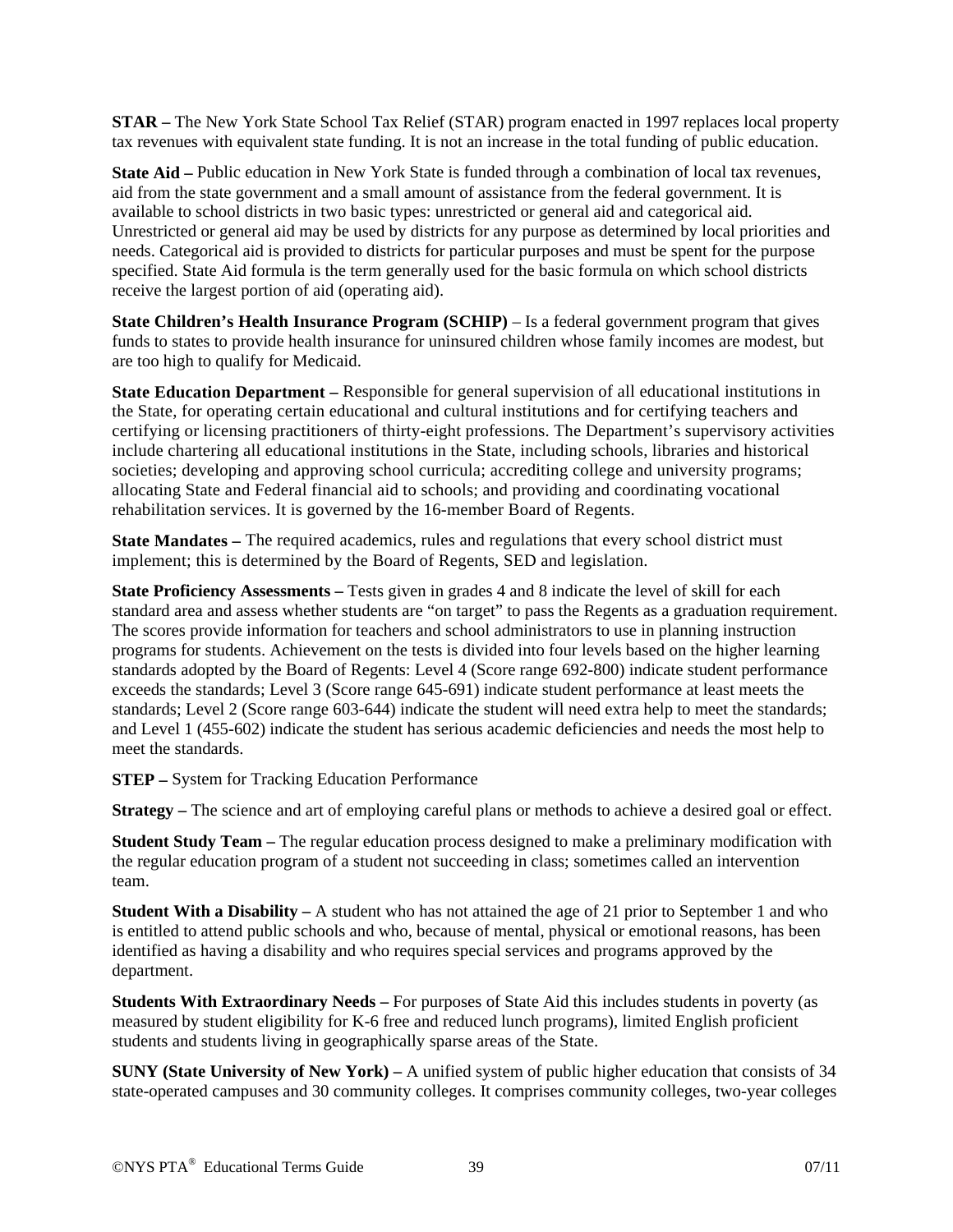of technology, specialized colleges, four-year colleges, research university campuses and academic health science centers.

**Superintendent –** A district superintendent is the chief executive officer of a Board of Cooperative Educational Services (BOCES) and the general supervising officer of the supervisory district that comprises the BOCES. The district superintendent is responsible for both the BOCES and its component districts and serves as the State Education Department's field representative in the supervisory district. In comparison, a superintendent of schools is the chief executive officer of a single local school district.

**Supplemental Certification –** Teachers must have a minimum of twelve semester hours of education from an appropriate recognized college program in the content area that they would like to teach if they are not certified in that specific subject area.

**Supplemental Education Supports (SES) –** Additional academic instruction designed to increase the academic achievement of students in schools that have not met state targets for increasing student achievement (AYP) for three or more years. These services may include tutoring and after school services, etc.

**Supplemental Support Aid –** Another type of state operating aid but paid through a different formula. This provides additional unrestricted aid for operating aid to school districts on save harmless.

**Supplies –** Items that are of an expendable nature and are consumed, worn out, or deteriorated within one year's time (i.e., paper, pencils, chalk, test tubes, etc.). It is an expense which appears in almost every component of a school budget.

**Support Services –** Programs, people and resources which are available to students which supplement and strengthen the traditional education program.

**Surrogate Parent –** A person appointed to act in place of parents or guardians when a student's parents or guardians are not known or when, after reasonable efforts, the board of education cannot discover the whereabouts of a parent, or when the student is a ward of the State.

**SURR Schools (Schools Under Registration Review) –** Schools identified as such if, for specified State tests, the percentage of students meeting the State reference point, a level of minimum proficiency, is below a standard established by the Regents and has shown a continuing pattern of decline over a threeyear period.

**Suspension –** Bylaws adopted by a board of education that allow a principal to suspend students up to five days and a superintendent beyond five days. Due process or a fair hearing is required prior to exceeding a five day suspension. The parent or person in parental relation to a student suspended from school must be notified of the suspension by telephone and in writing, in the language used in the home, within 24 hours of the suspension.

**System for Accountability for Student Success (SASS) – A school rating system that creates a three**category rating for all public schools. The categories are farthest from state standards, below state standards and meeting state standards. A fourth level, "Exceeding Standards," will be added beginning with the 2001-2002 results. The Commissioner will also designate schools that make strong gains as "Rapidly Improving."

**Talking Books Progam –** National Library Service for the Blind and Physically Handicapped - any qualified special education student and adult may apply for books on tape to help with academics and for reading for enjoyment. **–** see NLS.

**TAP –** NYS Tuition Assistance Program for higher education.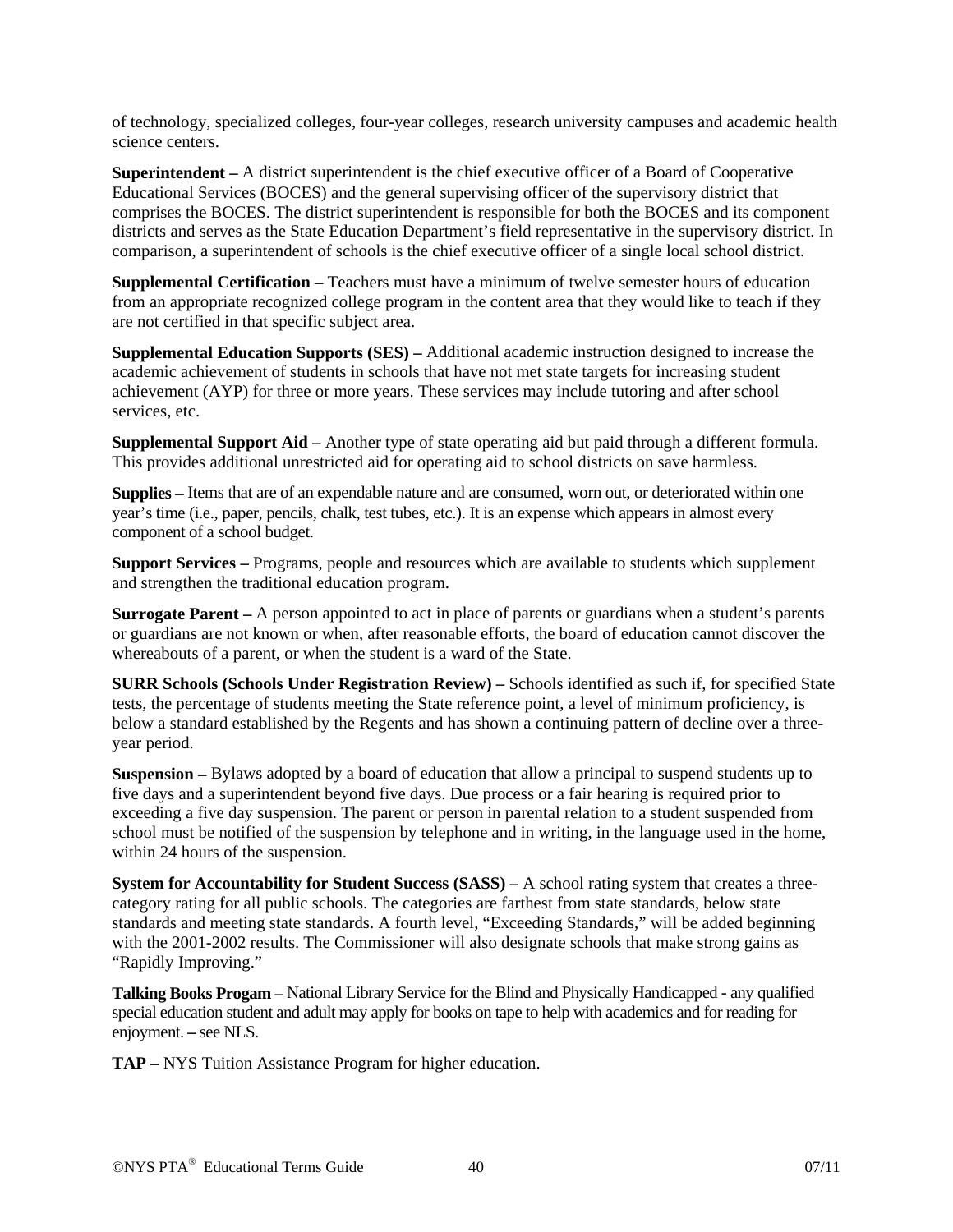**TAPU (Total Aidable Pupil Units) –** The average number of students as determined by dividing the total number of days attended by every student by the number of days school was in session.

**Task Analysis –** A sequential ordering of related learning steps.

**Tax Certiorari –** Proceedings that are initiated by taxpayers who wish to challenge their assessments due to excessiveness, inequality, illegality or misclassification and have been denied a reduction in assessment by a local assessment review board.

**Tax Credits –** The amount of money designated for parents to utilize when transferring to a private school from a public school.

**Tax Rate –** The figure obtained by dividing the amount to be raised through taxes by the assessed value of real property in the district.

**Taylor Law –** Formally "The Public Employees' Fair Employment Act" enacted in 1967 that governs employment relations between public employers and public employees in New York State. This law guaranteed the rights of self-organization and representation for collective negotiations.

**TBBL –** Talking Book and Braille Library

**TBI –** Traumatic Brain Injury

**Teachable Moment –** A moment when an interruption offers the opportunity to teach more effectively to a different objective.

**Teacher Aide –** A non-certified employee who assists teachers in non-teaching duties such as record keeping, attending to physical needs of children, supervising students and other services as determined and supervised by a classroom teacher. They are governed by civil service regulations.

**Teacher Assistant –** A certified (by SED) employee who works under the general supervision of a classroom teacher. They may provide direct instructional services to students including working with individual or groups of children.

**TEACH Online –** NYSED system used to help teachers get their certification papers.

**Team Teaching –** An organizational pattern which groups teachers to work collaboratively to prepare and present lessons for students.

**Technology –** Courses related to what used to be called Industrial Arts. All students are required to have one year of instruction by the end of grade 8.

**Technology Network Ties –** A program that integrates computer hardware, software and telecommunications technologies in a statewide infrastructure that links schools, BOCES and SED, as well as other educational entities.

**Telecommunications Act of 1996 –** The law contains a number of provisions affecting the educational use of telecommunications and information services including, for example, the imposition of liability for allowing minors access to obscene and indecent material on interactive computer networks (the Internet). Other provisions require reasonable rates for basic universal services and special consideration for providers of educational services.

**Tenure –** An employment classification granted to a teacher by the school board after successfully completing a period of probationary employment and upon recommendation by the superintendent. Teachers are granted tenure in a specific tenure area established by the Board of Regents. A teacher who has received tenure may only be dismissed for just cause as proved by the school officials in a due process hearing under Section 3020-a of the Education Laws of New York State.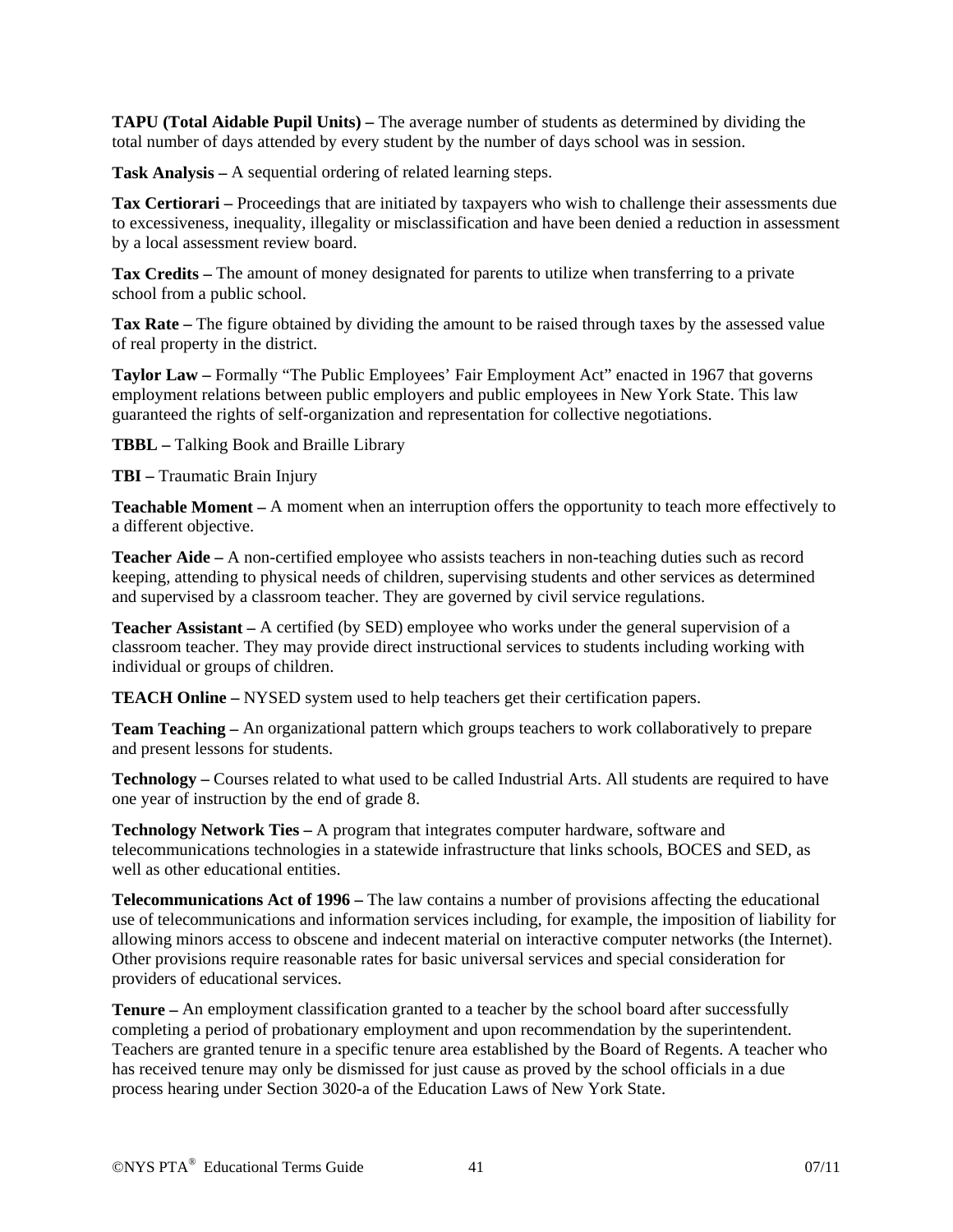**Tenure Area –** The subject areas, established by law, such as: elementary education; English; social studies; mathematics; science; and foreign languages (grades 7-12). Special areas encompass 15 academic areas, 6 vocational subject areas and 7 supportive educational services.

**TESOL –** State organization for Teachers of English to Students of Other Languages.

**Textbook Aid –** Aid available to districts to purchase textbooks for loan to resident K-12 children enrolled in public and nonpublic schools. Aid is apportioned for expenditures in the base year.

**Title I –** The largest federal education funding program, created in 1965 during the War on Poverty, serves remedial education programs to poor and disadvantaged students.

**Title VII –** A federal program to make limited - English proficient students proficient in the English language.

**Title IX –** This law bars gender discrimination in education facilities that receive federal funds.

**3020A –** A section of NYS Education Law which establishes the procedure for discipline or dismissal of a tenure teacher. It includes the right to a hearing before a hearing officer.

**TOEFL –** Test of English as a Foreign Language

**TOT –** Teachers of Tomorrow program within NYSED

**TOTY –** Teacher of the Year program sponsored by NYSED. The state winner becomes our candidate to the U.S. Department of Education's program.

**Tracking –** A system where children are placed in homogeneous classes based on ability. (Ability Grouping)

**Transition –** Amendments to IDEA require transition services to begin at age fourteen (in NY State) for students with disabilities to assist in their move from school to the world of work and higher education.

**Transition Adjustment –** Regulates the amount of aid districts may receive for a selected group of aids. It acts as a "save-harmless" provision or as a cap on aid increases for these aids. (May be a positive, negative, or zero amount.)

**Transition Services –** A coordinated set of activities for a student designed within an outcome-oriented process, that promotes movement from school to post school activities, including postsecondary education, vocational training, integrated employment (including supported employment), continuing and adult education, adult services, independent living or community participation. The activities shall be based upon the individual student's needs, taking into account the student's preferences and interests and shall include instruction, community experiences, the development of employment and other post school adult living objectives. This service is mandated under the IDEA.

**Transitional Bilingual Education Programs –** The goal of these programs is proficiency in the English language so that the student can make a prompt transition to learning only in English. There is an ESL component that develops English language skills and proficiency utilizing special second language teaching techniques.

**Transportation Aid –** Aid for State approved transportation expenditures based on the greater of two separate aid ratios, plus a sparsity adjustment. Districts with less than 21 students per square mile receive the sparsity adjustment. Aid is based on district owned and leased buses, transportation contracts, public service transportation and transportation related salaries and benefits.

**Traumatic Brain Injury (TBI) –** In New York State, identifies a student that usually has had an injury to the brain caused by an external force or by certain medical conditions such as stroke, encephalitis, aneurysm, etc. which can be temporary or permanent and can adversely affect educational performance.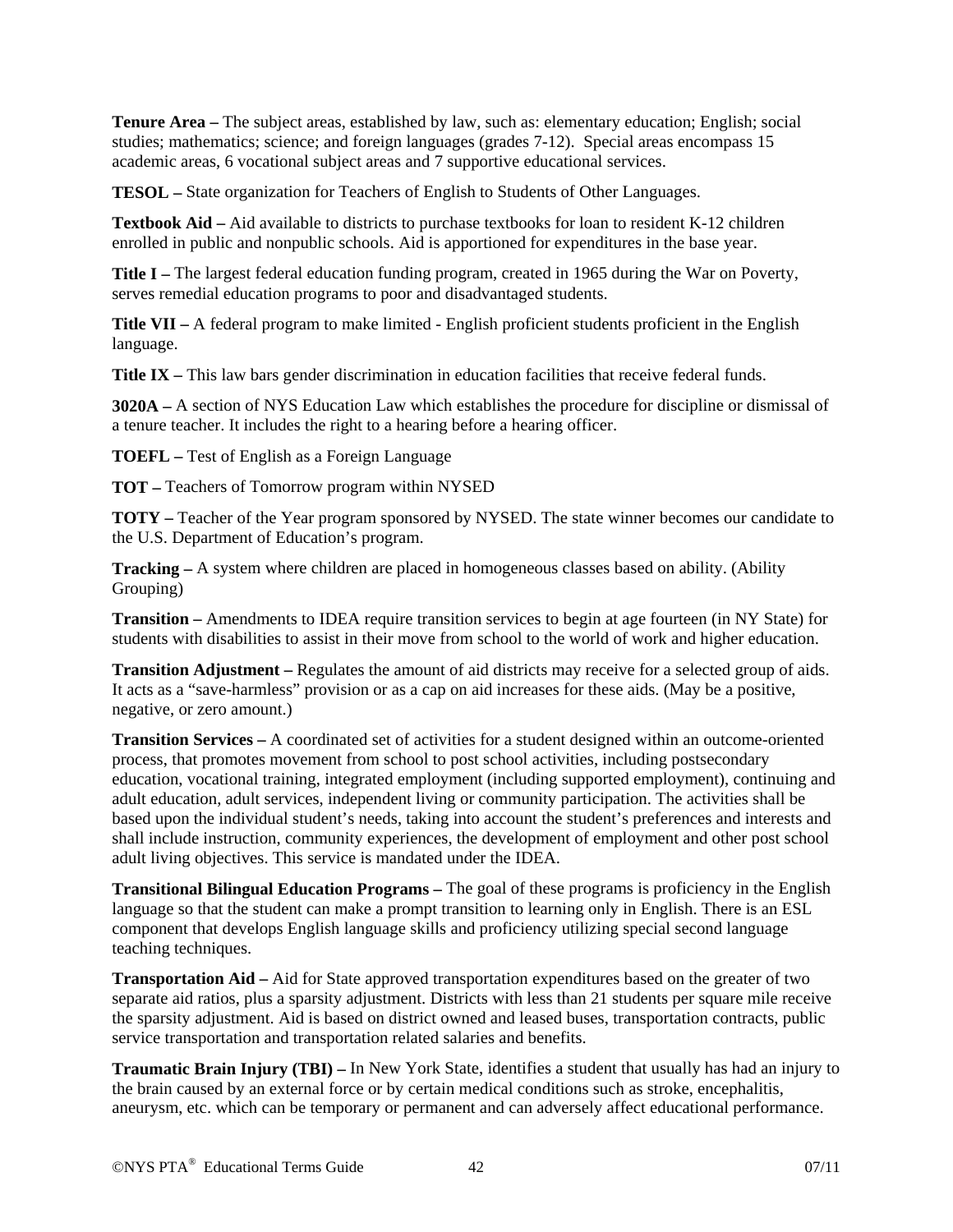**Truant –** A student between the ages of six and 16 who willfully does not attend school.

**Turnkey Trainer –** Someone who receives outside training and then updates and trains others.

**Twenty-First Century Schools –** State legislation in 1994 established this initiative to promote substantial improvement in student achievement through innovative program design and mandate relief. The legislation exempts selected schools from a number of statutes, rules and regulations relating to instruction. The only statutes and regulations from which these schools will not be exempt focus on noninstructional areas, i.e., health, safety and civil rights of students and staff; federal law or regulation; teacher, staff and parent participation; and computation of State aid data.

**TWPU (Total Wealth Pupil Units) –** The district's resident pupil's average daily attendance, weighted according to pupil grade level and special education needs.

**UFT –** United Federation of Teachers

**USDOE –** United States Department of Education

**Union Free School District (UFSD) –** A school district generally formed from one or more common school districts for the express purpose of operating a high school program, which common school districts cannot do. They are administered by a school board of between three and nine members.

**Universal Design for Learning –** A concept under which the needs of the widest possible range of potential users of any product or entity (e.g., a curriculum or a course design) are considered and accommodated as the product or entity is being conceived and designed.

**Universal Kindergarten –** Kindergarten with the children beginning at age 5 entering into public school as a mandate to begin, September, 2007; there will be a parent opt-out clause in the policy.

**Universal Prekindergarten Program –** A program which provides curriculum and activities which are appropriate to the age level and individual needs of eligible children and which promote cognitive, linguistic, physical, cultural, emotional and social development. Activities shall be learner-centered and shall be designed and provided in a way that promotes the child's total growth and development in all areas including emergent English literacy. Children are encouraged to be self-assured and independent.

**University of the State of New York (USNY) –** This consists of all public and private elementary and secondary schools in the state; all privately and publicly controlled institutions of higher education, including the schools in the State University of New York (SUNY) system; and all libraries, museums and other educational and cultural institutions admitted to or incorporated by the University. It is governed by the Board of Regents. It should not be confused with the State University of New York.

**Validity** – The ability of a test to yield the results that it is intended to measure.

**VESID –** See Office of Vocational and Educational Services for Individuals with Disabilities

**Virtual Learning Library System (VLS) –** A system developed for the NYSED to assist teaching and learning and to help classroom teachers in locating Internet resources for instruction, using the Internet as a tool.

**Visually Impaired –** A term used in New York State to identify students that may be partially sighted or blind. Educational performance is affected even with correction.

**Voucher –** A written authorization for a certain amount of money to be used for the education of a child. Vouchers might be used within public schools to provide funds for students to attend schools other than those to which they normally are assigned. Vouchers are often proposed as a means of providing funds for students to attend nonpublic schools.

**VTEA –** Carl D. Perkins Vocational and Technical Education Act